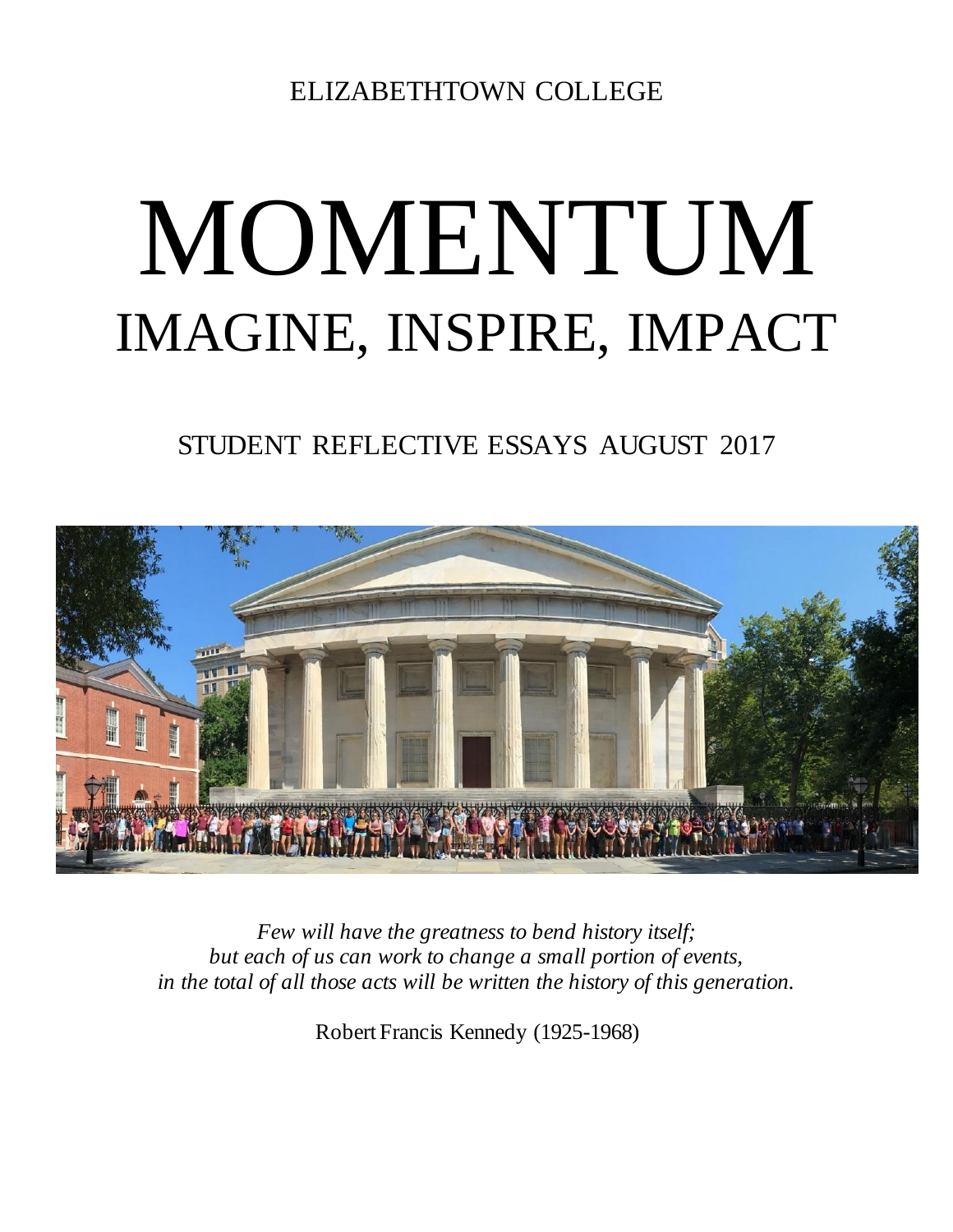Conflicted. Four years ago, if someone asked me what I wanted to do after high school, I would tell them I am conflicted. For the longest time I did not know what I wanted to do with my life. I knew I wanted to go to college, but my dilemma was how I did not know what I wanted to study. I continuously changed my mind between marine biology, psychology, and so many other majors. I got to a point where I convinced myself I was not smart enough to do anything. My hole of despair and uncertainty grew deeper and deeper and I was running out of time. Junior year came around and after a bit of searching and some self-evaluation, I came across the field of occupational therapy. I felt like I had finally found the right fit for me. I felt as if I crawled out of a dark hole and I would succeed. This pastsummer, my old nemesis decided to show his nasty face one again. This old nemesis was my self-doubt. All throughout this summer I questioned myself. I questioned whether or not I made the right decision, choosing OT. I began to convince myself I would be a terrible occupational therapist and I was going to fail. This feeling inside followed me to college. I wassitting in the JayWalk when I had an epiphany. Professor Benowitz led us in an exercise entitled: "The Socratic Method to Discovering Your Strengths, Talents, and Gifts" where he allowed us to evaluate whether or not our choice of major was right for us, and I still had a feeling of uncertainty in my mind. I am grateful for the opportunity to participate in this exercise because it allowed me to slay my demons and defog my mind. You see,I ammy worst enemy. I clouded myself with negative thoughts when the answer was right in front of me. I was meant to be an OT. This essay was meant to incorporate the themes of inspire, imagine, and impact. All three topics really stand out to me. Inspire. Inspiration is something which really resonates with me. I am the type of person who finds inspiration in the simplest things, but if I can pick one person who inspires me it would be my mother. My mother has sacrificed so much for me and my siblings. At times I wonder how someone can be so selfless. I aspire to be like her every day. What took me by surprise as well, were the stories the Momentum Kinesis Peer Academic Advisors shared. I was really moved by what was shared by them and I can honestly say how they have inspired me. They have inspired me to continuously look at life in a positive way. Yes, negative things are going to rear their heads but what matters is how I handle them. This is what the Kinesis taught me, and this is something I will carry with me for the rest of my life. Imagine. The future seems so far away, but at the same time I am aware of how the future is rapidly approaching to get me from behind when I least expect it. When I do visualize myself years from now, I try to imagine myself as a successful but happy occupational therapist, taking the world by a storm. After all, the world is my canvas just waiting for me to paint my picture. There are so many opportunities out there just waiting for me to arrive. Maybe I will be working in South America with the less fortunate, or maybe I will embark on a European journey. Impact. My ultimate goal in life is to impact my peers in a positive way. I want to be remembered for being the person who maybe put a smile on someone's face or the person who made someone's terrible day just a little more cheery. Sometimes, it is the littlest things which can make the biggest impact. I plan on living with this attitude for the rest of my time at Elizabethtown College, in the Momentum program, and for the rest of my life. I plan on putting this into action by getting involved in clubs and meeting new people. Looking back at where I was three months ago compared to today, I can honestly say I have changed for the better. I am looking forward to the countless opportunities awaiting me at Elizabethtown College. The future is not clear, but I think it is time to start walking the path of life.

- Giovanni Zapata; Allentown, Pennsylvania

Life can be hard at times, but it is how you overcome these hardships which matters. This is what my mother continued to teach me through her words and actions. Although she has been through many tough situations throughout her life, particularly in the last few years, she has always found a way to persevere. Two years ago, my father, in the midst of a midlife crisis, began his turn for the worst. During this mid-life crisis, he did not treat my mother fairly. He would constantly put her down with his words. The Momentum program has helped me realize the major impact she has had on me throughout these two years. She has showed me how there is always light at the end of the tunnel. No matter how hurt you are feeling, you need to find one person or thing which makes you happy and hold on to it. Throughout my four years at Elizabethtown College, I hope to follow in my mother's footsteps. I plan to help students not only get acquainted with college life, but also with their schoolwork. Much like my mother, I want to make it clear to students; no matter how much they are struggling, they will always be able to make it through in the end. After my time at Elizabethtown College, as I move through my adult life, having a positive influence on everyone I meet will continue to be one of my biggest goals. My mother has inspired me to live my life the way I want it to be lived. Therefore, since I have enjoyed mathematics ever since I was a young child, I imagine myself succeeding in actuarial science in college and beyond. Throughout my major, I will learn not only how to be a successful actuary, but also how to flourish in the real world. This, in turn, will not only allow me to support my family, but will also allow me to give back to my mother for everything she has done for me, which is my main goal in life.

- Josh Albin; Carlisle, Pennsylvania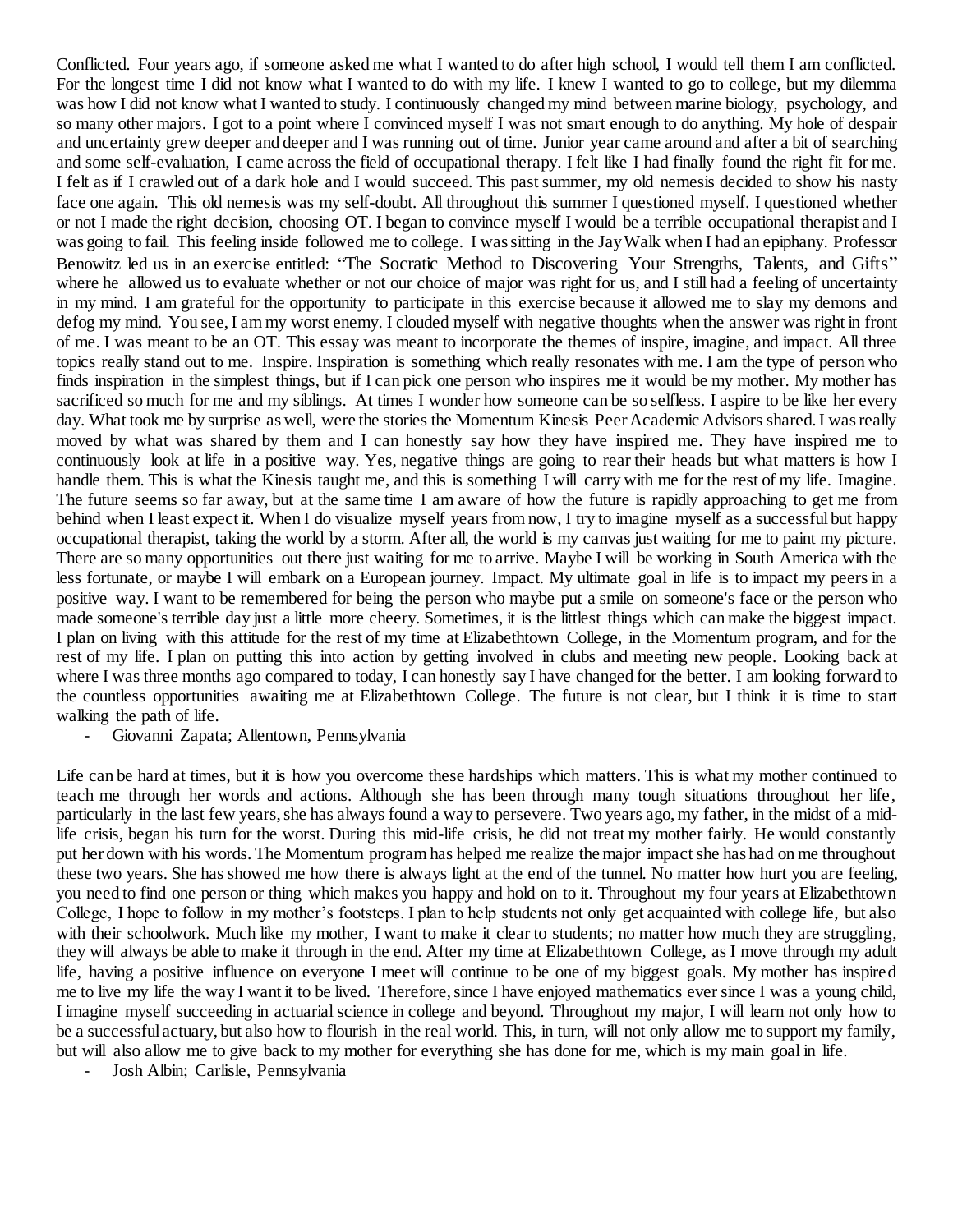Fall of 1990, a freshman at Virginia Polytechnic Institute and State University was cycling in the mountains with friends. He turned a corner too fast and slid on some gravel laying on the road. He hit his head on a guard rail post, cracking his helmet, breaking C5-7 vertebras, leaving him a quadriplegic. He was taken to Christiansburg Hospital, another hospital in Roanoke, and airlifted to the University of Virginia Medical Center, where multiple surgeries were performed. He had lost all will to live and struggled with anger and depression. He was an avid tennis player, cyclist, and overall an outdoorsy man. But now, he is wheel-chair ridden for life. Twenty-seven years later, this man, my uncle, has accepted how he is now a quadriplegic. Ever since I was born, he seemed like a normal person. He joked around with his siblings. He talked politics with my father. My uncle was doing "normal" everyday things. From building and modify a Jeep Wrangler to mowing the lawn, practically nothing got in his way. As I got older, my mom told me the stories of the struggles and the challenges he faced right after his accident. I remember her telling me how the therapists who worked with him in the hospital and rehabilitation centers worked relentlessly to make him laugh or even smile. They did things like playing Jenga, but it was the things like this, the littlest things which improved his quality of life. Seeing how my uncle's disabilities did not limit him, inspires me to help others achieve this same goal. I can imagine myself ten, fifteen years from now, changing the lives of patients and their families. I can imagine myself playing games trying to make patients smile and laugh. A person may be in a wheelchair for the rest of their life, or may be missing half their brain, but their disability does not affect their potential. And I can imagine myself achieving this. By providing the glimmer of hope or a little ray of sunshine, it could become the greatest impact on someone or someone's family. My uncle would not be where he is now without those therapists; they changed his life, my family's life, even my life. Without the therapists, I would not have been exposed to the opportunity to see how a disability cannot hinder one's potential. The options are not limited because of a disability; they are limitless. By studying to become an occupational therapist, I want to inspire others by being the calm in the middle of the storm. Because of the hardships my uncle went through, I hope my story will impact others, inspiring them to imagine bigger goals. Going through the Momentum program has helped me overcome any doubts I had about pursuing occupational therapy as a life-long career. As an incoming freshman at Elizabethtown College, I was questioning whether this was the career I wanted to have. This week has showed me how this is what I am meant to do. This is what I love. This is what I am passionate about. This is me.

- Kimberly Huang; York, Pennsylvania

Most people as kids have a role model such as an actor, singer, or famous athlete, but I went against the norm. In my lifetime, there has not been one individual who has impacted my life, inspired me daily, and helped me imagine the limitless possibilities of my future more than my father. Not only has he been a wonderful father, but also a mentor, role model, and one of my greatest friends. He has inspired me every day with his words of wisdoms and the stories of his lifetime. He has taught me how it is possible to start from the bottom much like he did as a child and work your way to the top with determination and drive. He always taught me the most important keys to a successful life are arduous work, determination, and a strong family to support you in the best or worst of times. No other individual has or will inspire me like my father has throughout my lifetime. Although his inspiration is potent, the impact he has had on my life is so much greater. From an early age, he has taught me life skills and values which have helped me grow into the man I am today. He has taught me everything from changing oil in a car to scanning computers for viruses and how to be a gentleman. He has taught me how no matter how many times hard life knocks you down; if you believe in yourself you can conquer any obstacle. The most important lesson he has taught me in life which has had the largest impact is how when you go somewhere in life, go where you feel most at home. Besides my own personal interests in Elizabethtown College, he impacted me by always preaching lessons and reminding me how college should be as comfortable to me as my own home. In my opinion, the knowledge and lessons I have learned from my father are greater than almost any knowledge I could be learned from a textbook or a teacher. Ultimately, the guidance my father has given me, to help me imagine my future, is the most critical of everything he has done for me. He has taught me no dream and no goal is out of reach if I am willing to work hard and keep my faith in line. He has given me the support in everything I have taken on and has given me the courage to take on any challenge no matter what obstacles I must overcome to reach my goals. I have imagined my future to begin with my graduation from Elizabethtown College with a Bachelors in Mechanical Engineering. After college, I wish to either become an officer in the United States Air Force and become a pilot or work privately for a company using my degree to its highest capability. He has not been a parent who has tried to live his life and live his dreams through me but has pushed me to my highest potential to reach my goals and live my life how I want to. Without the irreplaceable love and support from my father, I would not have the impact or inspiration needed to have a plan imagined for my future like I do today.

- Peyton Hulyo; Muncy, Pennsylvania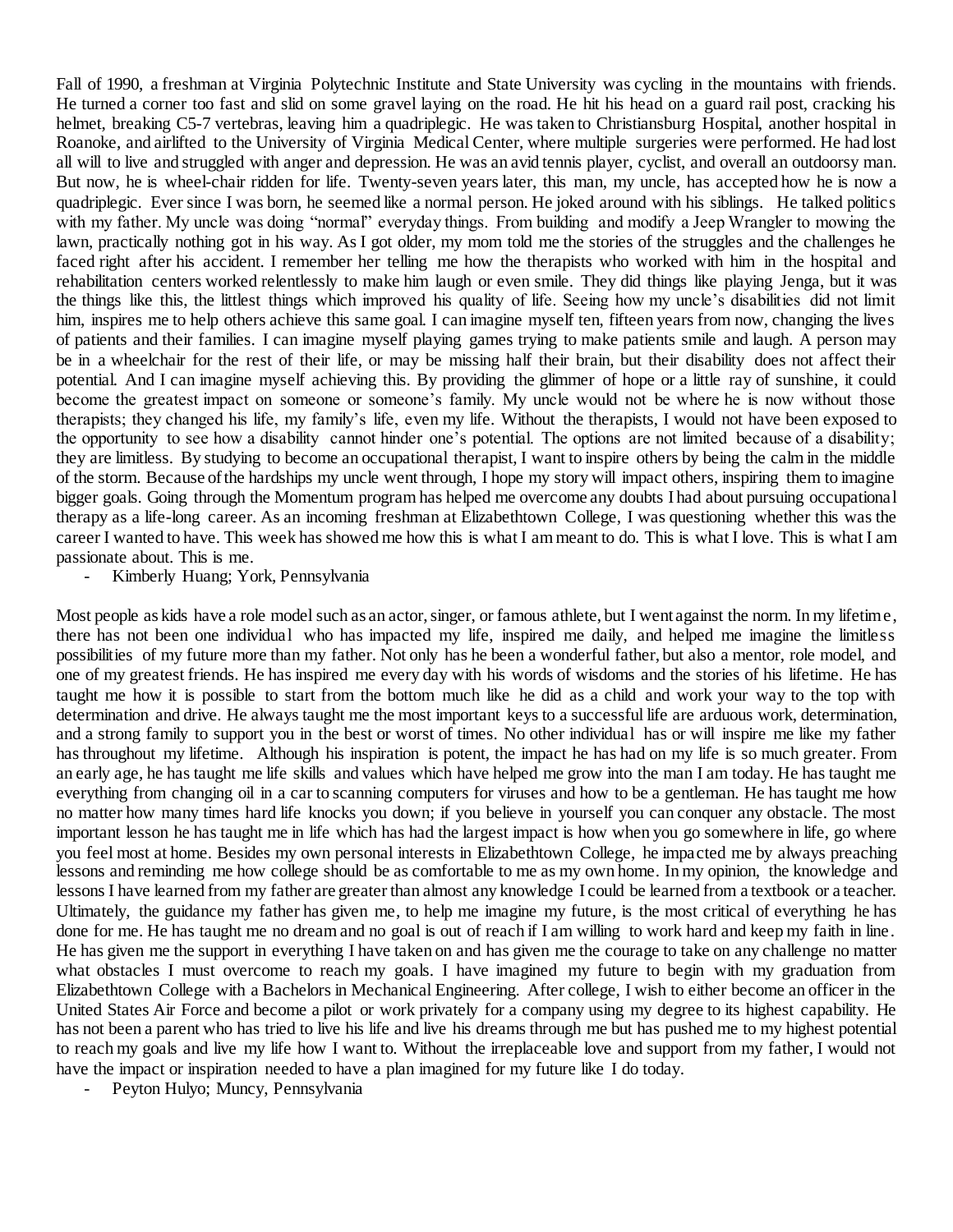When I first heard about the word "College" I heard it from my mom. When I first heard about the word "Marines" I heard it from my dad. My mom was born in Belgium and raised by her parents who both had careers in the Army. All of them would move from Europe and the U.S. whenever the military summoned. She was never able to connect and make friends with anyone from middle school all the way through high school. When she graduated from high school she had to do all of the college applications alone because nobody in her family went to college. She was stressed and ended up going to a university in Ohio hundreds of miles away from her family. She then had to find a new college in Pennsylvania in order to stay closer to her parents. She graduated from college and became a counselor for juvenile delinquents. She did everything by herself and did not want the same thing for me. She pushed me to join clubs and meet new people so this way I would not feel the same loneliness and isolation which she felt all the time during middle school and high school. She has put in so much time and patience to give me the best life I could possibly have and even though I may be grateful for the materialistic objects I have, I will be forever grateful for my mom. She had the biggest impact on me to do well and focus on school as well as socialize and make friends. My Dad has always wanted me to join the military and still does. He grew up in New Jersey and never had a father to teach him. He would tell me stories of how he would steal in order to eat and do very bad things which I will not mention. Once he turned 17 he went into the Air Force and when he finished, became a drill instructor in the same building as my mom. I came around and my mom would always be supportive and wanted me to succeed, but since my dad did not have a father-like role model, he would often be very strict and put a lot of mental stress and anxiety onto me. My dad was fighting his own battles at the time so I do not entirely blame him for the way he treated me but if it was not for the both of them I would not be the same person I would be right now. He pushes me now to be respectful and appreciative of the blessings I have been given. Both the negative aspects and the positive aspects of my early childhood helped me become who I am. I know even today, there will be awesome times as well as horrible times and the Momentum program is preparing me for both. While we enjoyed the scenery and history of Philadelphia, we watched films about discrimination and how other cultures are treated. Life will not be sunshine and rainbows nor darkness and thunder all the time. The most important thing is how you balance both and so this way you can truly be happy. In the end both of my parents impacted me differently. This was for the best and I am someone completely different than what I would have been if I would have only had my mom or just my dad. Now I am older and I am able to have discussions with my dad and I wish to help him and inspire other people to recognize mental illness. I want to get rid of the stigma about how nobody can help mental illness. I want to be able to support my parents and be able to care for them by the time they are older. My mom and dad deserve so much more than just a paper written about them but for now this is all I can give. Being able to inspire people is something few can accomplish, yet it was so easy for my parents regardless of what happened. They push me every day to try new things and I look up to them the most. I hope I can impact people the same way my mom pushed me to explore new things. She gave me a life only few can dream of and I want to return the favor by spreading her optimism. I hope I can have the fun but strict self-discipline like my dad. I want to inspire people to try activities and put themselves out there. I aspire to be an International Business major and travel the world just like how both of my parents traveled. My desire to meet new people and inspire them to be creative, supportive, and passionate about what they love is what drives me to pursue the International Business program. I want to change people's lives just like how my parents did at the correctional facility. I want my coworkers to respect me and to feel accepted by my peers. These next four years at Elizabethtown College I know will fly by but I will make the most of it and connect. I am me and I believe.

Ty Maldonado; Palmyra, Pennsylvania

Imagine being asked what you want to do for the rest of your life. For most people my age, they do the typical shoulder shrug or respond by saying "I don't know." Fortunately for me, I have always known I wanted a career where I could help people reach their lifelong goals. After many shadowing opportunities at a local children's hospital, I knew Occupational Therapy would be the best career for me. Occupational Therapy would allow me to use one of my greatest strengths, creativity, while still allowing me to help others be the best they can be. I love to imagine the future me- helping others to discover their strengths and overcome their weaknesses. Let us face it, applying to college is hard and it is hard to decide at such a young age if you are choosing the right career path for you. Although it was a big choice to choose the perfect career and the right college, I am truly thankful my parents and my younger brother have supported me through all of it. They push me to be the best I can be and they motivate me to work hard. They consistently tell me how proud they are of me and inspire me to make a difference in the world. I vividly remember sitting in Kindergarten class about thirteen years ago, when suddenly my teacher asked, "How do you want to change the world?" I wrote how I wanted to be a superhero and save the people from danger. Now, here I am, thirteen years older, and I still have the same dream. Although I will not necessarily be "saving people from danger," I know I will be helping people to reach their full potential, even if they do not believe they can do it. I cannot wait to start my future career and look forward to impacting other lives in the future.

- Meghan Glaspey; Greenwich, New Jersey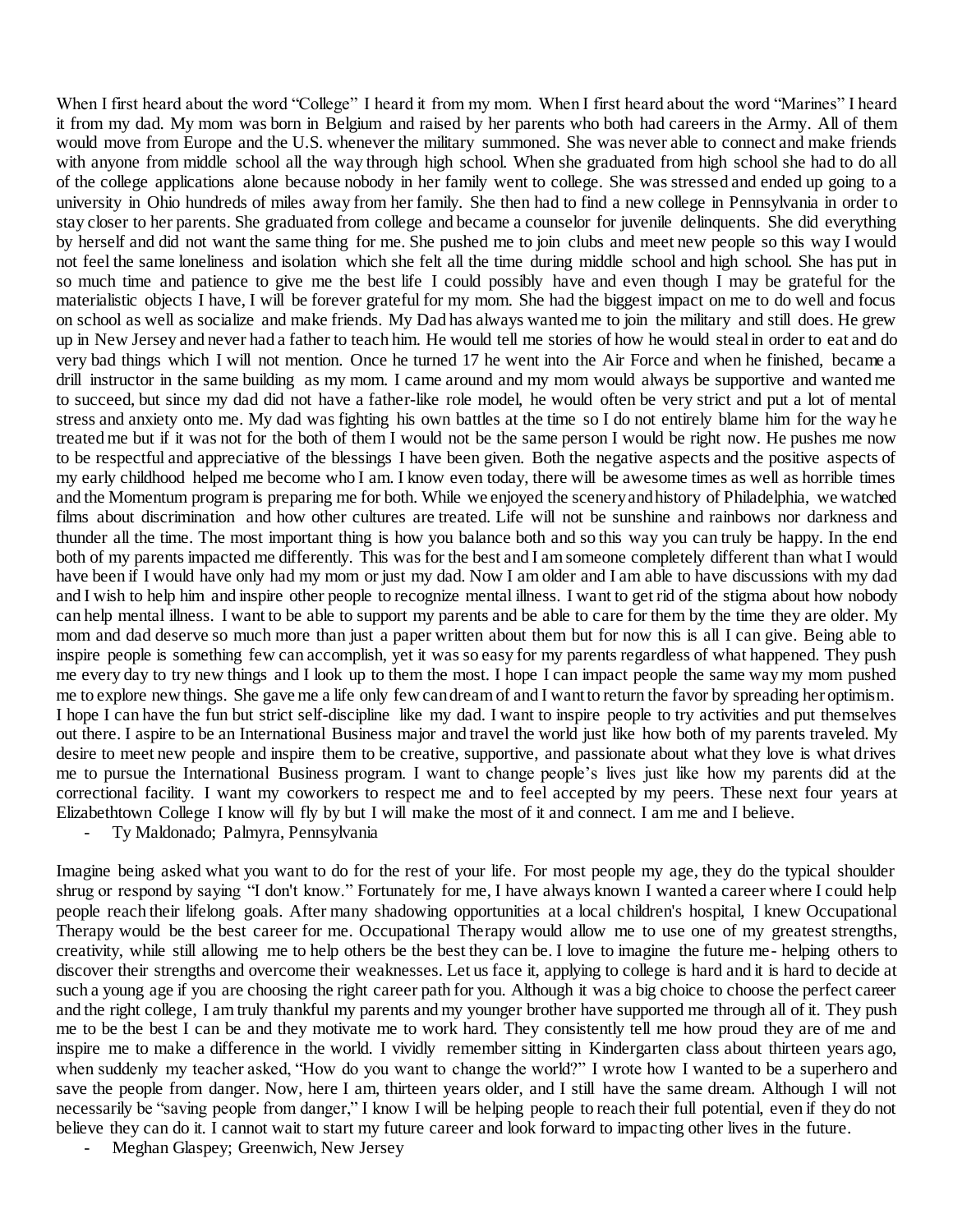Standing alone stranded by myself with wide gazing eyes, my heart is beating faster than the pistons in a race car. Putting my past behind me, I enter the front gate. I have realized I am about to embark on a new journey which will change my life for good. I want to live a life where I do not have to struggle from paycheck to paycheck, and where I can raise my kids in a blue-ribbon school district. I want to be able to go into work and show my passion for money and numbers by becoming an accountant. I hope to learn how to manipulate numbers and make businesses run more effectively. What I learn at Elizabethtown College will help me decide how I want to live my life. This is best exemplified through a quote by Professor Benowitz, "A rich man does not show his wealth." This phrase stood out to me because, in my experience, it is a true statement. If you look at any rich person, they tend to be wearing plain clothes in an average house with a base model car. One example is when Benjamin Franklin traveled to Paris, and saw how the houses were set up with all of the front doors facing inward towards the court yard and noticed there was a gate at the entrance of the court yard with a man standing guard, thee concierge who allowed people to enter. He did this in order to protect his family and wealth. This way, if anyone came after him to attack, they would not be able to access his property. Eventually, when Ben Franklin passed away, his family decided to raze his house so no one would try and steal all of his wealth. I am inspired by the life Ben Franklin led because of the many times he had great ideas and proposed them to the authorities, only to be sent home disappointed. Eventually, he persevered and fixed his ideas so they worked out in his favor and they turned out to be great inventions, such as a fire brigades, libraries, and hospitals. All of these were public places for everyone to use and affected the community greatly. I would like to have similar creative ideas like Ben Franklin in the hope it could help my clients run their businesses as efficiently as possible. I want to be able to impact my family's life because if I can prove to my family how if you dedicate your time and focus on your school work when you are young, it will pay forward. I once read a quote by Confucius and it directly correlated to how I feel about choosing a career. "If you choose a job you love, you will never have to work a day in your life." This means a lot to me because I have been taught it does not matter about the money or the benefits, they will figure themselves out. Rather, it is about being willing to give your best effort every day to something you are willing to do for the rest of your life. I want to impact my clients in a sense where I can help them run their business, which allows them to focus on other parts of their company. I want all of my professors at Elizabethtown College to remember me as a hard worker, determined for success, and someone who they would be willing to send their future students for internships to so they can share the same passion as I do. As I took my first steps on Elizabethtown College's campus I knew how the faculty were about to offer me the best opportunity to be successful and set me up for a great life.

Steven McAlpine; Ambler, Pennsylvania

"You are so strong, and I am beyond proud of you." Those eleven words have the power to change a person's life forever. Those eleven words can give someone the strength to persevere. Those eleven simple words saved my life. Growing up, I struggled to find self-love. I looked in the mirror every day and cried simply because I hated what I saw in the mirror. This fight to accept myself lasted seven years. I struggled with self-harm. I wore sweaters and baggy jeans in the winter. The worst part, however, was the feeling of being alone and how nobody cared about me. I shut everybody out of my life because I felt as though no one would give a second thought about my "problems." I imagined either living a life where I could love myself, or not living at all. The combination of constant negative thinking and bottling up my thoughts ultimately led me to a suicide attempt my sophomore year of high school, and a hospitalization my senior year. I was discharged from the hospital after a week, and I was nervous about returning to school. When I got to orchestra, something happened which changed my life. My orchestra teacher, whom we most lovingly call McG, ran up to me and hugged me. When she pulled away, still holding onto my shoulders, she said something I will never forget. "Ally, you are so strong, and I am beyond proud of you." I started crying, and my friends from the class came and hugged me too. One simple moment. A mere five minutes. That one morning in the orchestra room made me feel like I was worthy of love. McG, my friends, and even the people who barely knew me pushed me to seek compassion and acceptance for myself. I could finally see a future where I was not hiding my body or being disgusted by my reflection. I found love through the love of others. As soon as I started my adventure in the Momentum program, I felt at home. Every single student I met on the first day immediately struck me as a person I could trust. I have no doubt I will have somebody who will help me through my struggles just as I will be there for them. These students inspire me to love everybody, regardless of who they are. I am on a journey to live my best life. I am here to show everybody how no matter what they are going through, they are never alone. Even the hardest moments in life are softened with someone by your side. The most important thing anybody can do in a tough situation is find a friend. Because of my past, I strive to be a friend to everyone I meet. I want to spread the love and positivity shared with me that day in late April. In addition to this, I encourage every person who reads this to be aware of what other people are going through. Everyone needs someone to confide in. You could be someone's McG. You could save a life with just eleven words.

- Alexandra Laskey; Royersford, Pennsylvania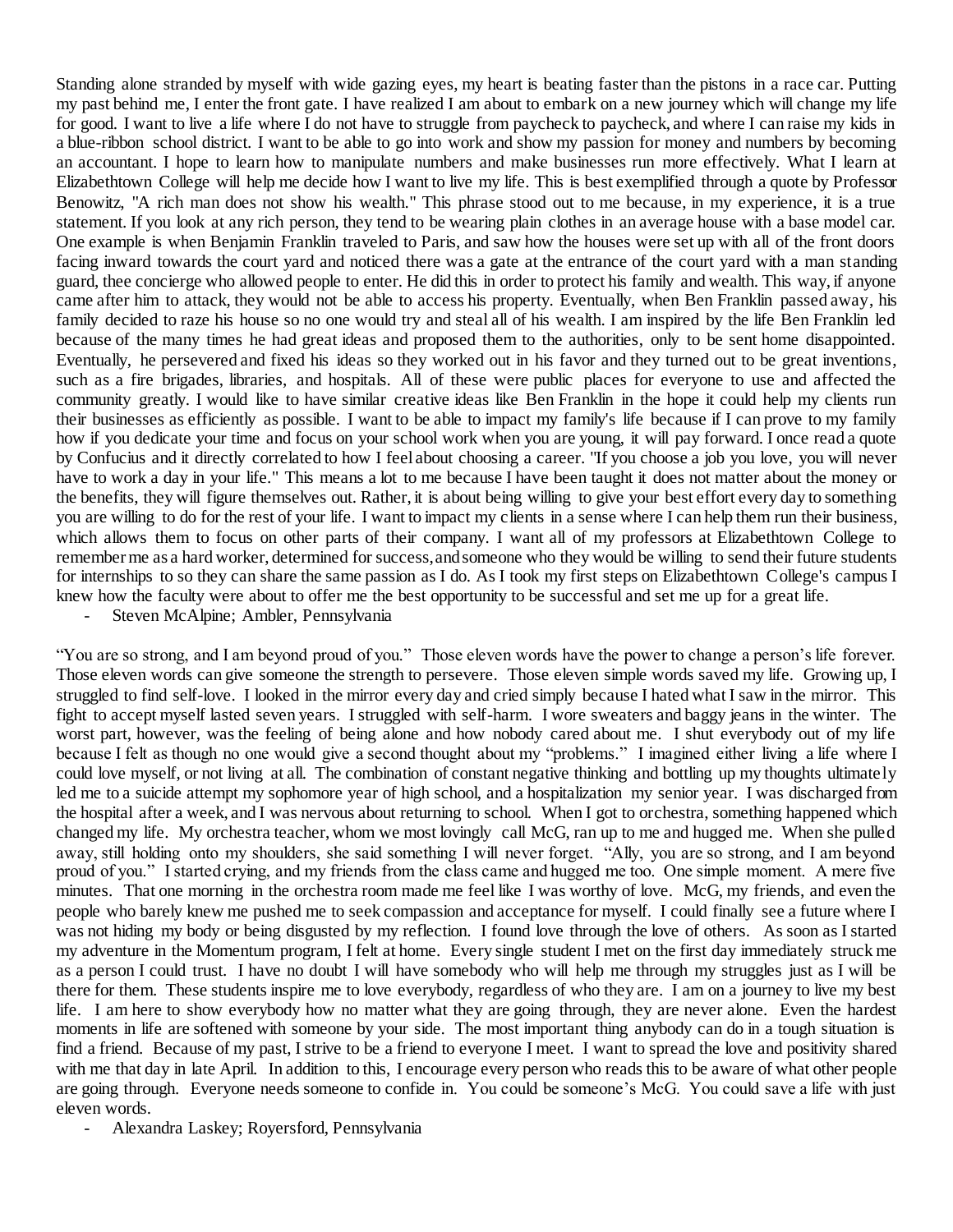He stands there with his fiancée, gazing upon the city skyline as the street lights begin to flick off block by block. The rising sun crests and orange glow while the man fixes his black tie in his faint reflection. In this mirage of himself, he sees himself standing there in his old Snapback, surrounded by his friends from college. He was to sit in front of the Pennsylvania Board of Law Examiners. They were to judge if he was fit to practice law in the state of Pennsylvania. This was the final step in his journey to become a lawyer. Rudolph first made his way to some of the local food kitchens and homeless shelters to talk with some of the homeless he knew. He rather enjoyed their company and wanted them to know how they were able to have such a success as he had, as long as they fought for it. Some of the older gentleman he knew for some time wished him the best of luck with his future as they were not sure the next time their paths may cross. Everyone knew him, knew he saw himself as an equal to everyone he spoke to and thought no less of the homeless than he did his peers. Fast forward about 15 years and Rudolph's name is being hung on a wall next to two others. Jacobs, Rudolph, & Schmitt was now the name of the law firm in which he owned a significant portion. He has helped countless homeless or poor families send their aspiring children to local or even far colleges to help those people out of the ditch they may have been stuck in. Flash back to his childhood and you can see him admiring the generosity of God's Meal Barrel. At this moment he knew he wanted to help inspire people the way the kind souls of this establishment inspired him and the others around him. By the start of his college journey, he heard stories about the leadersin the Momentum program, the Kinesis Peer Academic Advisors, and the projects they had been a part of within the Elizabethtown College campus and the local Elizabethtown community. A few of the Kinesis were part of a project to create something referred to as the Mosaic House. This house was to promote the school's extreme diversity while providing a safe environment to any student having an issue. If you need a tutor to help check a paper with you, or need a shoulder to lean on there is somebody staffed there to help you. This moved the student and reassured every person has a voice which can change things they truly believed in. Through the faculty led academic sessions of the Momentum he met a professor who shared a poem titled, "Like a Simile" by Mark Cox. While reading the poem aloud, he realized he too felt like the figure in the poem. He felt trapped in a monotonous routine where he had no say. He did not like what he was doing and despised life. He ate the same food, wore the same clothes, and "...Went down the stairs like a slinky…" Repetition is inevitable in a life which is run by time but he knew he needed to love what he was doing in order to love life thanks to a professor he met. This professor gave a speech; the student had heard once before. Even though this speech was nothing new to him, the passion the professor displayed truly sent him into a state of awe. The professor's eyes were lit as if they were Christmas lights hung from a tree. There was energy radiating from his body as if he were the sun. He looked so truly joyful as he sprung from the ground with each step. He described how in order to be truly happy, one must live the things they do for a living. One cannot and should not choose a job just for the money which is associated with it. One should wake up and think, 'I cannot wait to do what I love today!' not 'I have to go to work today.' As the professor continued to speak Rudolph rethought and rethought about his true passions in order to make sure he was not a drone but rather a self-aware consciousness. While he was at college he wanted to be there for students and help those who were struggling with their work. He knew what it was like to be ridiculed by people who were better at something, so he wanted to offer his helping hand rather than have them come to him. He then became a member of the Kinesis team for the Momentum program to hopefully impact the lives of the income of first generation students.

- Donovan Rudolph; Hanover, Pennsylvania.

Take a moment and imagine your role model. Now, imagine your role model becoming a shell of a person she once was because of a brain surgery gone awry. About a year ago, this is what happened to me. She was my choir director for five years, and I had known her for about seven years at the time. She did not spark my love for music, but she made it grow. She made me so passionate about music I wanted to major in it in college. She currently still cannot talk or walk, but she can communicate through writing and some body language. Professionals working with her have used her love of music to help with her rehabilitation. They used my dream career, my college major to help heal her. I wanted to be a music major before her tragedy, but now it only motivates me more. I want to help people, to make the world a better place. I imagine making the world a better place, not just for my future clients, but for my future spouse, children, family, and friends. No matter how discouraged I may feel some days, I will keep going. Those moments of gratitude and change are what are truly worthwhile. My goal in this world is to leave it a better place than I entered it. As I have learned from the Momentum program this week, "you should leave a place better than when you came there," and that is exactly what I intend to do.

- Brittany Freed; Hamburg, Pennsylvania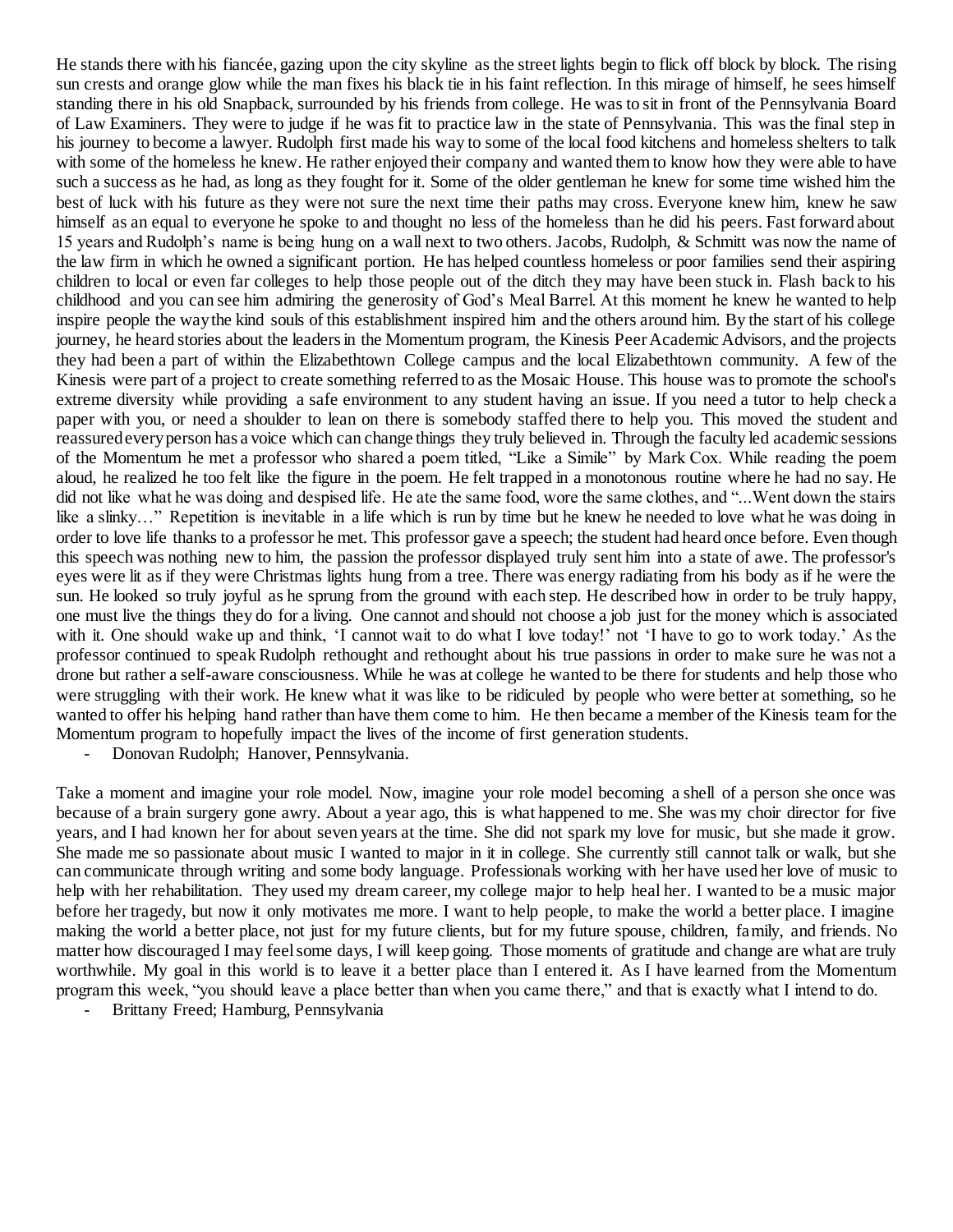"I exist as I am, that is enough" ~Walt Whitman Hearing how a family member has terminal cancer is never easy especially when it happens for the second time. My mom and her sister had always been close. From having a rough childhood to creating a name for themselves in the world, they never lost touch. Now, my mom was losing her best friend and through this process, she still had to raise a family. To make things easier, my mom made the decision to have my aunt move in with us. As a freshman in high school, I did not know what to expect. I still had to go to school every day and act like my living situation was not crumbling below me. Naturally, my grades dropped. My social life declined and I was not having fun doing the things that I had loved doing before. I questioned myself and everything I did. My aunt outlived her expected time by a year and a half but once her two-year anniversary came since her diagnosis, she passed away. When I think of the word "imagine," the only thing which comes to my mind is living the perfect fairytale life. I would graduate from college, have a job, be married, and planning a future of having kids. However, this is not how I want my future to be. As of now, I have accomplished the first step by getting accepted into college and making the choice of what school I wanted to go to. The next steps include maintaining my GPA in all of my classes. I want to learn. I do not want to prepare only for the test because this would defeat the purpose of attending college. By learning the information in my classes, I will be able to graduate with a high GPA and my ultimate goal of passing the National Board for Certification in Occupational Therapy exam. My mother has always been my biggest supporter and inspired me to be the best person I could be. She showed me how a woman has the capability to do whatever she wants if she puts her mind to it. She took a chance and decided to become a State Trooper. As expected, there were not many women who attended the academy and there were even less women which were black. She succeeded and was able to do better than the men in some of the tests. Her perseverance and dedication inspires me do things which make me happy and do those things well. This includes coming to Elizabethtown College and being a part of the Momentum Program. My mother was very supportive of me leaving for college a week early even it meant she would have less time to spend with me before I left. She told me how it would be an awesome opportunity to make friends and learn how college worked before all of the other freshman moved in. I am so grateful she encouraged me to commit to the program. This week I have learned where the buildings are, that poetry can be fun, and not to judge a book by its cover. I am here and learning because of my mom. Once I graduate college and pass the OT exam, I want to focus my time on helping the special needs community and people recover from accidents. I have been told how I always take the extra step to make people feel comfortable and included. This will be how I make an impact on the community. Being humble and affectionate, I can teach the people around me about patience and how to accept people with special needs without babying them. I hope I am able to have a positive impact on my community but striving to be the best in all I do.

## - Kendall Beverly; Harrisburg, Pennsylvania

When I imagine the life I want to live I can easily picture my future. I instantly can see myself standing in the front of my very own Kindergarten classroom. I was blessed my entire life with a tremendous and impactful education. Growing up this way is what made me want to be a teacher today. I want to learn how to have the patience to help even the most troubled students. I want to learn how to make my classroom a safe space for those who need it. Attending school and learning will better secure my ability to teach others. I want to be sure I am fully prepared to give away knowledge before I have the opportunity to alter someone's life. When I think of what has inspired me to do this I think of my teachers. They have been so great to me and have made education something I really enjoy. In this way, I want to make education enjoyable for others. Another recent inspiration in my life has been the Kinesis Peer Academic Advisors in the Momentum program. Just seeing how patient and kind they were with the Momentum students so far this week has made me appreciate once again the role models in my life. Their openness to share their stories and take time to listen to mine during the daily reading group discussions the Kinesis led based on our summer reading assignment Paulo Coelho, Inspirations: Selections from Classic Literature, was something which made me a bit more comfortable with my college experience so far. Impact is one of my favorite words. Ever since I was young, all I have wanted to do was help other people and make an impact on the world. On the college itself, and from the wise words of Professor Benowitz, it is our responsibility to make our campus a community of equals, so this is the impact I will strive to have on Elizabethtown College. The impact I plan to have on my students lives one day is to help them as they begin their long journey through education. I want to make sure they feel safe and enjoy what they are doing, so they can hopefully keep this mindset with them as they continue their education. I truly hope I can impact many people in a positive way as I live my life.

-Rebecca Edenfield; Telford, Pennsylvania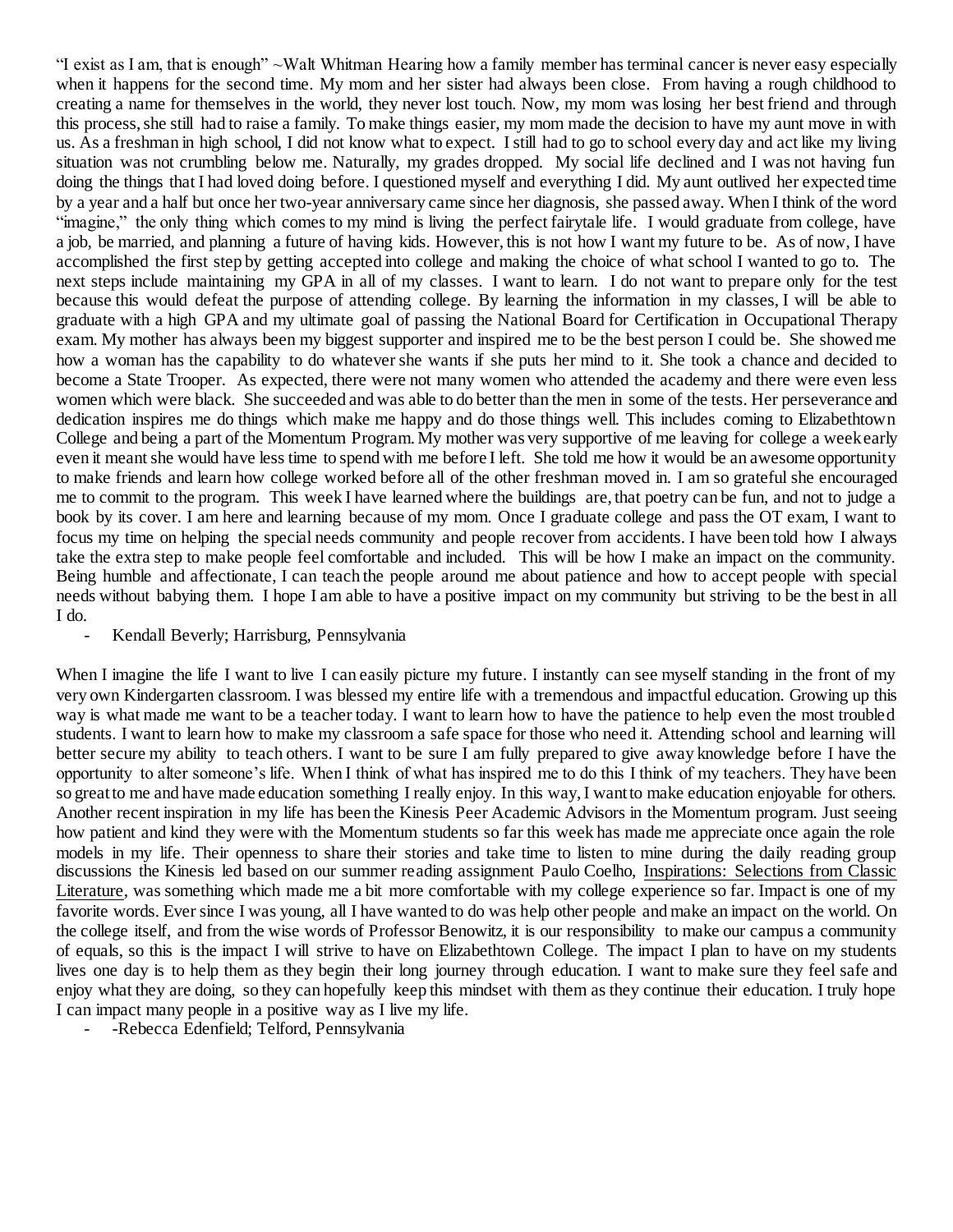My life was a mistake. My mom was hardly 18 years old when I was born. I was as some people labeled me a "teen baby." Nearly everyone expects young moms to fail. They do not have the education level, the confidence, the maturity, or the life skills to take care of their kids. People talk about this all the time. What they do not say is how they think the baby will turn out; but logic says if a mother fails, so does her child. In many ways, my mom's shortcomings did negatively affect me. I had poor social skills, low confidence, and was an outsider. As I grew, I learned my situation was not "normal" and envisioned a life for myself bigger than what my mom had. My most basic goal was to graduate from high school, graduate from college, make something of myself, and have a happy family. I wanted to prove how a mistake could become something good, too. I read many books growing up in an attempt to connect with someone-even if they were fictional-and used my teachers as role models to learn how to grow in a healthy and happy manner. I could never have made it this far without support from my friends, teachers, and counselors who made an effort to make sure I knew they cared for me and believed in me. They have inspired me to help others in the same way they helped me. Now I am the same age my mom was when I was born, I have graduated high school and I am about to start college. I have had many struggles trying to get this far: domestically and socially. I have had triumphs and failures, good days and bad days, curses and blessings. Through all of that, I decided what I aspire to do with my life. I will be successful when I help to pick up the people the world has shoved down, and to help them see their true potential. I know I have already begun doing this. I have had people tell me how, seeing me persevere through my tribulations has shown them how they can also grow past whatever tries to stop them. The best feeling in the world is to know how I am giving back in this way. I will continue to do this throughout college and have, thorough talks with the Kinesis Peer Academic Advisors in the Momentum Program, learned of many ways in which I can both give and receive help. I can join the Kinesis, help out at the Mosaic House, reflect on and refer to the materials I have been given, and so much more. For this, I am grateful. I will take these experiences and use them to become a teacher and mentor myself and continue a positive cycle of growth within others and myself. I can confidently say, finally, I am no mistake.

- Kaedy Lauren Masters; Jessup, Pennsylvania

When you were little and was asked to imagine what your life would be like when you were older, most kids would say they want to have some super cool job like a firefighter, an astronaut, or even a ballerina. As we grow older those imaginations of what we want to be change. The people around us inspire us in many ways. Then you find yourself in the real world with a college degree and want to make an impact on someone just like the people who inspired you. There are so many choices to make and so many options it may be confusing. Right now, I want to become an occupational therapist because I love helping people achieve their goal and regain something they thought they would never do again or have never done. I want to have a family, three kids, and a dog. I imagine living in a nice house and to being happy, like truly happy. My dream is to work in Africa at a health clinic or an orphanage to help people who really need the help and might not get otherwise. All these things might change over the next couple of years but this is okay because this is what college is about finding yourself. In college I want to learn the best way to help people get back to a normal life, I want to be able to encourage people and support them. When I was younger I was one of those people who wanted to be a ballerina but there are so many things and people who shaped me and inspired me to peruse occupational therapy. My mom plays a huge impact on my life, she is my rock. I look up to her and know how she will always be there for me. I know how proud she is of me and inspires me to do the very best I can. On our Momentum road trip to Philadelphia I was inspired by a painter we learned about, named Benjamin West. He had such a passion to paint he used the tail of his pet cat to paint. I want to be this passionate about something someday. My best friend is like my sister we do everything together and she has a sister who is also like my big sister as well. We talk about everything and she really pushes us to be our best and she told us this quote to live by "Shoot for the moon, even if you miss you will land among the stars." In January of 2017 she took her own life and it was really hard because she was like my big sister, a person I could always count on to talk to at 2AM and I do not really understand why, this something I still struggle to understand. So now I take the quote to heart and I know she is up with the stars looking down on us and watching our lives play out. She inspired me to be strong and to keep going. So many people have made an impact on my life and I would not be the person I am today without them. I want to have the same effect on people. I want to be the person telling them they can do this and they are strong. Sometimes this is all you need. I want people to have a better life because of my help. Before I entered this program I did not think about these things really. I have made new friends and learned a great deal about myself and all the amazing opportunities available to me in my college career.

Emily Sipe; Lancaster, Pennsylvania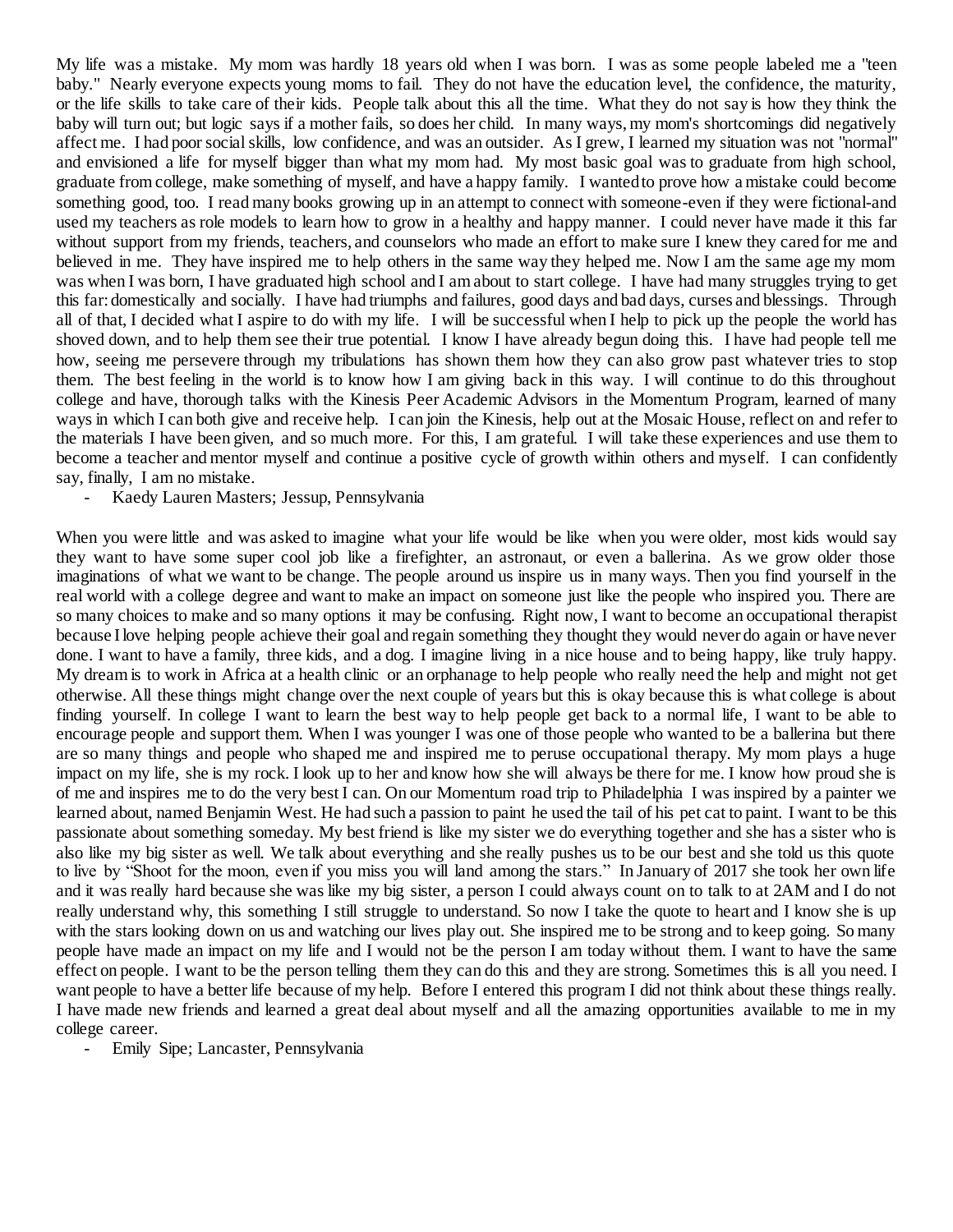A quote from an enthusiastic and enlightening professor from Elizabethtown once said, "Look at everything with opportunity." Some may look at this quote and say they have heard the same thing a million times and how it may have lost its meaning. However, for me, Professor Waters' words stuck with me throughout the week. Beginning the start to the rest of my life can be overwhelming and at times, frustrating. Sometimes in the toss-up of our daily lives, we lose sight of all that is around us. We miss the amazing opportunities surrounding us, when we could be expanding ourselves and bettering our future well-being. With taking opportunities by the grips, it makes your imagination greater and the possibilities endless. The opportunity to change others' lives; particularly in the autism spectrum disorder, has always been a great passion of mine. Through the help of occupational therapy, I will be able to touch the lives of many by not only my job, but my words and encouragement. Making others believe they are worthy and capable of doing anything no matter the "flaw" they may possess, has always been a dream of mine to accomplish. Through Elizabethtown, I will have the opportunity to learn not only the courses needed for my degree, but also valuable life lessons and experiences. Coming from a small town with very sparse diversity, the Momentum program has opened my eyes wide and expanded my mind. The various sessions featured in the program has shown me the endless possibilities you have here in Elizabethtown College. Again, coming from a town where everyone is very much the same, and little to no diversity, some of the sessions in the Momentum program would seem controversial to the people I have grown up with, and the faith I possess. However; knowledge is power, and looking at everything with opportunity instead of the barrier between the beliefs of myself and others has inspired me. Realizing others' beliefs and cultures has given me a new perspective on not only others, but myself as well. My mom has always told me there is so much more out there in the world than "Little ol' Bedford County." She has always shown me the countless possibilities I can do. She has always been the biggest person in my life who has truly inspired me to reach each and every dream I have, and supports my every decision. Through the Momentum program and my mom, I have been thoroughly inspired by the individuality of myself and others. These inspirations have impacted me, as well as broadened my mindset. With having these opportunities over the past week, I will now be even more capable of making an impact in those lives affected by the autism spectrum disorder. Not only in the way they live, but also helping them to know and to see their worth and their potential. I would love to inspire them, to embrace themselves how they are, just like the Momentum program has inspired us to do as well. So, as we wrap up this week, I look back and reflect on the greater opportunities out there to reach, and the people who have helped me get here. So, thank you Momentum, program and thank you mom.

- Sidney Gordon; Alum Bank, Pennsylvania

Education has never come easy for me. Looking at me now, one sees a bright and bubbly girl whose hand does not come down in class...it has not always been this way. I can picture myself in third grade, frozen with fear because the teacher asked me to read in front of the class. Tears poured down my face like a Tsunami had just hit and I lit up as red as the ripest tomato. I could barely read. I did not understand much of what was wrong with me at my age, but I felt stupid. I was the dyslexic girl. The one who could not tell a B from a D or an M from a W. No one wanted to be friends with the "slow" girl. Similar to the story told in the Momentum summer read *Inspirations: Selections from Classic Literature* by Paulo Coelho, I was the ugly duckling. No one accepted me, I did not even accept myself. I dreaded waking up every day because I knew it was near to impossible for me to have a good day at school. I sat in class and tried to stay quiet as a mouse to avoid any embarrassment. No one really talked to me, and if they did their words were filled with negativity and judgement. I learned to love being at home because this is where I could truly be myself. Due to financial issues, my family could not afford a tutor for me outside of the help I received at school, so I started having tutoring sessions with my Grandmother. She was the most recent generation to attend college and graduated with a degree in both English and Accounting. Three times a week she met with me for two hours, practicing my reading, writing, and spelling skills. Although it was tough for me, my Grandmother never stopped pushing me to be the best I could be. She continued to tutor me for five years, and once I reached the 7<sup>th</sup> grade I was at a higher reading level than most of my classmates. I was acing my exams, scoring honor roll, and answering question after question in class. My third-grade self could have never imagined, even for a second, how I could learn the way everyone else did. Fast forward to the age of 18 and I am about to start my first semester at Elizabethtown College. I received over 75% of my tuition in scholarships, and the only reason I could do it is because of my Grandmother. She is the reason I am here and this drive pushes me to be the best I can be. I am an aspiring Psychology major because it will allow me to understand and help people the way my grandmother helped me. I imagine myself graduating with a degree in Clinical Psychology, walking across the stage and seeing my grandmothers smiling face. I want to prove how anything is possible a disability cannot hold back anyone's abilities no matter what some may say. I have learned how even with my disability my education is limitless, and without the Momentum program I would have never known. Without the Momentum program I would not have wrote this essay to share my story. The Momentum program has made me confident enough to post this on the web and be proud of who I am and how I have grown.

Melanie Blevins; Bel Air, Maryland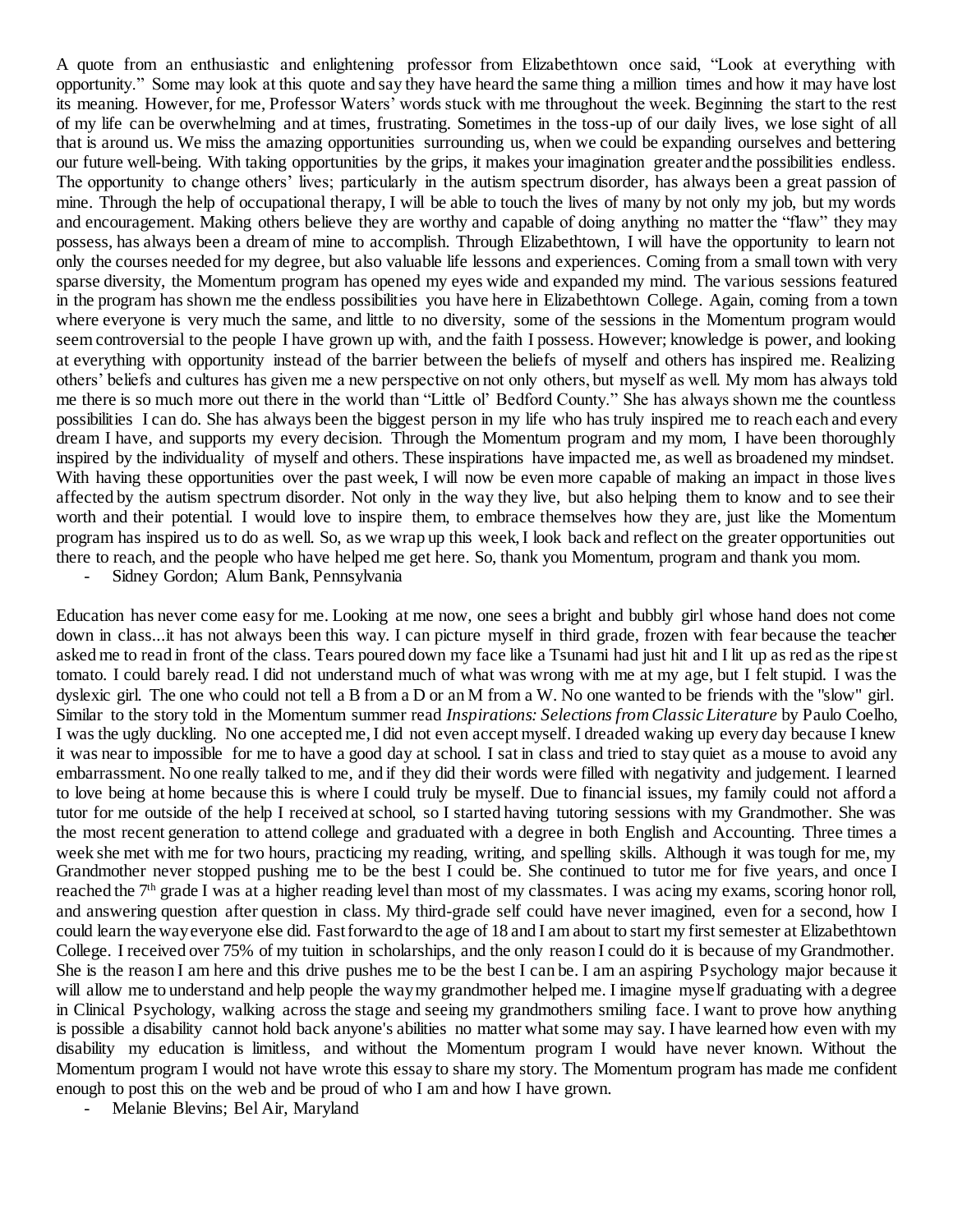In a hospital room, in the middle of the night, I realized what I wanted to do with my life. Inspiration is the motivation and passion of an individual and leads to imagination and moments of impact. Someone can be inspired by a story, a quote, a moment in history, or a personal experience. This is how it was for me. A personal experience changed my life and made my decision on what I want to do with my life. About a year and a half ago my cousin was in a car accident and ended up in a coma. There was no guarantee he would wake up, and no guarantee he would have full, if any, body functions and movement when he woke. In the weeks of his non-responsive state, an Occupational Therapist came in and worked with my limp cousin. It came to the point where the doctors said there was no guarantee any of this would work, but yet the Occupational Therapist kept going and working with him. As weeks went on, we started seeing some hope. After a long month, my cousin finally awoke. He was responsive, however we did not know if he could walk. To our surprise, just this last spring he walked across the stage receiving his diploma in Mechanical Engineering. This tragedy led to triumph because of an Occupational Therapist and this is where my inspiration comes from. The impact she had on my family and me is the reason I decided to go for my Masters in Occupational Therapy and become a therapist. After this experience, I started thinking about the future. I kept asking myself how I can make a difference in someone's life like this Occupational Therapist made in mine. This is when I started leaning towards occupational therapy as my major in college. I imagined how point seeing a families face light up when a loved one succeeds in a feat seemingly impossible, all because of me and my dedication. The first step I imagined was getting into a master's program. I found Elizabethtown and knew it was where I wanted to go when I heard the motto was "Educate for Service." I now imagine receiving my degree and being able to make a difference in someone's life. I imagine myself in a hospital, using my degree helping children and teens reach their full potential. I want to help someone reach an everyday goal they did not think they could do. I want them to understand anything is possible, it just takes time. I want to be the reason their life changes. When they think about a moment of impact, I want my name to pop in their head. The most important part of this whole experience is being able to show my gratitude for one occupational therapist and use this to inspire others. My life changed from one moment of inspirational impact. Even though it came from a tragedy, this tragedy led to triumph. Momentum opened my eyes and showed me how truly grateful I am for my inspiration.

- Makayla Hockenbrock; Winfield, Pennsylvania

I have always been told how I work too hard, and how I need to live a little. However, doing what I love is to learn. Doing what I love is to study. As I heard from Professor Benowitz, "Challenge everything; and the more you change, the more you grow, the better you will become." I enjoy math and fixing things; yet everyone, excluding my high school teacher, told me girls could not do these things. I am in love with Japan; but have been told I am in America, and it should be treason to love another country. This is my life to live, and I want to make the best of it doing what I love. I imagine myself as an engineer. Doing math and building technology every day of my life sounds amazing. Also, I know this work will allow me to better someone else's life. I also imagine myself living and working in Japan. I want to be fully immersed in a culture I truly admire. I do not want to just be an American living in Japan. I want to live and work just like everyone else. Many people wonder why I chose a STEM career path. My family was shocked at first because I had mentioned teaching; but I had only said this to make them happy. It was not until I talked to my high school science teacher about Mechanical Engineering along with Japanese when I truly allowed myself to do what I wanted. Even though I had decided on what I wanted to do, I was still afraid of what others may think. It was not until I had to draw my friend's face in a Momentum seminar when I decided I can and will be more outgoing when it came to my classes and embracing my passions. When I think of myself, I do not really believe I can be an impact; but I want to be. All I have heard from people were negative comments about how "girls don't do math" when I did well in my STEM classes. Thinking about this made me realize how I want to be a positive impact on young and upcoming women entering into STEM. Encourage them to be strong and brilliant in all we do. Another aspect I want to be an impact on is the love for another culture. As I had mentioned before, I got a lot of criticism for loving and appreciating another culture. I want to show others how it does not matter what people think or say. To embrace another culture allows one to learn about other perspectives of our world. Through all of these ideas and wants, I have learned so much more about myself I probably would never have if people who love me did not push me. I am very thankful I have been given the opportunity in my life to change, learn, and grow.

- Arielle Cox; Lisbon, Maine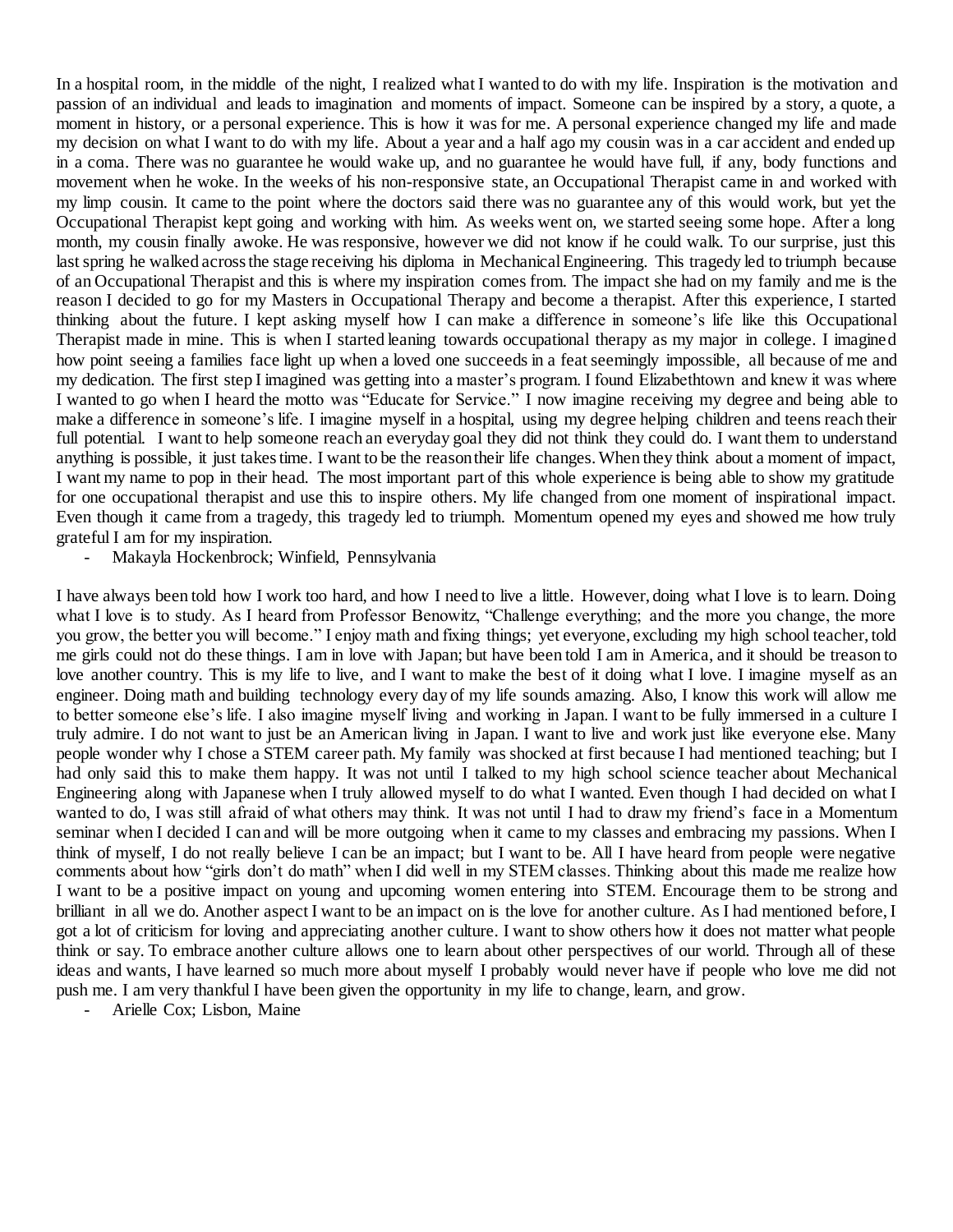Things always seem to have a funny way of turning out. All my life I have wanted to help people. My life has been one jumbled mess of career ideas. It all started in fourth grade. I wanted to be an archeologist. Odd career choice for a ten-yearold, I know. I stayed in the same area of study when I changed my mind in ninth grade. Freshman year I decided I wanted to be a historian. In eleventh grade my career choice took a totally different path. I wanted to become a pediatric oncologist. Very different, like I said earlier my career ideas have been one jumbled mess. Again, in twelfth grade I changed my mind once again. My latest decision is now I want to become a mechanical engineer. I am sure you are wondering how I decided on mechanical engineering. About a year and a half ago, my aunt fell down the stairs. She broke her ulna and radial head. She also tore all the tendons and ligaments in her elbow. She had four surgeries at Hershey Medical Center to try to repair her elbow without doing a total replacement. If she were to get the replacement, she still would not have full range of motion, and she also would never be able to lift more than five pounds in her life. She has a two-year-old daughter, so it is not really ideal. I began looking into solutions for her elbow, but there is not anything the doctors and therapists have not tried. I decided I would help. I decided on mechanical engineering to not only help my aunt, but to help anyone else who is going through the same struggle. I hope to design new hardware for not only elbows, but other joints and procedures. I would also like to design prosthetics. When I imagine my future life, I see myself helping others. I will be living on a small farm with my family. We will all be happy, healthy, and caring. My dream of living on a farm comes from my love of animals. I do not know what job I will have, but I know I will be making a difference in the world around me. My ultimate goal is to be an inspiration for my younger brother, cousins, and hopefully my children. I want them to see how important it is to not give up. Coming from a very poor community was a struggle. I saw my best friend go from being such a happy person to becoming addicted to heroin. I have to remind myself of where I came from and what I have seen to continue pushing forward. I have to remind myself of these things so I do not become just another girl from a small town who could not make it far in life. Professor Benowitz said something during this week which really stuck with me. "Live higher than written expectations." I do not want to be another statistic, I want to be me. I want my story to be able to impact someone's view on life. No matter what odds are against you, where you come from, what you have seen, you can do anything you set your mind to. Momentum has taught me how anything is possible, and change is okay. I am forever grateful for Momentum. I definitely encourage all those invited to the program to do it!

- Amy Frasch; Shamokin, Pennsylvania

Picture this. My twelve year old self landing with my family in Jamaica, freshly off the plane. We board the old beat up bus taking us to our hotel, and it is cramped, hot and smells like something awful. On our way there we pass by little villages with families who live in huts. They had tin roofs, hard sidings, and looked like they were made from anything the locals could find. It was different to see something which was not like America. This image of the village always stuck in my mind, and has come with me into college. I chose International Business as a major because I keep this image of Jamaica in my head; it reminds me how I want to help people improve their lives. I joined Momentum because of the opportunity to learn about different cultures and beliefs. I enjoyed this program because it exposed me to courses and majors I would not normally have considered. I thought International Business was the only way I was going to go, but now I am looking into a course on Cultural Anthropology. By the end of college I hope to be successful enough to help start and fund non-profit organizations and being exposed to different cultures would separate me from my competition. Going to different places like Jamaica, where they have a lower poverty line than us inspires me to want to make a change. I want to make an impact on the lives from the help of my future organizations by supplying food, clothes, water, or medical supplies to those in need. I can gain knowledge on global situations to continue my studies, or to educate others on global topics. Being at Elizabethtown College and being in the Momentum program helps me to picture a better future for myself, and inspires me to become a person bigger than myself.

Lauren Moyer; Boyertown, Pennsylvania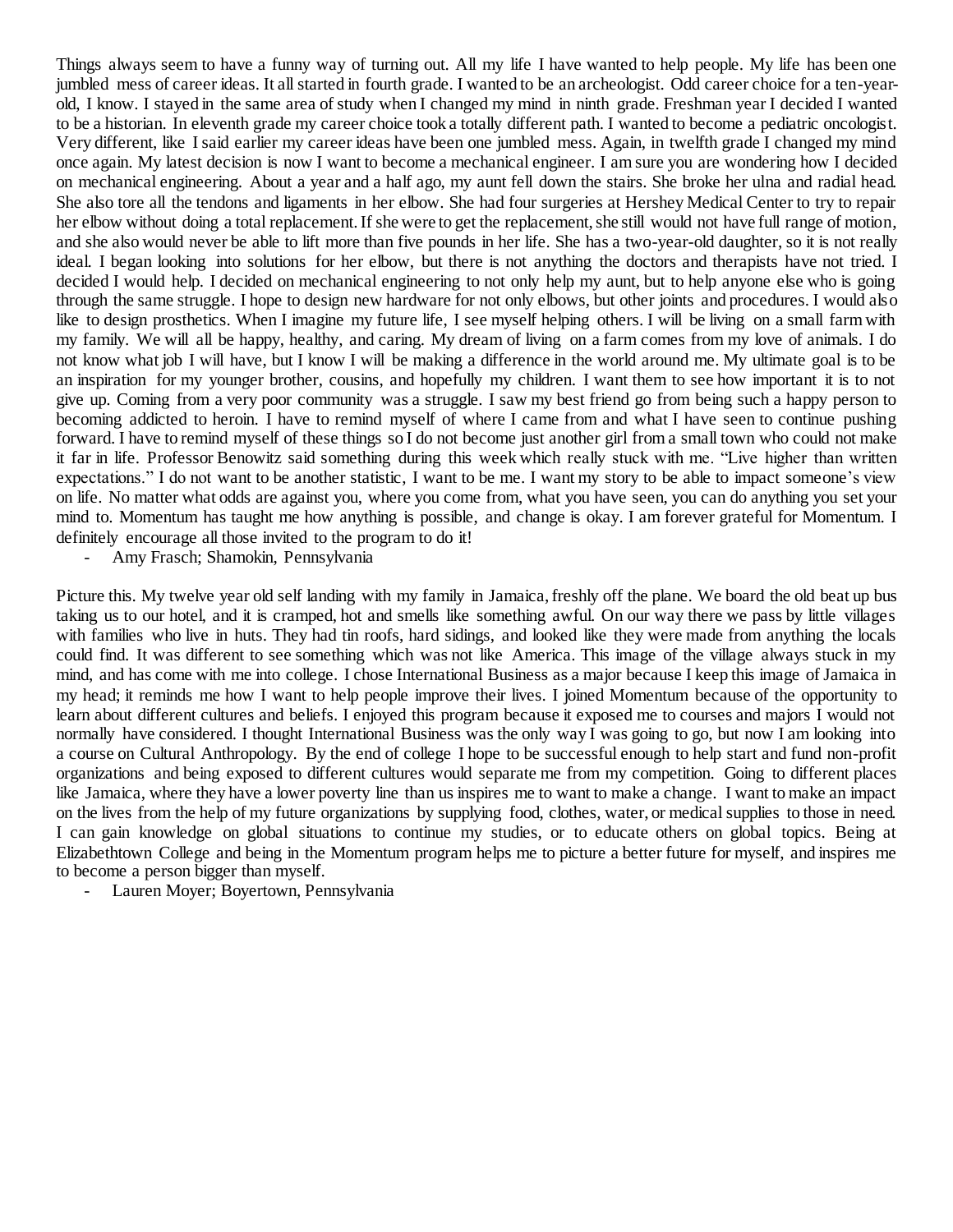I went through the motions. I played tag, hide and seek, and passed notes in class. I did the art projects and book reports. I ate lunch in the same cafeteria as the rest of my class, eating the same food, on the same trays we were all given. I was the same as everyone else. I never thought I was any different than the rest of the kids sitting next to me answering the same questions on the midterm exam. But, as time went on, we were all asked to imagine our lives in the future. Wearing the red, plastic, firefighter hat in the fire hall I dreamed of being the best firefighter, saving lives, owning the prized Dalmatian, sliding down the pole. When I told my friends, they all had the same fantasy, fire gear, dog, pole, all the same. I wanted to be different. I never wanted my imagined life to be the same as anyone else. I wanted mine to be creative and mind boggling, something always changing, and something I could proudly tell about. Yet, anything I discovered was inevitable matching the career path of someone else; marine biology, dolphin trainer, teacher, physiologist. It was frustrating to find something unique to me, but I was so desperate for it, the thing which no one else could possibly also be doing. I wanted my individuality to shine through my work. I never wanted to put myself in a situation where my creativity grew rigid from underuse. Finally, in tenth grade English, my teacher called me up to read aloud my paper because I was the only one in the class to take a different stand point on the issue we were discussing. I loathed her for calling me out and making me read in front of everyone I had once matched. But in time, I realized this was the answer. My perspective and my ideas were the only thing I only could have. In our meditation sessions this week we were told how if you love your livelihood, you will never grow tired of living. If I can bring my unique opinions into my career, then I will never grow tired of my life. It will be new and creative, drastic and impactful, and truly me. I am someone who sees the ordinary, and wants the unique. Socrates was always asking questions and he said a community needs the character which asks and questions. Majoring in Communications can place me in the center of information so I can see where the questions need to be asked. How something is communicated to you can drastically change the outlook which results. Communications allows me to use my individual thought process to bring new perspective. I may not be an aspiring firefighter anymore, but I finally found my version of sirens and Dalmatians.

- Brianna Komiske; Sykesville, Maryland

As a child I wanted to save lives. Although the reason for this was I wanted to help my father because he was sick. This was my plan for years until one unfortunate day changed my life and my idea of what kind of future I wanted. However, this change did not happen overnight, it happened when I was placed into counseling. After I realized how I wanted to be able to help people deal with their problems. The reason I Imagine myself being a psychologist is because I do not want people to go through what I did. My experience was being put between different counselors and none of them knew how to understand my situation, and often times they would not listen to what I had to say when I wanted to talk about it. This caused me to want to do better and help the people who feel as though they cannot be helped. Although the bigger idea which inspired me to continue with this dream was the idea of happiness. I believe everyone deserves to be happy and this is something which allows a person to truly live their lives. Someone who is happy can see the better places and parts of their lives and this is important in our world today. I say this because before I came to the Momentum program I did not know to how to be truly happy, but as I went through the week I realized how much being happy can change your life. I was able to laugh and just talk to people which was something I never knew before. This program was my first step to finding happiness in my life and this experience will stick with me forever. That is why I want to help people get this feeling. I feel as though this will impact the world because happiness is something everyone wants, but some do not know how to and I will be the person to help them unlock this within themselves. I hope I can be a successful psychologist. I also hope I will be respected and the people I help will always remember me.

- Nakita Edwards; Mount Pleasant, Pennsylvania

"My dad tried to kill my mom." Imagine the confusion a four-year-old girl felt when her mother told her to stop telling people. For her four-year-old mind, this was normal, was it not? Everyone's families lived apart, did they not? Though her family was not the epitome of the "all-American dream" she never felt as if she came from a broken family. In fact, her biological father actually became one of her biggest motivators to dream big, to shoot for the stars, to grab life by the horns and seize every opportunity coming her way. Now imagine, this same confused four-year-old girl went through four years at the country's oldest boarding school, flew across the world, and is now facing four years of school at Elizabethtown College. She is going to keep dreaming big and using her circumstances to better her future. That girl is me. Momentum has given me the power, the encouragement, and the inspiration to make my college experience outstanding and life changing. After the two sessions during the daily reading group discussions the Kinesis led based on our summer reading assignment Paulo Coelho, Inspirations: Selections from Classic Literature, I realized how many students shared similar experiences with me. Growing up I never had anybody who could relate to my story. Momentum gave me the assurance I am not alone and I have a large support system in place if I ever need them. Just as the name suggests, Momentum has given me an underlying force pushing me through college and helping me achieve my dreams.

- Gabriella Clarizio; Ewing, New Jersey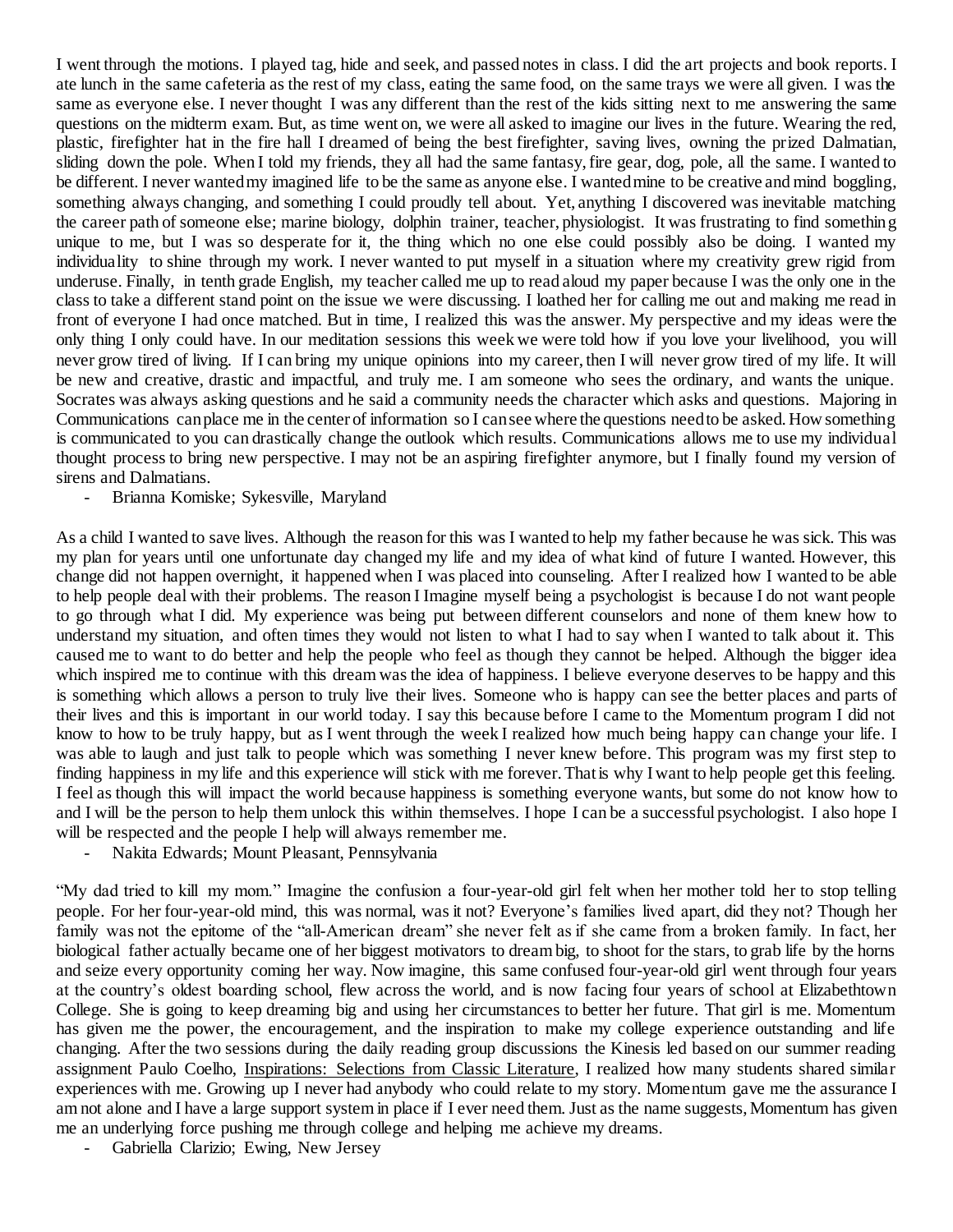"You will never again in your life have a time like this" so said Professor Waters, which could not be more prevalent as a new college student. Now is the time to extend your education, enrich your mind, and leave an impact on those with whom you come into contact. This transformative experience through the Momentum program has instilled college etiquette in the participating student's minds. Through the values imagine, inspire, and impact I have learned to find myself and prepare for the best four years of my life. To imagine is to create a concept, and I have created a concept and image of what I want to do for the rest of my life. Previous successful women before me such as Dorothy Vaughan, Mary Jackson, and Katherine Johnson crossed every race, gender, and social restriction to become elite women in STEM careers. I want to be as inspiring as these African American Mathematicians who served a vital role in the role of USA in the international space race. As an inspiring woman in a STEM career the statistic of 15% of the world's engineers are women can be discouraging. The fact women earn approximately 73.7 % - 77 % of what a man would earn over their lifetime can deter other women like me from fulfilling their passion. I do not want other women to feel as though they have nothing to offer in a male dominated career, or a woman like me could never succeed in what is their dream. I want to share my empowerment and realization at Elizabethtown College and my community to never give up on a dream the society has discouraged. I want to show others how even though we cannot connect the dots, we need to preserver. Ronnie Lott said, "If you can believe it, the mind can achieve it." I am determined to become a successful woman in the field of engineering. I will excel in my career and use my education to enhance the lives of others locally and internationally. I will achieve my dream and work through every hardship to get to the point where I belong.

- Morgan Sommers; Abingdon, Maryland

The word "inspire" conjures up a very specific image in people's minds – perhaps a person who stands strong against their troubles, perhaps an environment showcasing the beauty and motion of the natural world, or perhaps an idea powerful enough to make one's heart soar, driving them to do whatever they can to accomplish their goals. To me, the word inspire is a stone turtle. To understand, one must first know how the stone turtle found its way into my hands a little under a year ago in a chaotic mass of sweaty, robed and capped no-longer-seniors, all of whom were rushing to get their diplomas and race away with intended promises of "keeping in touch." The turtle itself is not exceedingly awe-inspiring on its own, being two inches tall, and five long, eyes closed as if it is in the most peaceful place in the world, despite the pandemonium of the gym around it. Darlene Mahaney has a similar aura about her, standing around five feet three, she is not always the most imposing figure in the room, but she was more than powerful enough to change my life. Oxford, Ohio is a sleepy city, provided all the college students have gone home for the semester, with cornfields stretching out to touch the horizon, and a complete lack of adventure and excitement. Oxford, Ohio is everything I hate. Like the lion craves the gazelle, I crave the unknown, places filled colors and sounds and stories I have never seen before. With the delicate art of flower arrangement and the sharp steel of katana blades, I crave a life in Japan. Devouring language textbooks on my street with cookie-cutter houses, I dream of apartments small in size, but large in character. With a mountain of books unrelated to world history in Ms. Mahaney's class, it was easy to see what my interest was, and I will forever be grateful for her taking the time to speak to the silent me about the history of Japan, something we could both appreciate and connect over. I spoke with her a total of five times at the most in the year, but it was enough to know I wanted to have her as a teacher again, but this time in something in which I actually excelled – Diversity Studies was the class where Ms. Mahaney went from being my teacher to being something like a mother to me. Speaking five times evolved into me never shutting my mouth as I truly interacted with the class around me and confided in Ms. Mahaney about my life and dreams, helping her with little technical problems as she gave me wisdom I carry with me to this day. The Japanese textbooks still came with me to every class, and she asked me how I was enjoying the language after yet another classmate asked me how to say various profanities in Japanese, and so I told her, and I just kept telling her. Standing in the crowed room, sweat seeping into my white robe, I stood before Ms. Mahaney for the last time in a long time, I was handed a small box wrapped up in a map of the world with an envelope with my name neatly sketched on top of it. Inside was the stone turtle, small and heavy. The real key was the letter. Inside the letter was the last thing Ms. Mahaney had taught me. See, in Japanese mythology turtles are guardians. They are symbols of good luck, longevity, and support. This turtle holds all the love and hopes Ms. Mahaney has for me, giving me all her support. The stone turtle sits on my desk to this day, with its peaceful expression of how I now understand, and it cheers me on, just as Ms. Mahaney does. The stone turtle will sit on my desk when I live in Japan, designing games and spreading its message of love.

Carly Sherba; Oxford, Ohio.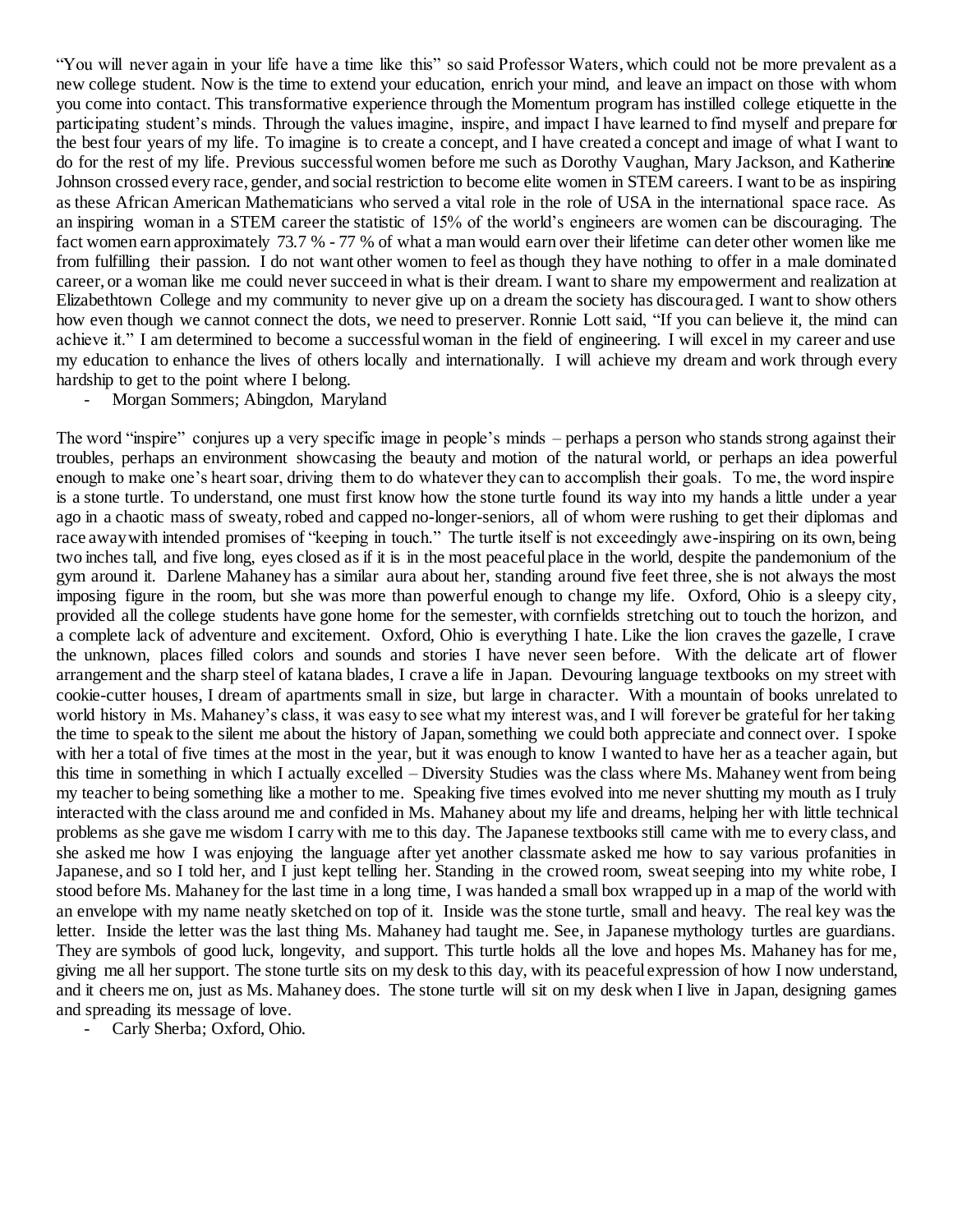Imagine finding yourself in a world unknown, surrounded by people you have never met. The feeling of emptiness sweeping over your skin, to a tidal wave of paranoia consuming your thoughts. I never had issues with making friends but for some reason I have found myself in places all over the world trying to make friends. What scares me the most is the terrifying prospect of not being accepted or being rejected because no-one knows me? Growing up abroad and in a family which moved around a great deal, I have had the privilege living and being a part of many different cultures and societies. In my high school career, I moved three times. From a place of comfort and solace, to a place of relative uneasiness, and finally to my unknown home. From Malaysia, to Switzerland and on to the U. S. Working for the United Nations, my dad has had to work all over the world helping refugees relocate back to their homes and onto better lives. With this I have found myself in five different schools in four different countries around the world. For many, this is an irrelevant issue, but for much of my life I have had to deal with this struggle head on. For much of my life growing up, I always held a bit of spite against my parents. For so long I have had to deal with moving from house to house, school to school, constantly being the new kid trying to fit in. Over time, however, I have learned how facing these issues has not only made me the person I am today, but has also given me a life like no other. Recently, specifically at my high school graduation, I have had time to reflect, and have begun to see this lingering struggle as my ultimate triumph. The people I have met, and the relationships I have formed have given me a unique perspective on life and have made me more outgoing and more empathetic to others. Every school, every home, every meaningful relationship I have ever experienced has made me the person I am today. When I imagine life after school, when I am working, I see someone who I know I can be proud of. Why? Because I am so proud of who I have become after everything I have faced. I see myself at a meaningful job, living full of happiness and with a family, and being grateful for all I have seen. I imagine being the best version of myself I can be. More than this however, I know who I will become will be someone I would be proud of. Figuring out what inspires me has always been a hard question to answer, however, this past week, being a part of the Momentum program, helped me solve this dilemma. Momentum threw me into the deep end. I was put into an unknown environment, with unfamiliar people, but through all of this, I have met some of the most amazing people from all different kinds of backgrounds and experiences. I have met people who have made an everlasting imprint on my life. When people used to ask me what inspires me, I never knew what to say. Yeah, there were people who I looked up to and saw as role models, but in writing this piece I have learned how the person who inspires me most in my life is me, the future me. The me who is long gone from Elizabethtown, who has a family. The me who will wake up four years from now as a college graduate. The me who can reflect on his life and be proud of the man he has become. I have been blessed with a very privileged life. I have two parents who love me to death, a place I can finally call my home in Elizabethtown, and filled with the experiences many people are not fortunate enough to experience. The way I live and the way I see the world all stems from an outlook of an outsider. Someone, who never really had a home base but always had a place to call home. Now when someone asks me what inspires me, I have my answer. Not another person, not an idea, but me. Who I have been, who I am, and all I will become.

James Vernon; West Chester, Pennsylvania

This week has been tiring, but I learned and absorbed different information. I met new and amazing people that I thought I would never have the guts to meet. This week, the Momentum Program has been very eye opening. It consisted of different sessions, different talks, different views, and different mindsets, but all the professors talked inspiration and how it impacted their lives and got them to where they wanted to be. The past few days it took me awhile to figure out what inspires me, and to be honest, what inspires me is not a who or thing, but past tragedies, the things I have been through as a child. When I was younger my mother was not stable enough to take care of me because she was on drugs at the time. So, I was taken away from her. I was put into not one, but several different foster homes until I turned about two years old. That is when my father went to court and fought for custody. From then on, I lived with him and my step-mother. Growing up, my mother was not in my life, she only came around when it was convenient to her and when she wanted people to know how good of a mother she was. In reality she was nothing compared to that. Luckily, I had a step-mother that was more of a mother figure to me then my own mother. As I grew older this motivated me and inspired me to show not only my father, but myself as well, that I am nothing like my mother. I will succeed in life, have courage, be wise, and love life. I will be the first in my family to go to college and have a good career path. As Michael Roy, the Psychology session professor, said, "Take what you learn and apply it to different areas." And so, when I was asked, "How do you imagine the life you want to have," I imagine myself being happy, having kids, being a good mother, and succeeding in life. Also, Tracy Sadd, the meditation session professor, said, "For the moment I am going to love what I currently have instead of grasping for the future." From this, I learned that what I have now and what I have been through in my life will impact my life forever, but how I deal with it now will determine the impact I will have in the future. Thanks to the Momentum Program, I not only learned a lot, but I got to explore, find a part of myself, and step out my comfort zone. I know in time it will lead me to success!

Juana Fernandez; Lancaster, Pennsylvania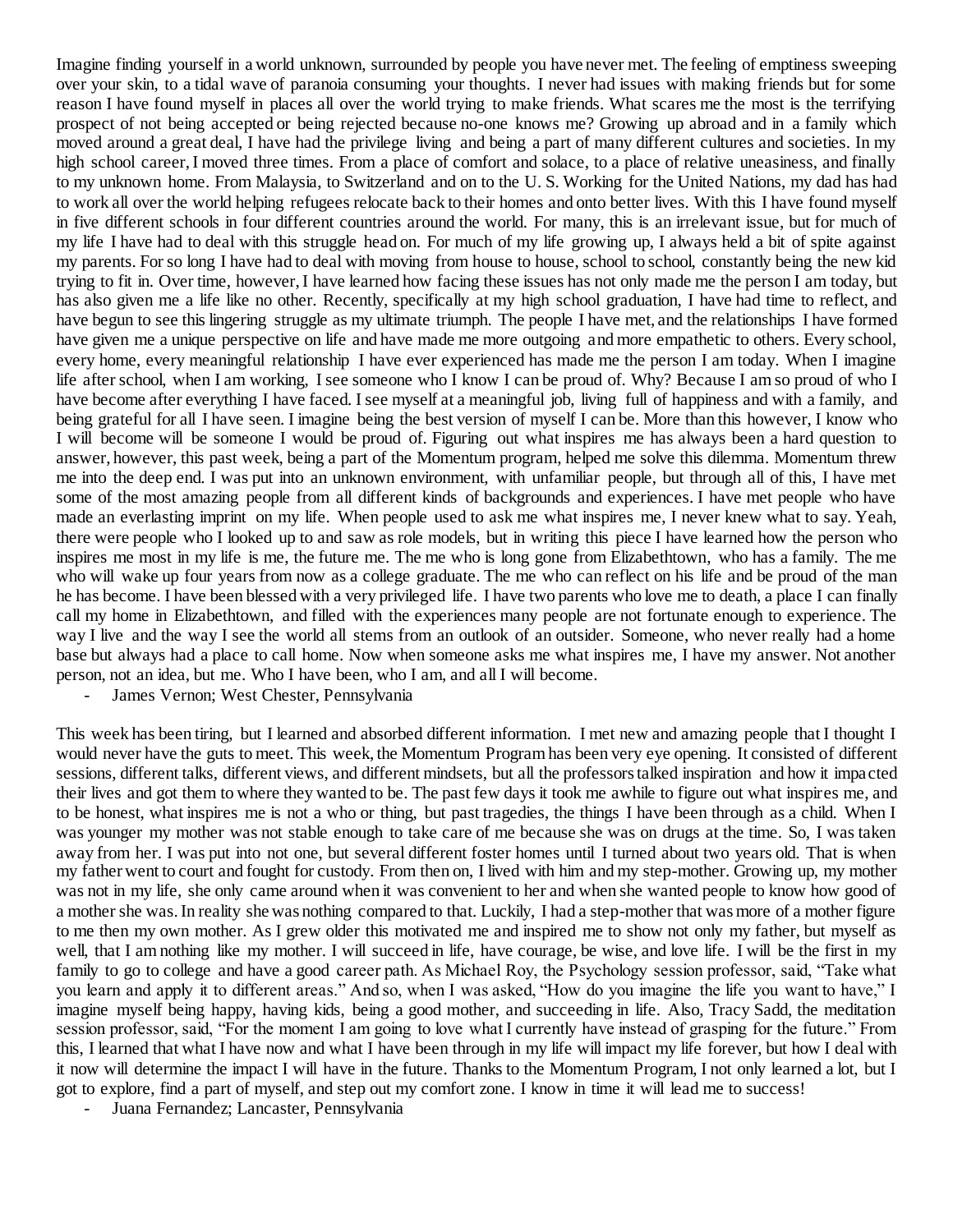Growing up, I always had an idea of who I wanted to be and what career I wanted to have. How do you know what major is right for you? For me, I knew science was the subject which interested me the most. In seventh grade I was put in an honors science class for Life Science because I was the only person in sixth grade to receive a perfect score on my science final. A couple years from now I imagine myself working in some kind of medical institution or health related area. I can see myself being happy, successful, and confident. Even though I will be busy helping others I will still have time for myself. Everyone has someone who inspires them in some way, shape, or form. The person who inspires me the most is my dad because he taught me how if you work hard it will pay off in the end. He came to America with little money but still had a job. After his medical training, he worked for a county mental health care clinic in northern Pennsylvania. Today, he is a psychiatrist who is very successful in his career while making free time to spend with the family. There are hardships in life but you have to overcome the obstacles and it will be worth it in the end. My dad always loved studying and learning about different subjects especially science. In fact, he was always the top of his class and never below the ranking. I hope to be as successful as him and to make him proud of my accomplishments, goals, and desires. To honor him, I would like to tribute this essay for him. According to me, the most important part of my career is helping people because it makes me feel good about myself. As a member of the Momentum program, I have met new peers, explored strengths, and been able to learn different material. My goal is to have an impact on others by making their lives better, safer, and happier. I have four years ahead of me at Elizabethtown College and I am going to make the most of it. I will imagine myself being successful in career of Biology, learn and become more inspired by my dad, and hope to impact others by providing them a better lifestyle

Mahnoor Rahat; Lewisberry, Pennsylvania

When I was young, I would move up each grade always wanting to become a teacher. I knew, ever since I was in elementary school this is what I wanted to be. I wanted to teach children so they could go to college and be successful adults. As I grew older, I realized becoming a teacher might not be the best job for me. My classes only became bigger and harder to control. Although I no longer wanted to be a teacher, I still wanted to do something where I could help and teach something with a positive impact on people's lives. By sophomore year of high school, I researched and thought about my major in college. Eventually, I found Occupational Therapy would be the best fit for me. I have many people in my life who have autism or other special needs and used or still use an Occupational Therapist to help them be able to succeed in life. I thought to myself this career is like a teacher, I will be teaching people different skills they could use but at the same time I will be giving individual attention to people who need help. I will not have to worry about teaching thirty students at the same time. Even though I decided not to become a teacher, my teachers still inspired me to want to teach people and help them be able to be the best person they wants to be. I imagine I will be able to change people's lives and the way they live in society. Whether I will be helping young children with their motor skills or helping adults with brain injuries re-learn life skills, I will be able to change their lives, which will make me feel good and make me feel like a better person. Although the image of my future changed from when I was younger, it changed in ways which will make me enjoy my adulthood and will let me help people through giving personal attention. Elizabethtown College and the Momentum program are going to help me bring my imagination to reality. Hearing Elizabethtown College's motto, "Educate for Service," made me feel this was the place I was meant to be. I came here to get an education in order to give service to people who need help. By being an Occupational Therapist, I can change people's lives. Specifically, the Momentum program helped me become a more outgoing person and work better in a team setting where I may not know everyone. The Momentum program also showed me to listen carefully to the people I am talking to which helps me understand more about the person I am talking to. With all of the new skills and knowledge I will learn during the Momentum program and all through college, I will be able to have an impact on all of the people I will be able to help and hopefully make their lives better so they can live to their fullest potential.

- Victoria Young; Cherry Hill, New Jersey

Imagine life; life after college, life after all of the hardships, after all of the late nights, midterms and finals. Imagine the life of your dreams. Your dream career, your dream house, dream car, the perfect family, everything is just the way you imagined. Through all of the hardships just remember this quote, "Believe in everything because everything is reachable." Using this quote to inspire me will help me to keep a positive outlook on life and help me to inspire others and guide them through their hardships and struggles. Another quote which inspired me throughout this week of the Momentum program was one related to us by Dr. Skillen from Anthropologist Margaret Mead, "Never doubt that a small group of committed people can change the world. Indeed, that is the only thing that ever was." Through these two quotes and helping my peers, I hope to start a peer group for counseling throughout my four years here at Elizabethtown College. I hope to leave a legacy of helping peers through their hardships and problems.

- Emma Ricciardelli; Brigantine, New Jersey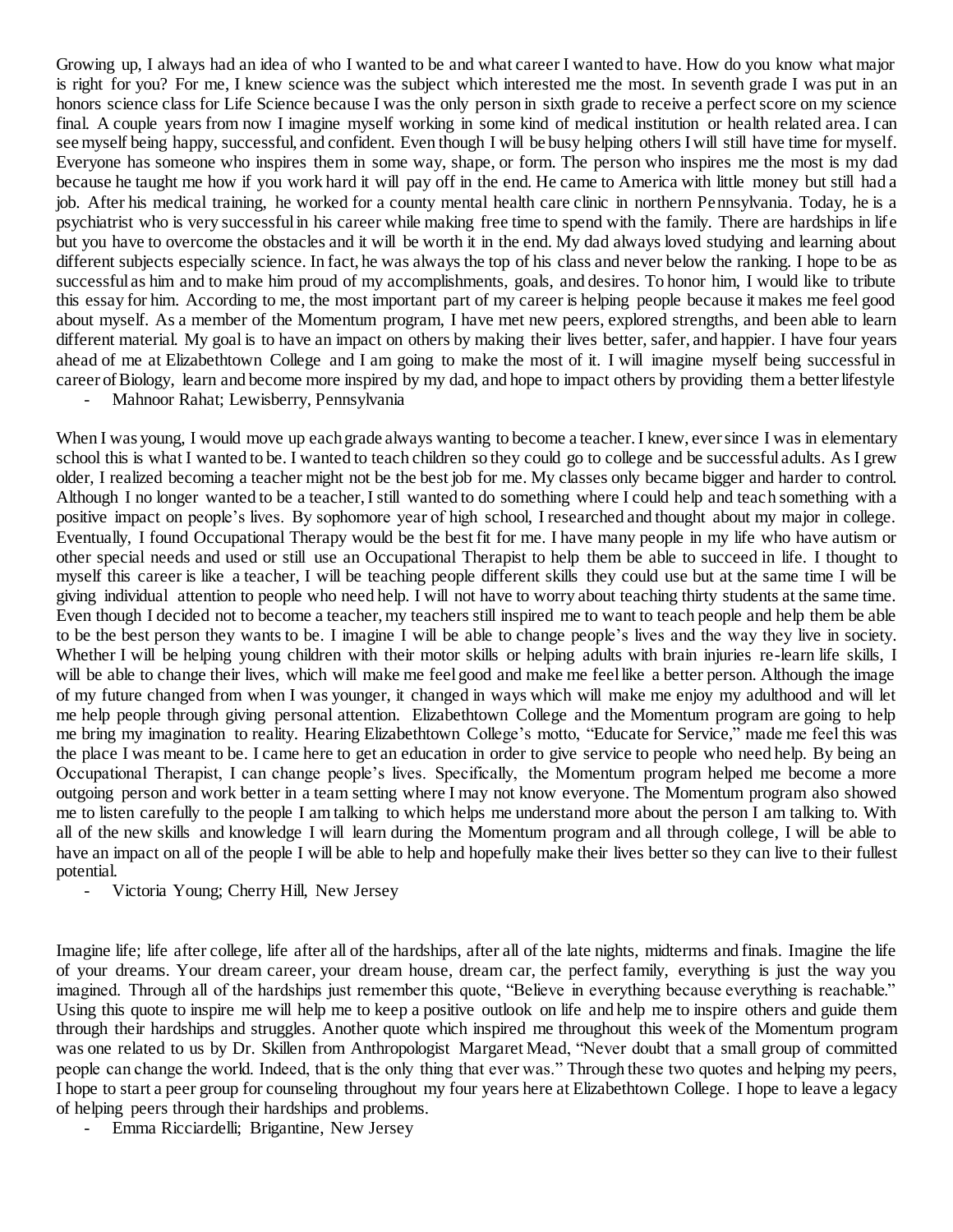I walked into the hospital room of my uncle who had been suffering from kidney failure. He reassured my whole family how he would be fine after surgery, but the look on my mother's face told a different story. The nurse came in and wheeled my uncle out of the room, he passed by me with a wink and a thumb's up, but between his optimism and my parents' skeptical fear I was unsure what to believe. I ended up siding with my parents shaking in the waiting room, a confused eight-year-old trying to cope with what I thought would be the last time I saw my uncle. A few hours later we found out he finished his surgery and would be in recovery for a while. My mother went in to see him first, but he was unresponsive, so the nurses advised us to come back in a few days. We made a few visits over the following weeks. The last time I came to visit the nurses asked if he would like to attempt to move out of bed and stand up. After a few attempts he took a few steps out into the hallway, which to me was the most inspiring thing I had ever seen. I got to meet my uncle's surgeon shortly after and from there on I wanted to be as heroic as the doctor who had helped my uncle. Now at the age of nineteen, I still want to be able to help people and I imagine myself going to medical school in four years after college and then completing my residency upon receiving my medical degree. I believe in the quote Professor Benowitz gave us from James Madison, "diversity is our country's strength," which is why I would like to live in a big city in the future. I come from a very small town with one traffic light, where everyone knows each other. This has also been a big inspiration for me to get out of my hometown and make it in a larger city. My other inspiration is my parents who pushed me and believed I can achieve my goals. They have always given me hope and they are the reason I have the opportunity to come to Elizabethtown College. I hope to make a positive impact on the world much like the many doctors who have helped my family. I have job shadowed physical therapists, physical therapists assistants, medical doctors, physician assistants, and surgeons. When I ask them what is the best part of their job they tell me nothing compares to the feeling of having someone who cannot walk or stand, seeking you for help and then slowly you can watch their recovery. Then you see them jump out of bed, hug their families and give you the sincerest gratitude for doing something they love. The impact I hope to leave on Elizabethtown College is to inspire future students the same way my Kinesis Peer Academic Advisors, peers, and faculty have done for me during this week of the Momentum program.

Collin Griffiths; Pine Grove, Pennsylvania

As I pulled onto Schlosser Loop on our first day of the Momentum program, I could tell this program was going to have a huge impact on me. Before coming to Elizabethtown College, I was so nervous about making all new friends and living on my own. Even though I wanted to explore and go away for college since I was young, I was still scared. Coming to a whole new state and meeting so many new people has been amazing and I can only thank this Momentum program during this week for encouraging me to be myself. By the end of college, I want to be able to be confident in myself. I am majoring in Music Therapy, which is something I am very passionate about. I want to be able to help others no matter what they are going through, and make a positive influence. I am inspired by music, and I want to share my inspiration with others. Using music is amazing because almost every culture has music integrated into it, making it a universal language. Using music as a form of therapy will help me impact the lives of my clients. I use music as a way to cope with anxiety, and I want to share the healing power of music to people who need it, especially teens with mental health issues. During the daily inspirational meditation session, the Reverend Tracy Wenger Sadd talked about positive psychology which states how if we keep track of three things we are grateful for over 21 days, we will start scanning the world for more positive things rather than negative, and this really moved me to try and start thinking more positively about my everyday life. This week also inspired me to take action over things I am passionate about, and it taught me how we are able to be the change we need in the world. During the Personal and Academic Integrity session, it was said how we are connected to people, and I believe the Momentum program connects all of us even though we are all from different backgrounds and stories. While we were on our historic walking tour of Philadelphia, Professor Benowitz mentioned how we are responsible for having equality on our campus, spreading the word about different backgrounds and making sure everyone is treated with respect. I want to encourage diversity throughout Elizabethtown's campus and into the community so everyone knows they are good enough and in the end we are all human. On Wednesday, we went to a presentation on Diversity Dialogues. As Stephanie Diaz went through the power point slides on the screen, she told us many different positive and encouraging words and actions we could do to help us learn and keep the diversity on our campus and throughout our lives. One thing she said which stuck with me was how we should be our authentic self. This advice will be my focal point during my college career, and this week with the Momentum program has helped me start my first year confidently.

Sarah Peppe; Long Beach, New York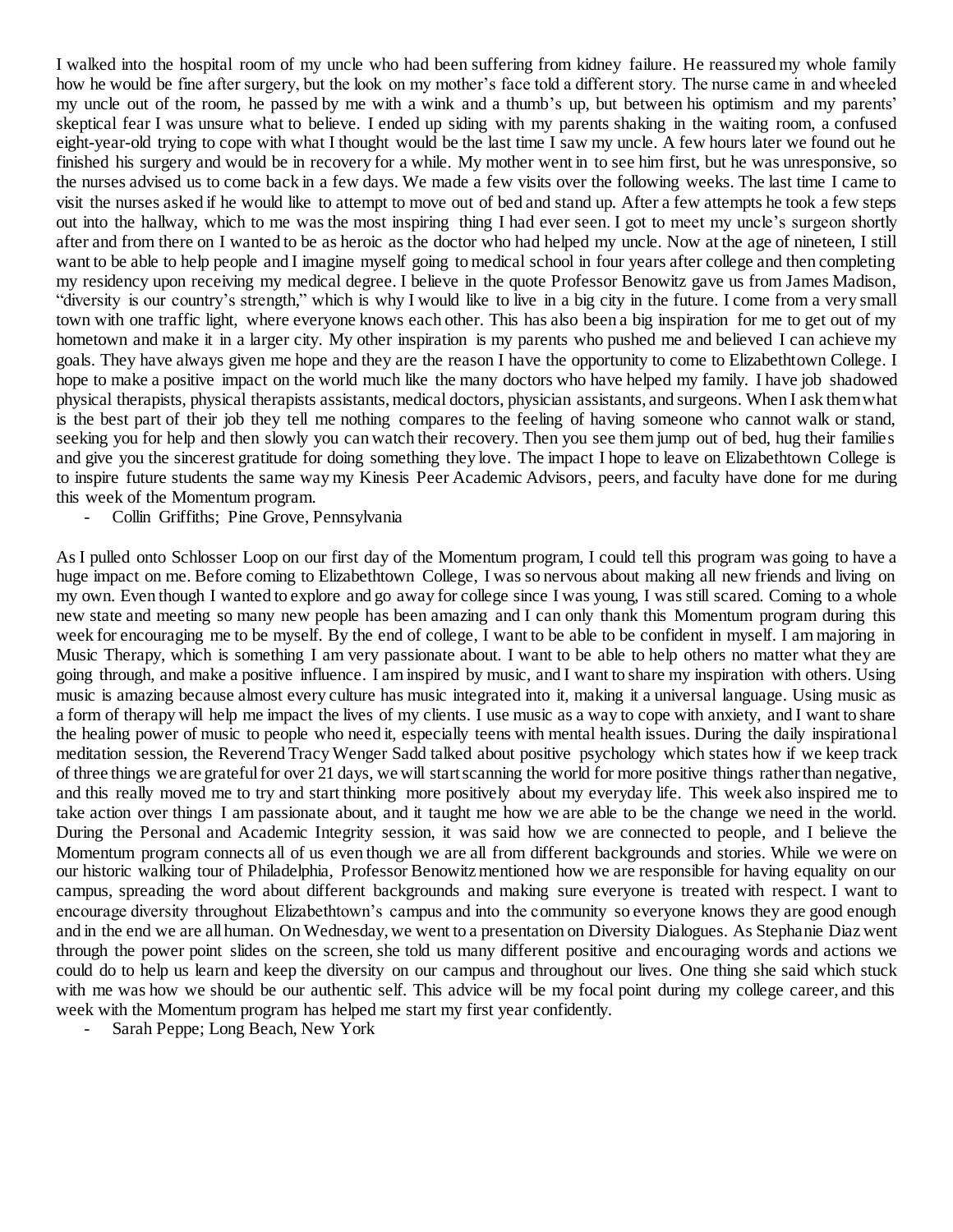Imagine 8-year old me running around the house. Imagine me stopping outside the kitchen, listening to the quiet words floating across the threshold. A voice says, "She's not really the type to jump into things." The voice belongs to my mom. "She's the type to stand at the edge of the playground and watch every other kid play before she decides to join in." Her words are not unkind; there is even a slight hint of amusement to them. That is something I have heard her say multiple times throughout my life in a few different contexts. Regardless, they are always stated like a fact, like how somebody might tell you the weather or the time. Fast-forward ten years and there I am: dancing under the pouring rain with my best friends in Montreal. Flying to the Virgin Islands to hike for six miles to see the sunrise. Unpacking my bags at Elizabethtown College. When I think about my life, the eighteen years I have experienced, I do not think I have had more personal growth in all this time than I have in the past year. I believe this comes from the fact I have discovered I want to achieve one thing: happiness. Whatever insecurities or self-conscious thoughts were causing me to watch the playground instead of just running at it like every other kid are gone. I think everything I have done until this point, and everything I am planning to accomplish currently, will allow to me to be successful in the future. Right now, I cannot say exactly what success looks like. Maybe it is owning a house and having children. Maybe it is traveling as much as possible and never staying in one place. No matter how things turn out, I imagine in whatever the future holds I will keep an open mind and constantly discover new things about both myself and the world around me. I have found this whole week we have been told stories about the underdogs, the ones who beat all odds, and the ones who never give up. As I was raised, it has been instilled in me to listen to my head and not to my heart. I have always been told to simply be rational, use common sense, do the right thing, whatever this may mean. One thing I realized this week is every single individual in those stories followed their hearts and, more specifically, their passions. On the historic walking tour of Philadelphia, led by Professor Benowitz, most of our discussions were focused on Benjamin Franklin. Hearing about how he and his innovations were constantly rejected was surprising. However, no matter how much adversity he faced, he never stopped trying to make his ideas a reality. Today, he is one of the most recognized and influential historical figures of all time. Listening to the Kinesis Peer Academic Advisors and my peers within the Momentum program share their stories has also been incredibly eye-opening. Everybody has had completely different experiences, yet their stories almost all shared a similar message. If you work hard and do what you love, everything else will work itself out. For me, there is nothing more inspiring than those who are able to find success in following this message. It would be impossible for me to list everybody in my life who has impacted me in some way. Before I left for college, I sat on my bedroom floor flipping through past yearbooks and reading comments former teachers, mentors, and friends left me all those years ago. Some of them hold little meaning now, but others I still find incredibly kind and positive. If my teacher from third grade or the people I have just met this week can believe I will accomplish great things, then I should as well. If nothing else here at Elizabethtown College, I hope I can make at least one other person feel as encouraged and comforted as these individuals have made me feel. Maya Angelou once said, "At the end of the day people won't remember what you said or did, they will remember how you made them feel." Even if somebody cannot remember my name or face, I hope I can do or say one thing which will make them feel something they can carry with them forever. Whether this is by eventually becoming a Kinesis Peer Academic Advisor myself or simply talking to somebody who looks like they are having a bad day, I want to make a difference on campus. This feels like just the beginning of my journey, and I hope along the way I will be able to impact as many people as possible anywhere I go.

- Lauren Kerr; Kintnersville, Pennsylvania

What do you want to be when you are older? My response to the said question was always business. My parents encouraged me towards a major in business. They believed business was a field where I could succeed. During high school, I took many different business courses to help prepare me for my idealistic future. In reality, I often found myself bored in those business classes. When I decided business was not my calling I was not sure what I would do. When junior year came around, I enrolled into Advanced Placement (AP) U. S. History. I was always fascinated with history but I was told history was a major which would not lead to a successful career. However, the U.S History class changed my perspective. The teacher was passionate about the material. She would share history as if she lived every minute of it. Her passion for teaching history to others is what inspired me to major in Secondary Social Studies Education at Elizabethtown College. I chose this major because I believe it was the best way to share my passion for history to younger generations. Hopefully in the process I will be able to inspire others the way my teacher has inspired me. I also want to get rid of the stigma of history being irrelevant. People believe history has no point in the present but I completely disagree. History is interwoven through our present in culture, religion, even our daily lives. Throughout the Momentum program Professor Benowitz led us on historical tours of Elizabethtown and Philadelphia. On these tours I was able to learn the importance of acceptance of all backgrounds. The lesson of diversity is something I hope to carry on with me throughout all four years. When I imagine myself as a graduate of Elizabethtown College I wish my legacy would be someone who embraced people of all different backgrounds. I plan to make an impact by keeping up this tradition of acceptance by not judging people on their beliefs but their whole character. The lessons I learn at Elizabethtown College will play an important role in not only my character but also in my career.

- Amber Venit; Ridley, Pennsylvania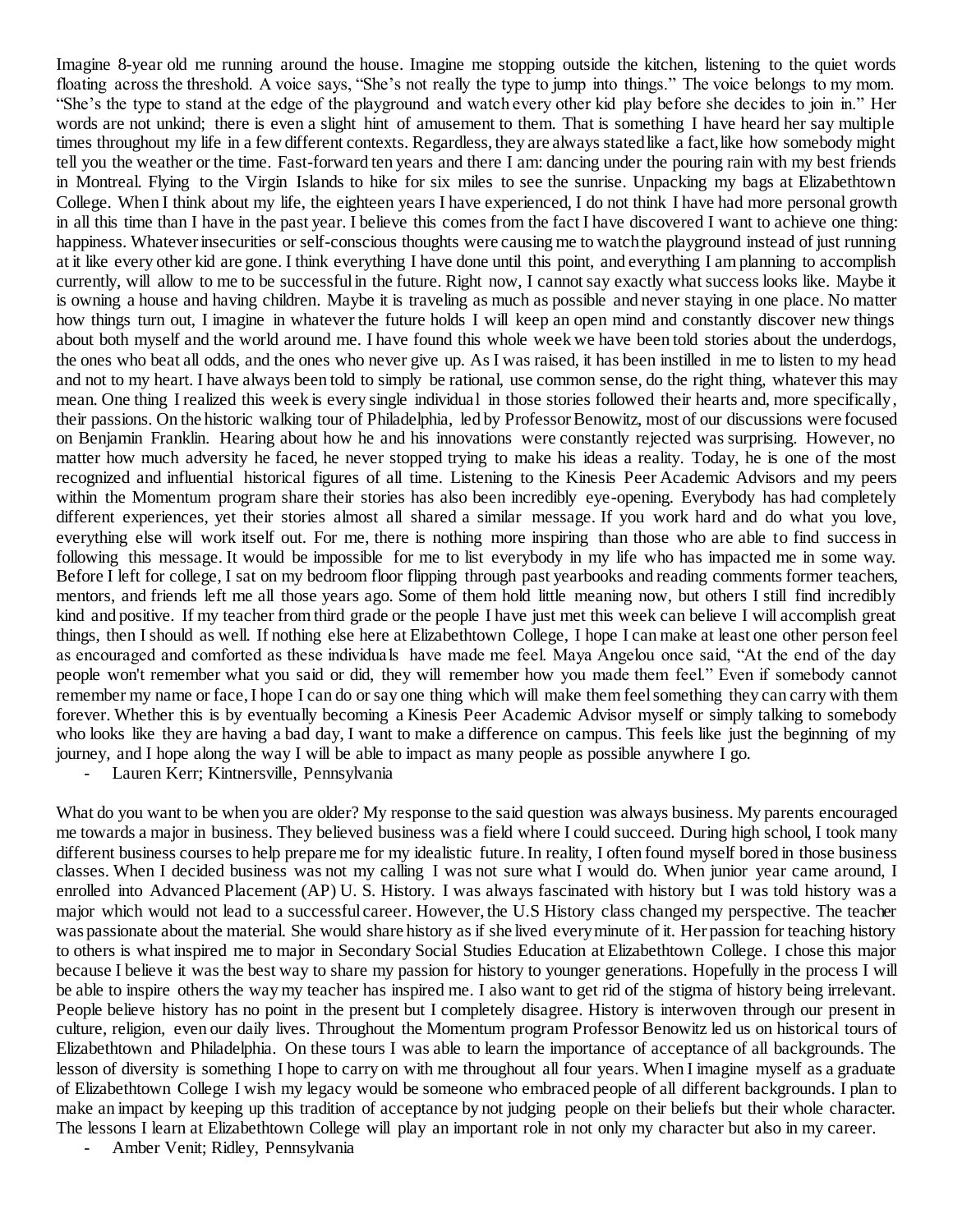I have always been the girl who spends too much time trying to decide if I should follow my heart or listen to the logical mind. My heart always wins. The thing about the heart is how it is not always right, and like most things, it gives up over time. In 2012 congestive heart failure took my grandmother who was my best friend and biggest supporter. When I received the news, I swear I felt my own heart failed. I always imagined she would be here for all my big milestones: high school graduation, my first college acceptance letter, my wedding, and the birth of my children. She always encouraged me as a child to use my imagination in everything I do. I used to think up crazy scenarios where the trees would turn to cotton candy or my bed would become a ship and I would sail the seven seas with no cares in the world. My grandmother spent her life taking care of others. She was a geriatric nurse and loved babysitting, taking care of sixty-nine children, including me, in forty years. When I imagine my life in the future, I see myself making the same sacrifices. I want to live with the love of my life and spend my days helping people who would not otherwise receive care. She taught me the value in service and using empathy to impact others. She is the reason I am at Elizabethtown College to peruse a degree in social work. According to the Merriam-Webster dictionary, social work deals with "providing social services and especially with the investigation, treatment, and material aid of the economically, physically, mentally, or socially disadvantaged." I chose to become a social worker because since childhood, I have felt the need to give my help to anyone I could, whether they asked for it or not. I hope to influence others by sharing my own story of struggles with loss, depression, and emotional abuse. Spending a week in the Momentum program has helped me realize how people are inherently the same at the core. We all desire to be accepted and loved by someone else. This week has helped me open up to other people without worrying about their opinions of me. I owe everything I am to my grandmother, and I would not have made it here without her.

Taylor Bennett; Maytown, Pennsylvania

Former Nebraska Corn Husker, James Green said "My mission in life is not merely to survive, but to thrive, with some passion, some compassion, some humor, and a little style." I am a firm believer in striving to be the best in whatever I decide to do. In my case it is educating and coaching. I imagine myself teaching at the same elementary school I attended as a young student. I also imagine myself coaching wrestling at the same high school I attended and for which I played. As a teacher and coach I imagine having a positive impact on the student's success in the classroom and in the "real world." As important as it is to teach it is equally as important to learn. I imagine not only teaching students but also learning from them. This week we have learned a great deal about diversity and how we should learn from everybody. Why would students be any different? I truly do imagine learning from my students because maybe they can help remind me to enjoy the simple aspects of life or how to not judge others and rather accept everybody. No matter where I end up in life I imagine myself living a clean and happy life style. When the word inspire is mentioned most people might think of a professional athlete or someone famous who inspires them but I not only think about famous people but I also think of my parents. My parents are just two inspirations of mine. They inspire me in an untraditional way. My parents never graduated from high school because they had to get full time jobs as teens. I see there unfortunate situation as a motivating factor for me to take advantage of the opportunity presented to me. Also so many people in history have had a vision ridiculed and doubted. Nelson Mandela, Gandhi, and Martin Luther King Jr. all had visions of equality and they were dismissed and doubted but they still triumphed. When Professor Benowitz led the historic walking tour of Philadelphia we learned how even Benjamin Franklin was doubted with his ideas on improving city's sewage system, lighting system, and so many other ideas but he persevered and proved the doubters wrong. These people are inspirations to me because they persevered when times get tough and when no one believed in them. At the end of my career I would like to say I left a long lasting impact on my student's academics, athletics, and life success. I want my students to persevere, work hard, be positive, and to have the knowledge to succeed. So many people did not succeed because they never had a role model or someone to teach through actions instead of words. The best way to lead is by example and this is how I want to teach. I want to impact the world with one student at a time and one success story at a time. We live in country built around evolution and constantly improving and I am going to do my best to help improve the world through impacting the lives of many students.

- Austin Jones; Ephrata, Pennsylvania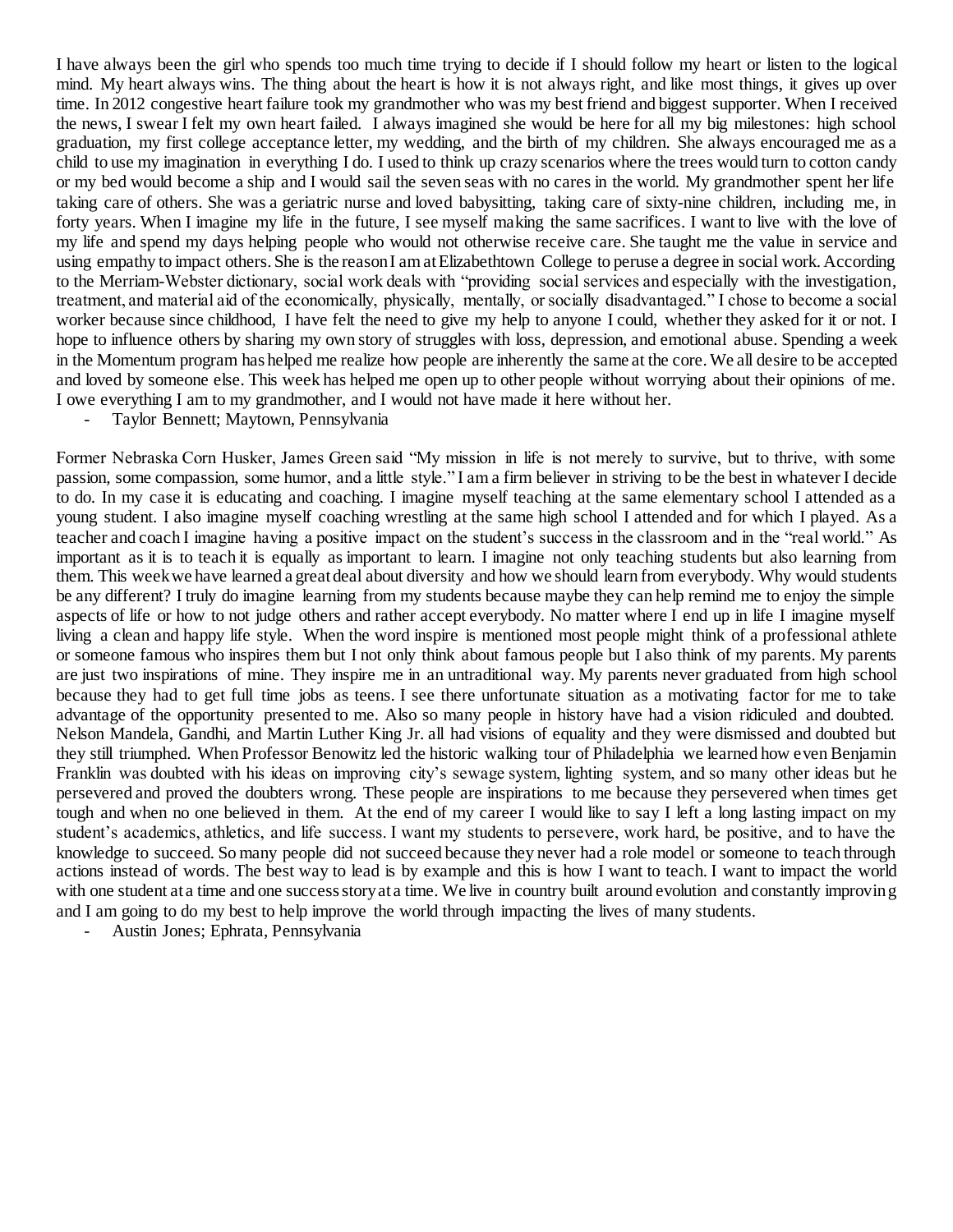When I was a little girl I told my mom the generic dream, being how I wanted be a dancer. It was a dream every little girl had along with being a superstar or a singer. My mom disapproved and said singing was not a job, it was a hobby, and everyone was already a singer. She wanted me to aim higher. When I was a little older I told her I wanted to work in a zoo because of my love for animals. My mom told me zoo employees were not paid well and how loving animals was not a good enough reason to want to go into such a profession, she gave me all the negatives. She wanted me to aim higher. Next, I asked her about being a Veterinarian because I could still pursue my love for animals but I would be right alongside a doctor. I would always imagine myself in a job where I can explore nature, interact with its inhabitants and love every day of being there. She was satisfied! But even though I had pleased her with my new "dream" *I* had not pleased myself. Even though I loved animals, working with medicine, operating, diagnosing, and seeing animals every day was not something piquing my interest no matter how much I looked into it or how long I looked at the positives. Eventually, I started to fear the weighted and intimidating question: "What do you want to be when you grow up?" I did not know, and telling people something I really did not want to be, made me doubt it the more I said it. Heading into middle school I began encountering kids who feared this question just as much as I did and how they felt just as confused and wrong when they told the askers something that they did not feel passionate about. I wanted to be the one to find who I yearned to be, faster than the others. I wanted my answer to feel right when I said it. Once I hit the pressures of High School I began cracking down on finding what I loved. Everyone around me had hobbies, events to go to, and friends to spend time with on the weekends and afterschool. I aspired to be the person who had a hobby I could immerse myself in and perfect. I craved friends who would contact me and ask if I wanted to go out to eat or if I wanted to go to the movies. My classmates and my peers around me were inspiring me to be that kid who raised their hand and know everything I was saying was fact and could say it with confidence. I immersed myself in my subjects, asked questions, and thought deeply about where my aspirations could take me. Now I am in college, and especially now I am in the Momentum program, this week has shown me how I can chase all of my hobbies and almost anything else which interests me and still achieve my dreams in the process. As much as this world is dependent on money, *I* do not have to depend on it just yet. I still have and need time to grow while I am here at Elizabethtown College and I intend to make the most of every opportunity. I want to grow my character and achieve the comfort of a life well lived, filled with joy, and filled with well-loved company. I want to do something I love and I want to find someone who will love me while I do it. Ever since I realized my natural magnetism and my ability to make people smile by just being me, I have always wanted to keep people smiling, to help them. My ultimate goal is to become stronger as a woman, while being able to present one of my ideas and have someone truly consider the weight of it and the possibility of putting my idea into motion. If I cannot find someone who will listen, I want to be strong enough to put my ideas into motion myself. I want to be a catalyst of all the changes happening around me. This is who I am and this is what Elizabethtown College and the Momentum program own have helped me quickly realize.

- O'Livia McIntosh; Unionville, New York

Imagine being born with two instant best friends. Being a triplet has affected every day of my life. We are always there to support each other and to help each other achieve their dreams. Being a triplet has made me who I am and will always impact my future. When I Imagine my future I envision myself as a chief operations officer for a large international corporation, living near New York City, in a large old Victorian estate. I plan to travel all over the world and learn about other cultures. I imagine myself getting married and possibly having children. The most important aspect I want in my future is to have stability and security in life. There can be so many uncertainties in life and I want to be ready for whatever life may bring. The Momentum program has helped me to feel more prepared for the future and has inspired me to go after my goals. This week the sessions on Inspirational Meditation and Civility in Campus Life inspired me the most. They were very informative and helped me to see aspects of life in a different way. The one person who has inspired me most in life is my grandfather and I never realized it until he passed away. He was a wonderful man and did whatever he could to help someone in need. He was very charismatic and could make anyone smile. He lived an extraordinary life and I want to live a great life too. One passion I shared with my grandfather was a love for history. History as well inspires me to go after my dreams. When I learn about people in history, all the good and bad, I am inspired by their achievements and by them overcoming obstacles. My siblings and I have achieved many things and they inspire me to be my best self. When my brother and sister have reached a goal in their lives, it helps me to reach my goals as well. The Momentum program has had a lasting impact on me with all the different sessions and with all the new people I have met. When I think of the impact I want to leave on the world, I want to do something so great, so meaningful, I will be put into history books. I want to impact people the way historical figures impacted people of their times. I want to have a life changing impact on someone's life and inspire them the way I was inspired to achieve success. I hope to someday impact and inspire others the way I have been impacted and inspired.

Kennedy Gilbert; Brookville, Pennsylvania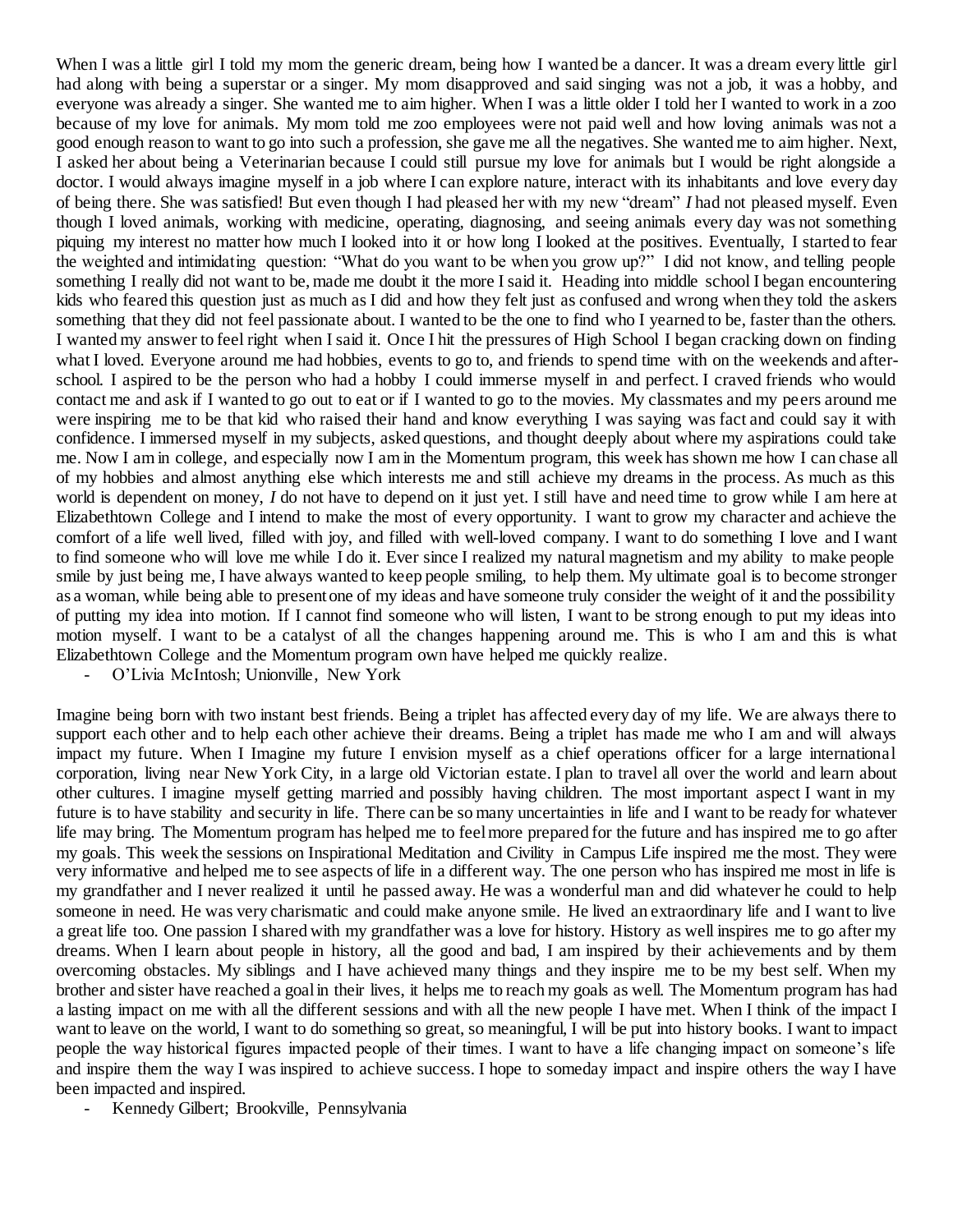This is for the students who sit quietly in class, knowing the answer but not saying anything. This is for the students who were labelled as the shy and quiet from a young age and could not break the classification. This was me. When I was a child, I could not imagine myself living anywhere besides my hometown and was scared to do anything on my own. Years later, I have shed the shell of this person; I am now traveling on my own, going skydiving, looking for an adventure at every turn. Every step of the journey, my mom has supported me. She watched me grow, change, and find myself as the years went on. No matter what I did, she was always my biggest fan. She taught me how to have a kind heart and to care for others. She has always been a selfless role model for me. The Momentum program has also inspired me to believe in myself more. Being surrounded by nothing but pure positivity is an incredible experience for everyone. I have become so close with these people who I have only known for a week and they truly inspire me to live up to my full potential. Now, as I picture my future, I see myself graduating from Elizabethtown College with a Masters in Occupational Therapy; walking across the Dell with all the confidence I have gained. I see myself traveling around the world to countries where Occupational Therapy is not widely available. Through the study abroad programs I will create international connections which will be extremely useful in my future endeavors. I hope to set up programs assisting with this issue in as many locations as possible. My drive for my future comes from the unrelenting desire to help people. My entire life I have been surrounded by selfless people who have always helped me, wanting nothing in return. On October 29, 2012 my house was torn apart by Hurricane Sandy. My family and I were left to rebuild the shell of what was once my home. However, we were not alone with this challenge. Friends, family, even strangers came to help us, opening their homes to us and giving us what we needed. I had never experienced such amazing kindness before in my life. From that moment on, I knew I had to do something with my life impacting others. Every action transforms the world, even just in the slightest way and I want my decisions to help make the world a better place. I will make a difference and aim to be a source of hope for others who are struggling. Through the Momentum program I have learned how needing help is not a sign of weakness but rather it exemplifies how strong we really are. I will embody this ideal for the rest of my life and hope to spread it as well.

- Holly Phillips; Toms River, New Jersey

Everyone is born into their life. Their life is chosen for them. You cannot choose the circumstances into which you are born, but you can control the decisions you make helping form the person you can become. Imagine being born into a life having to face the consequences of drug addiction. My sister had no choice but to overcome obstacles given to her by her biological parents. Day after day my sister inspires me. She continues to fight against the aftermath of her biological parents; from physical therapy, to speech therapy, and to occupational therapy my sister experienced it all. After growing up with her and seeing all she is capable of doing because of occupational therapy, I have learned so much about myself. I have learned how I aspire to be as strong and patient as my sister. I have also learned I want to help other people who go through various obstacles like my sister. After being in the Momentum program and taking part the daily reading group discussions the Kinesis led based on our summer reading assignment Paulo Coelho, Inspirations: Selections from Classic Literature, I have learned a valuable lesson; life is not about finding yourself, it is about creating yourself. I was able to get more in touch with my emotions and truly understand more about who I am now and who I hope to be when I graduate. I intend to spend my time here at Elizabethtown College helping others and in return becoming a better, more fulfilled person. Elizabethtown College has an abundance to offer and I plan on taking advantage of all of it, in hopes for a chance to be able to leave my impact on a place which has already began leaving an impact on me.

Kimberly DeStefano; Parsippany, New Jersey

Just stop and think for a moment. Imagine the life you want to live. How will you get there? Who will you become? These are just a few questions I ponder about daily. As I gaze into my future, I see a successful person who has fulfilled her dream. However, it was not always this way. Through the many hardships of my life, I never imagined myself making it this far. Now, here I am, a freshman in college, ready to begin my journey. There are many inspirations in my life. They all encourage me to keep going, even when faced with the inevitable. However, my most important inspiration would have to be my Mom. Throughout my life, she has always told me "You can do anything you set your mind to do." Even with battling a lifethreatening disease, she manages to maintain a strong will and a smile on her face. I wanted to give up and stay behind to support her, but she pushed me through. She did not want me to stop living my life because of her illness. I am so glad she did. On another note, I am very happy I joined the Momentum program. I learned even when times are tough, you must "give thanks in all circumstances and love your life," as spoken by Reverend Tracy Wenger Sadd. This message was very inspiring and so were all the individuals I have met this past week. Being able to listen to their stories and experiences was eye opening. Everyone wants to leave an impact during their lifetime, including myself. I hope my career will not only heal others, but encourage them. I want them to know I came from a first generation, low-income family, and I made it! I want them to see they can get anywhere in life, no matter where they stand.

Brittney Jarvis; Hartly, Delaware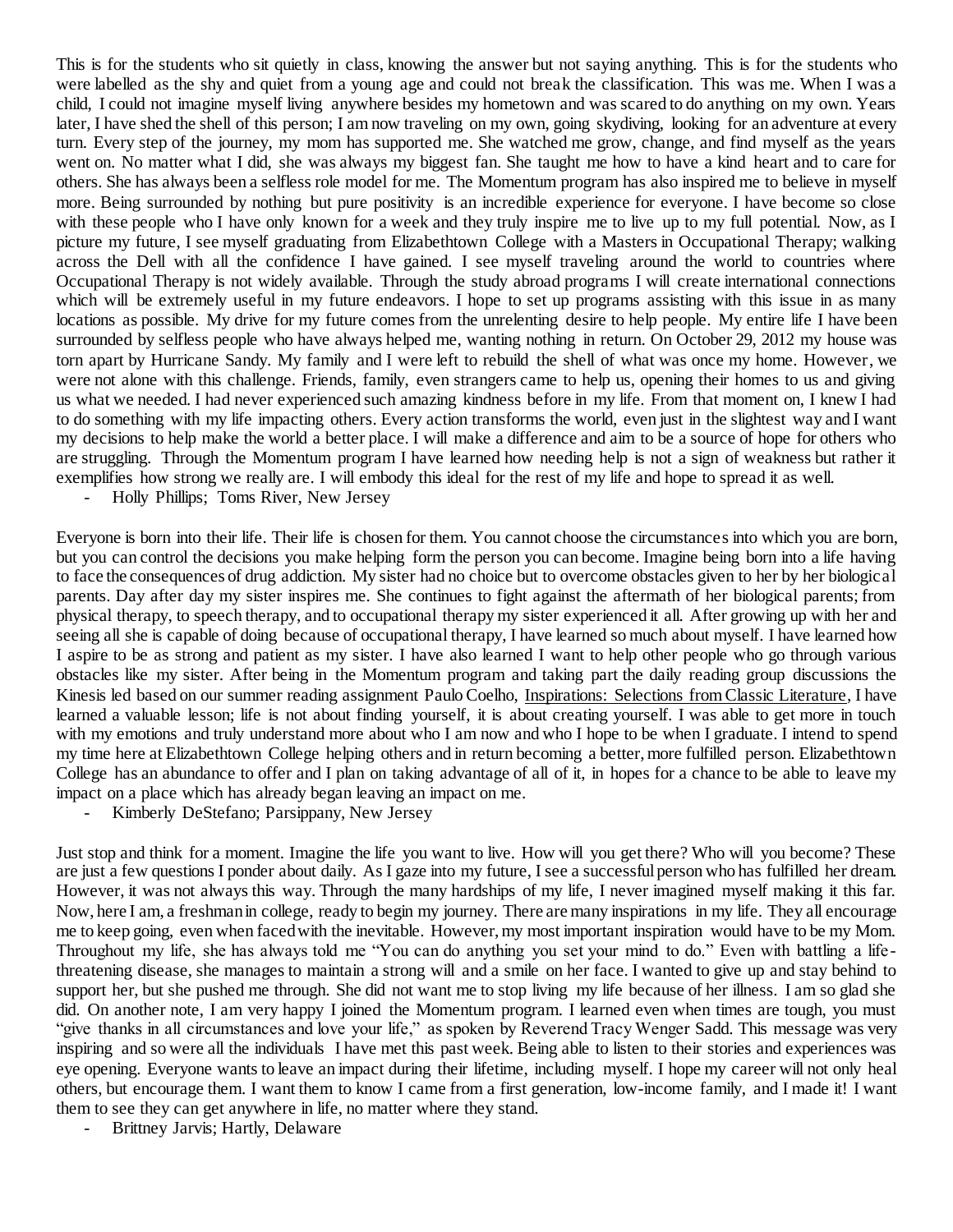"It doesn't matter if you're born in a duck yard when you've been lying inside a swan's egg… ''As a child I learned early on how it does not matter where you are from or what is different about you, we all have something special inside. As a child being near the Rio Grande and so close to the border between Mexico and the U.S. has shaped me in ways I had never realized before. Mostly because I am more aware of the realities existing for Hispanics who are desperate and longing for a chance to become citizens and how lacking citizenship prevents them from voting, having livable jobs, and most importantly for younger people denying them the opportunity to attend college. Fortunately, I was lucky to have been born in the states but seeing people like me who did not have the same chance has impacted me to take advantage of the life I have now and the doors are opening to me and inevitably inspiring me to push forward and get a degree where I am able to fight for the forgotten, those who have been pushed aside and pushed around. Through my career I want to work with minority children who may or may not have disabilities and prepared to enter school and begin their academic journey with a good start. On the side I want to paint murals or artworks in general as a form of protest in speaking out about issues Hispanic minorities face and give people a visual representation of what they are not seeing, like Frida Kahlo in Mexico and more recently Banksi; Which is why I hope to one day use both my career and my art to serve the community from which I came from to aid them in their struggles and make their struggles known to the rest of society who has hardened their hearts and turned around ignoring the issues and struggles right in front of them. My life so far has demonstrated to me how society makes people believe they live in duck yards to cloud the beauty, power, and specialty they have inside. And having lived these past few days in college and learning how to interact with people and challenging what I have been taught is the first step towards realizing the life I have imagined.

- Ruth Marquez; San Juan, Texas

Growing up, I was constantly surrounded by goodwill. My friends were all honest kids, my mom went to church just about every day, and I was always involved in a multitude of volunteer programs; however, I was without direction. I was going by, participating in these charity events not truly realizing my calling was to help others. I could not seem to fully grasp how I, a small Hispanic boy, could do anything to change the lives of others. This was partly due to my lack of self-esteem. Part of it was because I could not see past myself. I was my own obstruction. Later on in life this self-centeredness and low self-esteem was elevated to new levels when I got into a relationship which was not necessarily good for me. Family and friends alike describe me as the kind of kid who was always smiling and cracking jokes but things started to take a turn for the worst in this relationship. I started to receive a form of mental and slightly verbal abuse from my partner which proved to be a big blow to me as a person. I started to believe I was not truly good enough for the finer things in life and seldom thought of happy thoughts. I was zapped of all of my energy and I was going nowhere. The light was quickly leaving my eyes and I forgot how to smile. Finally, I was brought into counseling and got the help I needed to push through to where I am today. Today I am writing this essay for the Momentum program because looking back at it, the relationship really shaped my goals and helped me to envision what I want in life. Being part of the Momentum Program has really opened my eyes to those around me. Whether it be different culture or different experiences this program has really given me the kick in the rear I needed to jump over my own self. From hearing stories of Kinesis Peer Academic Advisors to stories of students, everything has really made me think how I am not too special (in the best of ways). During the group talks with the Kinesis Peer Academic Advisors, I was asked three questions really helping me figure out the whole reason for this paper. Today I realize I am inspired by the absence of happiness within my life during the relationship. When asked "Why are you at Elizabethtown College?" I could not think of anything else but to bring some form of happiness into the lives of those I touch. Having my happiness stripped from me was an experience making me only want to reach out to those in need. I could simply not imagine a life where I was not helping people through their tough times.

Bruno Coletta; Garnet Valley, Pennsylvania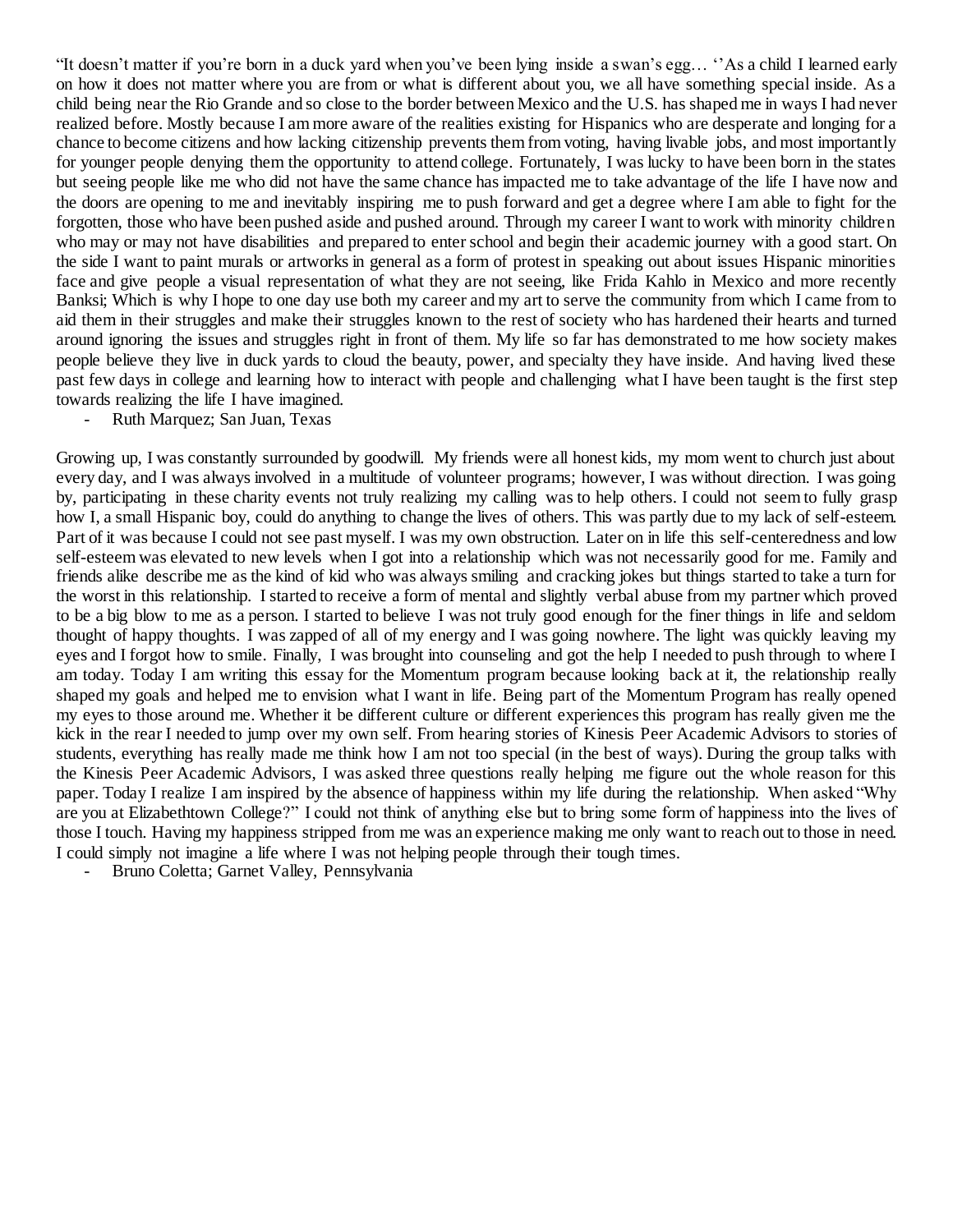Rehearsal in fifteen minutes and I am still three stops away. I cannot afford to be late. Rushing up the subway steps into Times Square speed walking on the sidewalks sprinting while crossing the street just to make it through the stage door with seven minutes to spare. My director grilling me as I pass by because I was nearly late. Hours later I will be on stage in Richard Rogers Theater being Eliza Hamilton in the successful and always sold out Broadway musical *Hamilton*. It is 2026… ten years ago I was watching this show from the nose bleeds. Out of all nights, a nomination for a TONY would be at risk. Imagining my life in the future does not scare me. I decided to pursue this. It is what I aspired for. Most Broadway actors, actresses, and eventually TONY award winners have pursued this since they were toddlers. All resources were given to them. I, on the other hand, was [Benjamin West] the Quaker trying to paint with the cat's tail. I was singing, dancing, and acting with limited to no resources like Dr. Kelly-Woessner said, meaning I would have difficulties to improve my craft. In the meantime, I was bullied throughout middle school because people thought my life-long goals were unrealistic. They could not believe a timid, intelligent girl wanted to be a Broadway actress. I desperately wanted to prove all my bullie s wrong and express my deep-held belief: the quiet ones also have something to say. I became the injured fox in the snow while the bullies were the vultures, from a painting [Winslow Homer *Fox Hunt* 1893] in the Philadelphia Academy of Fine Arts. Through all the bullying and limited resources, I was inspired to keep on going. If Lin- Manuel Miranda, the writer and director of *Hamilton* could be laughed at in The White House and later on have everyone in the audience engaged in his performance, then I can be bullied in middle school and be on Broadway years later. Six years old, I was sharing Oreos with my grandfather. Grandpa served in the Navy in the late 1950s before working in the shipyards over by the Hudson River where tons of cargo would enter and exit New York City. His passion was to be a wood sculptor. I vison him craving and sanding small blocks of wood made into intricate pieces. After a decade long battle with Parkinson's, he had a heart attack near 1:30 in the morning of February 20, 2007. Grandpa falls off the bed. Grandma runs around the bed and once she gets to him, she wraps her arms around him. At that moment, he was gone. To this day Grandpa's chair in the dining room is still angled towards the television, like it always was and will be. He would just sit there all day, watch the television, and tell stories. I see him there and those wooden sculptures sit in a china cabinet instead of a gallery. Grandpa's passion got taken away from him by his health. He never got what he wanted. I would do anything to have another pack of Oreos with him. My father had the greatest job in the world. He was an Executive for Bloomberg growing up. In 2009, my childhood was over when my father lost that job. I learned my values by sacrificing some the limited resources I had to improve my craft to help my parents get by. Throughout the years he was in and out of jobs. There is a closet right across the hall from my room at home. It is filled with all his suits and ties. For the last two years he has been a painter in a construction union. The suit and ties sitting in the closet as they collect dust. For these past nine years he kept on going day in and day out, job after job. My father is always tired; he is not happy with the current situation. He had no choice but to get a grip. I was watching him suffer while he was watching me grow up and always told me to excel. My father's passion got taken away because of the Recession in 2008. He is one of the millions of people who lost their jobs. My father does not care about having a great job anymore…he worries about the bills and getting by. Growing up, my mother made it clear I was going to college and there will be no other exceptions. She was born as a first generation American, daughter of immigrants from the Dominican Republic who came to America a year before she was born. Months ago, two weeks before Decision Day, mother sat me down and gave me a lecture. She went to Hunter College in the Upper East Side of Manhattan but never completed her college education. She told me not graduating college was the biggest regret in her life. She would have majored in Nursing or Cultural Anthropology. While meeting Professor Newell and listening to her presentation, I understood why my mother wanted to be an anthropologist. In my eyes she would have been perfect for it. My mother is not happy with her job. Her main reason was, "I have to work with people who I'm friends with, the worst part is I only get half of what they make." She lost her passion by simply not being able to afford college and going on a different path. It was an easy path in her time. In the end, mother concluded her speech saying I could come to Elizabethtown if I got some scholarships, got myself involved, and did not make the mistake she made. I keep my promises. I imagine 2027, the eighty first annual TONY awards, and I have been nominated for my performance as Eliza Hamilton. Even with my glamourous red carpet look and all the cameras flashing I was still sweating on my nose a motif to my anxiety. Whether I win or lose, I am honored to have made it to this point in my life especially from where I started. New York City is all about the beauty, the success, and making it. My family has been hustling and bustling and we still are to this day. My family's journey in America had started from close to nothing. Now it is my turn to take the torch and make life changing strides for myself and my family. I will be the first in my family to actually be happy with their careers. I will make these imaginations happen. While saying goodbye to my father he says, "This is the time where you will develop as a person." While reminiscing I was reminded of Merriweather Lewis' navigation studies [1787 Andrew Ellicott House Lancaster Preservation Trust]. This is the time where I will navigate myself to be more grateful, promising, open minded, outgoing, and be a better person four years from now where I first stepped into E-town.

- Gabriella Marrero; New York City, New York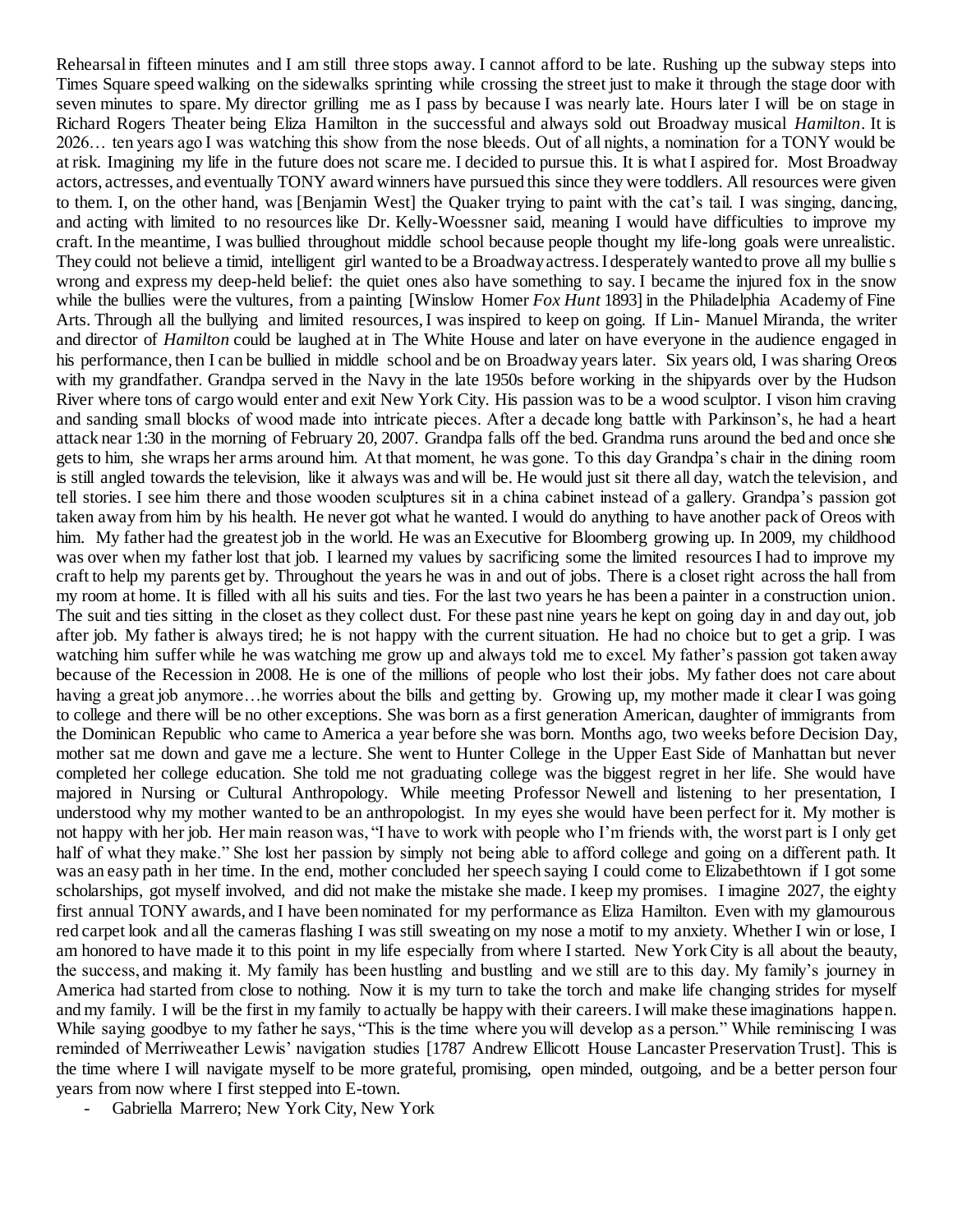What do you imagine when you are told to imagine what you would like your life to be like in \_\_\_\_ years? Whenever I am asked this question I do not know what to think. One could say I do not like to imagine what my life would look like because I would have high hopes, and end up letting myself down. This is also the reason I like to say I am more of a realist. When we were told we were going to write an essay about ourselves, before even knowing fully what it was supposed to be about, I was immediately dreading it because I HATE talking about myself. It is sometimes said to write something is to truly say it (I am pretty sure I heard this in a superhero show, but it applies). Then we were told we had to write about how we imagine our lives to be, and what inspires us, and what impact we want to have in life or on the lives of others. Then I knew I was seriously in trouble. Do not get me wrong, I know what kind of impact I want to have on life, and I know what inspires me to achieve as much as I want to (as unrealistic as they might be), but the problem I had is with the imagining what I want my life to be like. Growing up in a "developing" (more like under-developed country), I was told to have realistic dreams, and to be something which would "make me money." Because of this, I wanted to be an accountant (also, because I liked money,) but then I got to secondary school, and I was told to do something in the STEM department instead. So, I took science courses, trying to figure out what I wanted to do. Multiple times I thought about switching to the arts, (accounting, economics etc.) but then I would just think about how people would tell me to do something to make "make me money," so I stuck with the sciences. Then four years ago, my life gets uprooted, and I get moved to a foreign country (the U.S) where people can barely understand my accent, and I had to assimilate. When I was registering for my high school courses, I was asked what I wanted to do, and I did not know so instead, I said I liked math, and sciences, and was somewhat interested in engineering. So, throughout high school, I took engineering classes, and actually enjoyed them, then I started to think about the idea of becoming an engineer, but besides this I have always loved music, dance, TV shows and movies, so I used to like to think about the idea of doing something in the entertainment industry, or in the culinary industry, because I also love cooking. But I used to dismiss those ideas because of what I was told as a child about doing something making money and how they do not exactly make a great of money. My experience in my engineering classes, made me love the idea of inventing something. I used to think about my childhood, and how fortunate I was, because I was able to go to a good school, and travel during my holiday breaks, while some other students my age were hawking and working to help support their family, and I would think to myself I got lucky, because this could have been me. So, my main inspiration and the impact I want to make in my life, is to help underprivileged children in my country. I want to give them a better childhood so they could live a better life, and they could make something meaningful with their lives, I want to give them hope for the future. In my wildest dreams, I would have never thought about ending up in an amazing school like Elizabethtown College, and an amazing program like Momentum, where someone like Professor Benowitz would encourage students to do what they feel passionate about, and not what their parents want them to do, or not something which would get them money, because what is the point of having all the success in the world if you are not happy? This past week in the Momentum program, I have actually been thinking about branching out, and maybe trying something with music or entertainment in general, because it is something I am passionate about. Although I do love engineering, I would love to do something else along with it, and I used to think this was impossible until now. On our road trip in Philadelphia, Professor Benowitz talked about how people like Benjamin Franklin would want to create things, and people disagreed, but in the end, he prevailed, so with the experience the Momentum program has given me, I began believing anything is possible again, and you do not have to pursue a career just because it will make you successful, but because it is something you are passionate about.

- Hameedah Odusanya; Laurel, Maryland

Steve Jobs once said, "Your work is going to fill a large part of your life, and the only way to be truly satisfied is to do what you believe is great work. And the only way to do great work is to love what you do. If you have not found it yet, keep looking, do not settle. As with all matters of the heart, you will know when you find it." As part of this program I have learned, from Professor Benowitz, how it is really important to make sure we choose a career reflecting our passions. I am passionate about traveling and getting to know new cultures by integrating myself in them, and I am working towards a life where this will be possible. I cannot say one single person has inspired me. Everything and everyone inspires me every day to go on with the path I have chosen. I have taken everything I have learned from others and my own experiences to form who I am. I hope to one day leave a mark in this place and the rest of the world. I am still finding myself so I still do not really know what I could do to make an impact. But, I am who I am, and I am constantly putting myself out there and just keeping a good relationship with everyone around me. I hope one day the little things I do day by day, and the decisions I make, amount to something meaningful enough to make an impact.

- Dhayibeth Vasquez; Santiago, Dominican Republic.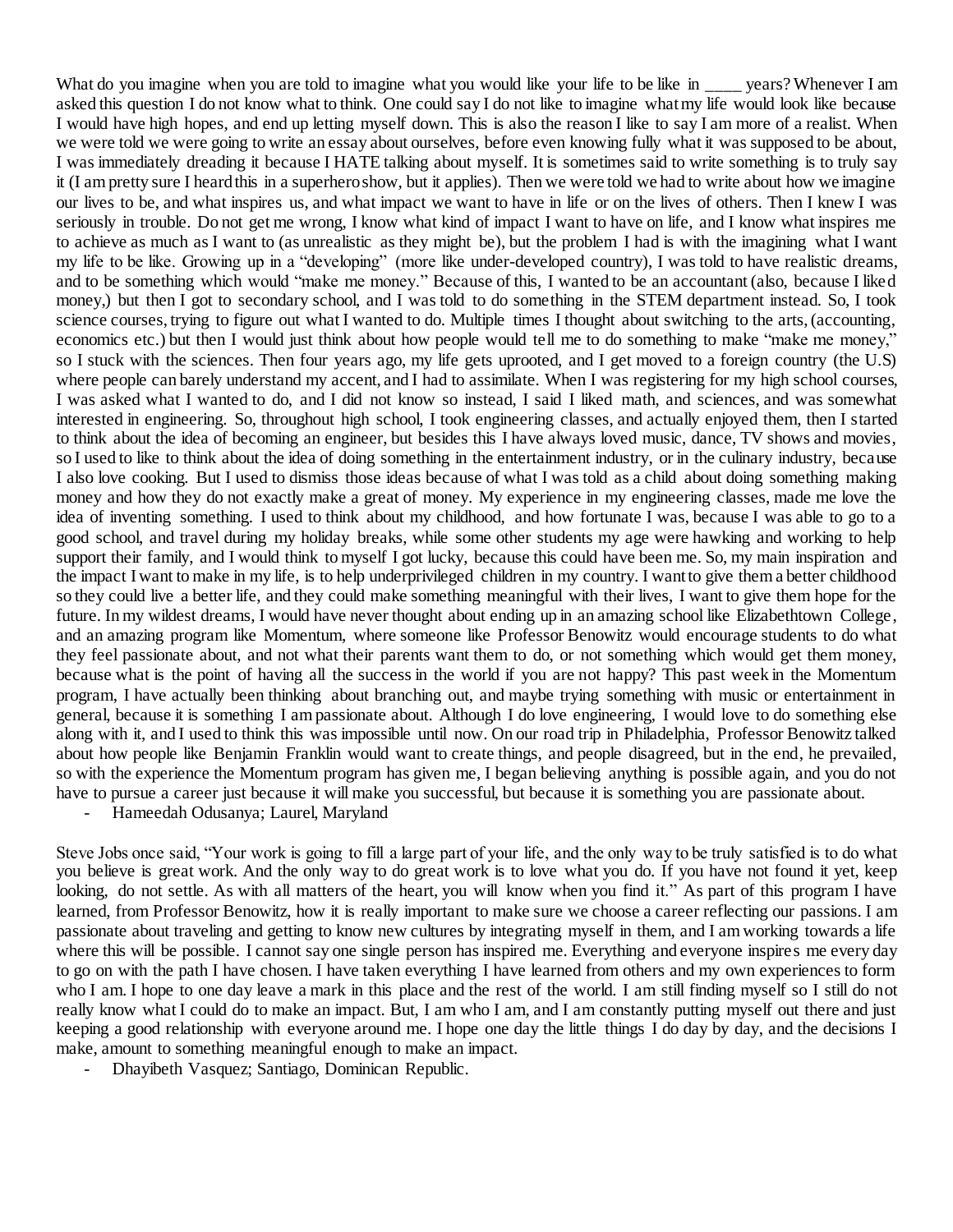Imagine living in a huge house, your own pool, a maid to do all the domestic work. You go to work every morning at six o'clock because you live fifteen miles away from work, but the traffic is so congested. Just like your life. You do not have time to throw ball with your kids so you complain they are in their rooms on their phones. When was the last time you told your spouse you loved them, and do you even still feel this way? At work you sit at a desk, only getting up for coffee and a lunch break. This is not the life I want for myself, or anybody else. I do not want my life to become a slideshow on repeat. I want to keep learning and doing something different each day- remembering each moment through photos and memories. I want to travel the world with happiness in the heart. I want to wake up every morning loving the person next to me. June 19, 2017 through July 28, 2017 I lived a life completely unplanned, not knowing where I was going to sleep each night or where I would go the next day and I loved it. Imagine going waking up next to the Grand Canyon one day and in less than a week, riding a motorcycle through the Giant Sequoias of California, feeling the wind tickle your arms. Most people are too scared to live their dream or even imagine their future. This was the scariest thing I have done and it was the most worthwhile thing I have ever experienced. I imagine going to Elizabethtown College will be similar to this experience because it is new and scary, but worthwhile for my education and growth as a person. I imagine my major of environmental science at Elizabethtown College will allow me to live a life of learning and adventure such as this one. My dream is to work at a National Park, studying, learning, and having fun. All I ask is to have fun or at least find the fun in each day. I am inspired by people wh do not give up, like my neighbor who lost her husband to cancer, then fought it herself a few years later and made it through. She could have easily given up to see her husband again, but she did not just like so many people I look up to who do not give up because they know what they want and they go for it. I want to impact my community by making them smile and enjoy life through the little things, I want them to see the art in everything. The Momentum program has helped me realize what I want out of life, especially the inspirational meditation sessions the group had with the Reverend Tracy Wenger Sadd. The Chaplain's lessons helped me open my eyes to the worthwhile things to pay attention to in life, like the little things.

- Hannah Swope; Wernersville, Pennsylvania

I imagine myself alone in a room, sitting in a cushioned office chair, wearing my pajamas. Of course, I will probably be spending my time staring blankly at a word-filled screen. My imagination running on an endless high; conjuring mental images by the trillion. Images of a brave heroine fighting for her life, fighting for her rights, and the rights of others. All of this starts with one drop of inspiration. It could be a dream, a thought, or something visual, but it all goes back to the root, and this is me. There may be no troll here trying to take over the world; my inspiration is something much more emotional. It is my drive to strive for greatness, not only for myself, but for my mom. She is the woman who kept me fed, clothed, safe and filled with happiness with little help. She made sure I wanted for nothing, and it is this simple. She is strong and all she wants is for me to follow my dreams. She wants me to succeed in my endeavors, and this my plan in life. So far I have won awards in the Scholastic Art and Writing competition and I have been published in my school's literary magazine along with being in charge if the production of our 2016-2017 edition. During high school in creative writing classes I can honestly say I feel as if I have found my calling. My ambitions were even more so confirmed during the session led by Professor Benowitz entitled "The Socratic Method to Discovering Your Strengths, Talents, and Gifts." When I shut my eyes imagining my future I saw myself doing what I love. Even though the risks are high, the advantages I would gain are much more powerful. I could change the world, or even just entertain. Reading should be a wondrous experience and I plan on making my stories just worthwhile reading. So, here I sit now staring at a word filled screen, thinking of my future as a writer, and a graduate of Elizabethtown College. I want to prove to myself more than anything in the world, because I am my worst critic as I constantly struggle with my anxiety. I want to help others hone their talents and follow their aspirations. For the best feedback is positive feedback in any situation, and constructive criticism is always appreciated. I want to leave my mark as someone who took advantage of every opportunity and sucked the marrow out of life as I lived day by day never giving up on my dreams and striving to reach my goals.

Mary Kirby; Spraggs, Pennsylvania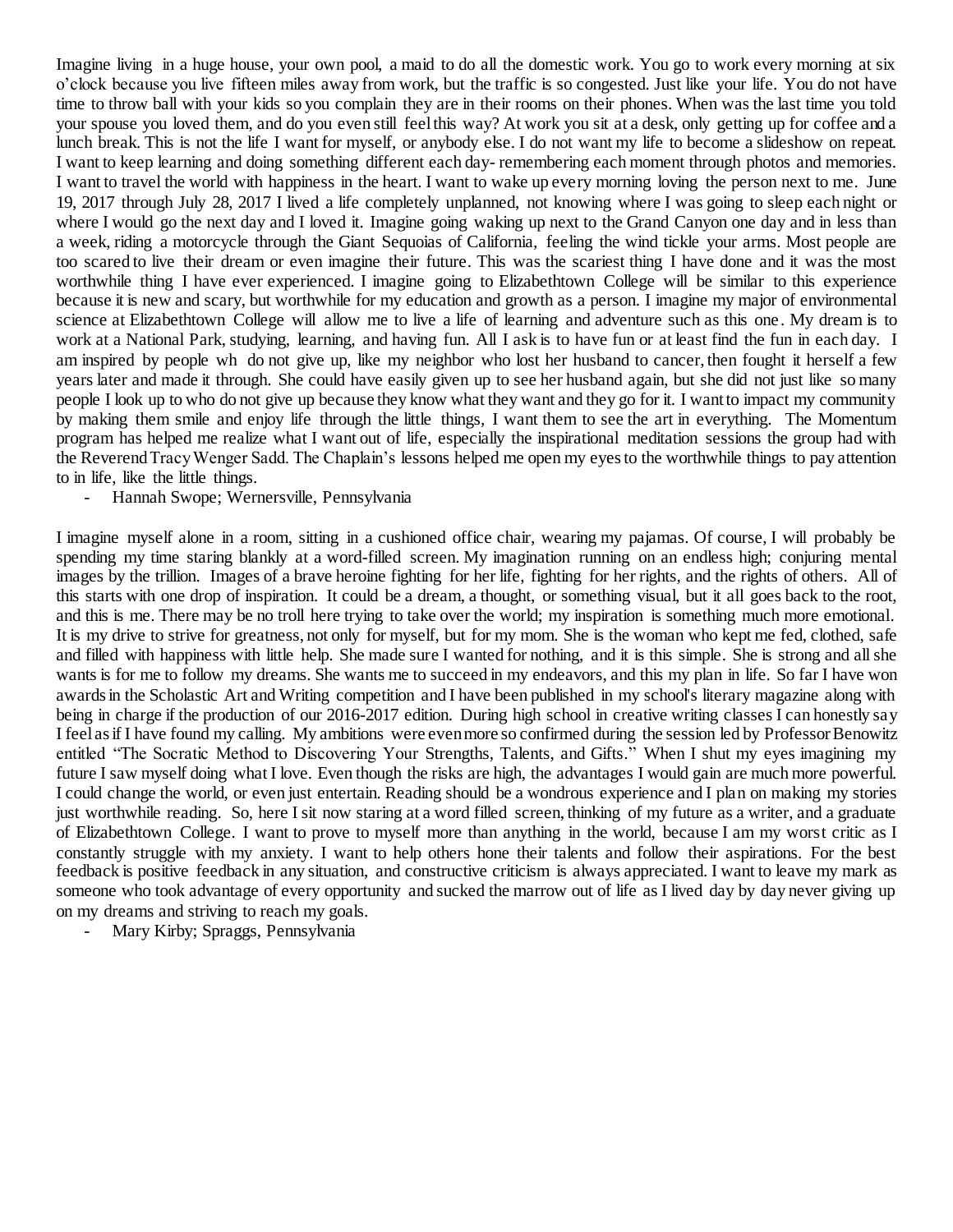Everyone sees those commercials when people ask you to donate money to families in need. Everyone has. Are you empathetic? Are you sympathetic? Everyone watches those commercials and most people turn a blind eye. I am one of those people who turned a blind eye. In the summer of last year, I had the opportunity to travel to Ecuador and the Galapagos Islands for a high school trip. I got to personally see the effects of poverty and hunger within children, and it made me see the world in a very different light. Before I went on this trip, I could have never imagined what it was like to live in these circumstances. I went to Ecuador and experienced the everyday struggles children and high-schoolers had to endure. I do not live such a life on a daily basis, but I got a sliver of it and I realized how privileged I am to live the life I have. Ever since then, I have imagined my life to be helping people in foreign countries, specifically children. To help me achieve this goal I want to specialize in biology and political science. In the scientific viewpoint, I want to become a virologist and research cures for the plagued countries all around the world. In the political viewpoint, I want to work with child labor laws and policies benefiting people who do not have anyone fighting for them. I imagine myself working for a non-profit organization, preferably Doctors Without Borders. I think they are an amazing organization working because they care, and not because they want to make money. I have had many positive influences and inspirations in my life, but one of my biggest inspirations is my family. I have a huge family, and every single person in it continues to push me and my siblings to be the best versions of ourselves. When I find out my brother was homeless, I was in complete shock. You never think anything can happen to you or your loved ones until it happens, and then, you cannot turn away. It did not make sense how I could be in a bed every single night, and he was somewhere sleeping on a bench. That was one of the many events inspiring me to be an aspiring advocate for poverty awareness. Another thing inspiring me was seeing the living conditions of children my age. I experienced not having technology for six hours, using textbooks where you could barely see the words, and walking in schools with busted windows and flickering lights. I bet most of the people reading this would not be able to imagine what it was like for me. While I was there, I had the chance to visit an orphanage and meet an amazing little boy named Chris. He was my little companion and we spent the whole day together. In this orphanage, the caretakers take the children on a "bathroom break" while the visitors have to leave because they cannot handle saying goodbye. They get attached very quickly, and when they took them to the bathroom, he knew exactly what was happening. As they were carrying him out, he was screaming. "Chica! Chica!" and was sobbing his heart out. This was a key moment when I realized I do not *want* to help people in need, but I *need* to help. When you see a child sobbing because he continuously has people walking out of his life, you know there is a change needing to happen. I want people to feel the progress and implications I will make in the future. I want to help as many people I can whether it be from curing someone from a disease, helping a family get out of a bad living situation, or changing rules and regulations so it benefits the people needing the help. I will consider my impact big as long as I help free at least one person from the pain and suffering no one should endure. I imagine myself in the future inspiring other people to get involved with the community and world. To allow themselves and others a freedom only true happiness and content can bring. I imagine it and will live it.

- Austin Hall-Bumbray; Hartford, Connecticut.

Imagine going through school with a learning disability and having the teachers talk to you like you do not speak English. What if I told you this student was me, I know you would probably think differently of me. But I am not here at Elizabethtown College to be judged, I am here to become a music therapist inspiring students just like me. During middle school and high school, my mom was the one who always pushed me to do and try my best in all my classes. Even if the class was challenging she would be happier knowing how I was trying my best and not giving up just because it was difficult. My mom also helped me apply to Elizabethtown College, and helped me make sure all the required paperwork was submitted to the Admissions Office. My grandpa also pushed me during school making sure I was also trying my hardest. He also tutored me in some classes and helped me prepare for the SAT. Sadly, he did pass before I graduated from high school. Even though he is gone, I know he is still looking over me, letting me know he is proud of me. Being accepted into the Momentum program has helped me make friends and make the transition into college easier. Being in the Momentum program has shown me how much time I would be putting into my classes. My expectation is the Momentum program will help me with the intense work load of majoring in music therapy and helping me become a music therapist. I know the time I put into the work will be worthwhile when I see the students laughing and smiling because of my work. Using music therapy, I want to inspire students by having them laugh and smile while playing music during the sessions.

Samantha Partridge; Rochester, New York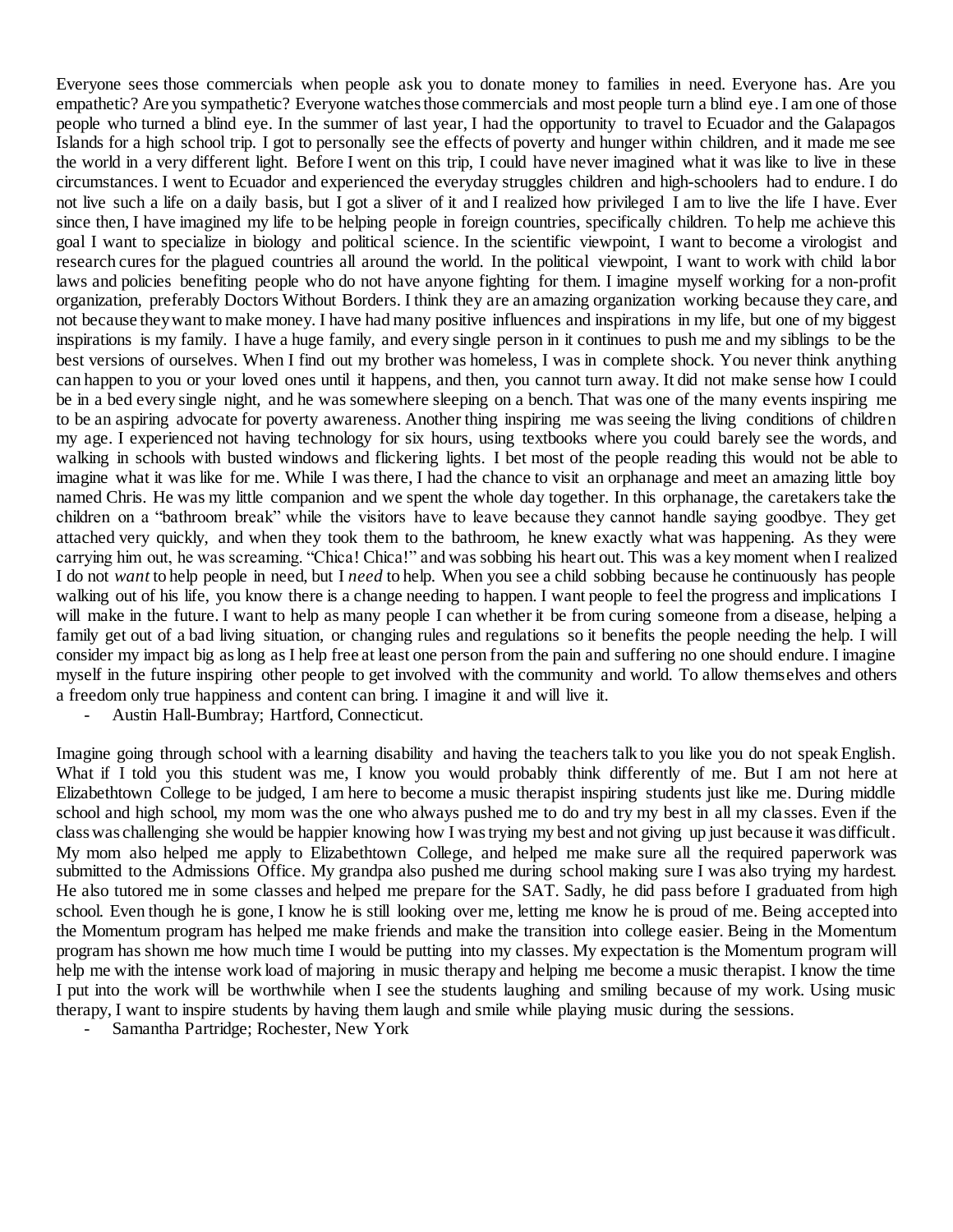When I was a preteen, I dreamed of my sixteenth birthday. I decided this was going to be the best year of my life. In early December, I turned sixteen and life was perfect. On December 26<sup>th</sup> my "perfect year" made a turn for the worse. My father left without any warning, leaving behind my mother, my little brother, and me. After the separation, I often imagined my father coming back and having a complete family again. It has been three years since then, but I no longer imagine having a "complete" family. My dream focused on the past and distracted me from the future, my future. I now imagine bettering the world by doing what I love—helping others. During the daily reading group discussions the Kinesis Peer Academic Advisors led based on our summer reading assignment Paulo Coelho, Inspirations: Selections from Classic Literature, Jaimie Ramos asked the group to really question why they are here at Elizabethtown College. I am here because I want to learn. I want to discover all I need to know in order to help others be able to do the typical occupations most people take for granted. Through the Occupational Therapy program, I am able to learn different therapies in order to reach my goal of knowledge. I imagine creating a better future for those with disabilities. The dream I have created is not just because of myself, it is because of the people/events inspiring me along the way. When I was in elementary and middle school, I was verbally abused by my father. I knew he had good intentions, but his idea of "encouraging" me was taken too far. Eventually, the abuse stopped. It is because of this trial in my life I learned my drive to go to college came from within, not because it is something forced on me by my father. I want to prove to him and to myself how he was wrong about me. Professor Benowitz called the Momentum students to challenge everything they have been taught. Although he was specifically speaking of history in this instance, I applied it to my life in a different aspect. I get my inspiration from challenging what my father told me to be true, but is not. My other inspiration comes from my mother. When my father left, he took all of my savings and half of my parents' joint bank account with him. There were many times I saw my mother cry because she was not sure if she would be able to provide food for her two children or keep our childhood home. She worked hard, picking up extra shifts at the hospital to make sure my brother and I ate, and we did not have to move. She worked hard in community college, earned her Associates Degree, and is one of the most esteemed nurses in her department. She is my main inspiration. The third part of the Momentum motto is impact. This was probably the most challenging self-reflective part of the essay. After going through this week of the Momentum program. I was able to discover just how I want to impact the campus and the surrounding community. The students were taught this college was founded on tolerance and acceptance from members of the Church of the Brethren who were marginalized because of their plain clothes. I want to leave my impact by continuing the legacy Elizabethtown College was founded on. I want to play a part in acceptance of others, despite my own beliefs and backgrounds. Professors and Kinesis Peer Academic Advisors all encouraged the students to look past the exterior and get to know people. This is what I want to do here on campus. I also plan on trying to benefit the community around the college by joining programs like Habitat for Humanity and Relay for Life here on campus. I want to leave an impact by helping others on and off campus.

Lauren Griffiths; Joppa, Maryland

I was always the shy girl, the one who wanted to disappear in the back of the class with hope no one would notice. But then I decided to attend Elizabethtown College and the realization hit me I could not be this way anymore. I imagine how sometime soon I will be able to step outside of my comfort zone and grow. I can be the person to walk around campus confidently with little to no doubt in myself. By being in the Momentum program I feel more comfortable with who I am going to be without my parents right by my side. I will be able to get around campus because the Kinesis Peer Academic Advisors have shown me enough of the campus, and I am mostly confident in where I am going. I would like to have a similar impact on someone like the one the Momentum program and the Kinesis have had on me. I want to make their transition into college easier for them to handle. Growing up I watched the toll working in a mental health field had on my Mom. Naturally, it should have turned me off this career path. But it did not. All I ever knew I wanted to do when I grew up was help people in some way. So, I decided to major in psychology. I want to learn about how the mind works and why I and others act the way we do. I have seen the impact my Mother has had on her clients. This is what I want, I want to impact someone's life one day at a time until they are able to live a functional life on their own. I want to feel the happiness and pride of watching someone better themselves knowing I have helped them get to this point. I do not want to stop until I have impacted the life of everyone who came to me seeking help. My Momma is the one person who inspired me most in more way than one. She is half of the reason I chose psychology; she is the reason I found such a large interest in the subject. And the other half of the reason would be those who have helped me cope with and understand my mental illnesses. They have inspired me to help others in the way they help me get to this point of my life.

- Brianna Miller; Newburg, Pennsylvania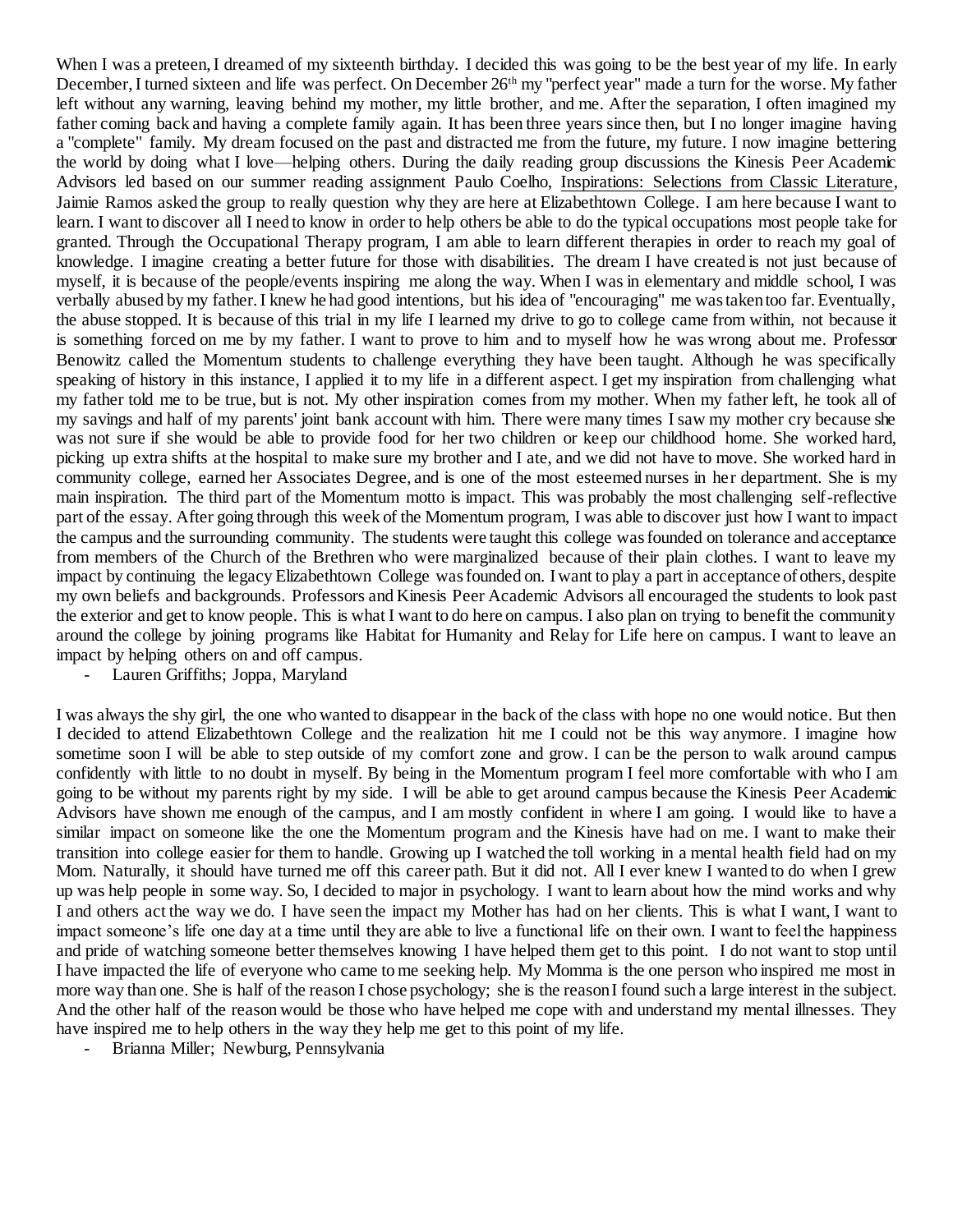My life was destined for failure. Born in a family of ten in the heart of the jungle of Thailand. Neither of my parents had a college degree, but they taught me as much as they could. Being the only English speaking family in a hundred-mile radius took its toll on me. I had no friends growing up, the only kids I could really interact with were my siblings. No teachers to guide me in issues I had with troubling subjects. All the curriculum I had to use was passed down from child to child, so by the time I got the books most of them had been used and erased. My parents had little time for teaching. When they were not running a church, or caring for our farm, they struggled to provide the family with enough money every month. My mother taught me enough to count as 11<sup>th</sup> grade. But before I started 12<sup>th</sup> grade, issues raised with the land, with troubled family members, and with the donations the church depended on to survive. I was left to tend the land filling in for my older siblings who were sent to the states to find their way in life. As a result, I felt discouraged from studying and way behind academically. And then one day my oldest brother came home to visit. I do not remember him, nor did I have much contact with him through the years. We started talking, and our talks eventually turned to my life. He asked me if I really wanted to live on our parent's farm for the rest of my life, and as I thought about it I realized I did not know of any life outside Thailand. As our conversation went on I became enlightened, and it was during my brothers visit I realized I did not want the life I was living. I realized I could never be satisfied anymore if I continued to live a simple farmer's life. He inspired me to continue studying and told me if I got a passing score on the SAT he would buy my plane ticket to the United States. He bought me a computer and for the next year I studied hard using online resources to teach myself. When I started to slip with my school I would think of my brother and all the resources he gave me, the fear of failure kept me going. Now I sit here typing this, and the shock of how fast everything is happening still hits me. In six short months, I have moved to the United States. My oldest sister gave me a place in her home in Baltimore and took care of me, just like when I was younger and our mother was too busy. My sisters-in-law, complete strangers to me, gave me a place to stay in Hershey and invaluable help in adjusting to my new world. I understand now people want to help those who are willing to help themselves. Now here I am starting college and though I came intending to major in mechanical engineering the Momentum program made me realize I should not major in what my family wanted for me. Now I no longer dread my classes, and for the first time am excited to begin learning things which interest me. Seeing just how far I have come makes me shake in excitement and anticipation for the future. I cannot wait to learn and make mistakes, and learn again from those mistakes. I cannot wait to be in the position to help others who felt like I did. I cannot wait to graduate and attempt to give back to the Elizabethtown family. I say family because everyone I have met from the Kinesis to the professors have shown they really care about my success and happiness. I am experiencing emotions I have never felt before, feelings of genuine gratitude, of trust, and safety. Waves of relief are washing over me as I write this. I feel I have left years of worry and stress in Professor Benowitz's office as he showed me how to drop my engineering courses and avoid a lifetime of regret and misery. I know I will never be able to repay the people who helped me and gave me the strength to set myself free. But I take pleasure in knowing I WILL make them proud of my accomplishments. I have often wondered what could compel the Kinesis Peer Academic Advisors to give their time and energy to strangers they have never met before. Unruly immature strangers who did not realize what invaluable advice they were being given. And now I can say I know why the Kinesis would share their amazing, unique experience it is because they too were inspired by those before them, and they felt this feeling I feel now. This overpowering emotion of gratitude and realization how much their mentors changed their lives. They inspire me and make me want to live a life worthy of inspiring others someday. So, to you Kinesis, professors, siblings, lovers, and strangers I salute you. With tears in my eyes and pride in my heart. I am so proud to be able to have the opportunity to have met you. Know how I feel this way now and when my time to live, learn, and love has finally come to an end. When I have inspired all, I could and gave more than I could to all of humanity. My last moments will be thinking of you.

Yutapong L Suwaratana; Wang See Sot, Thailand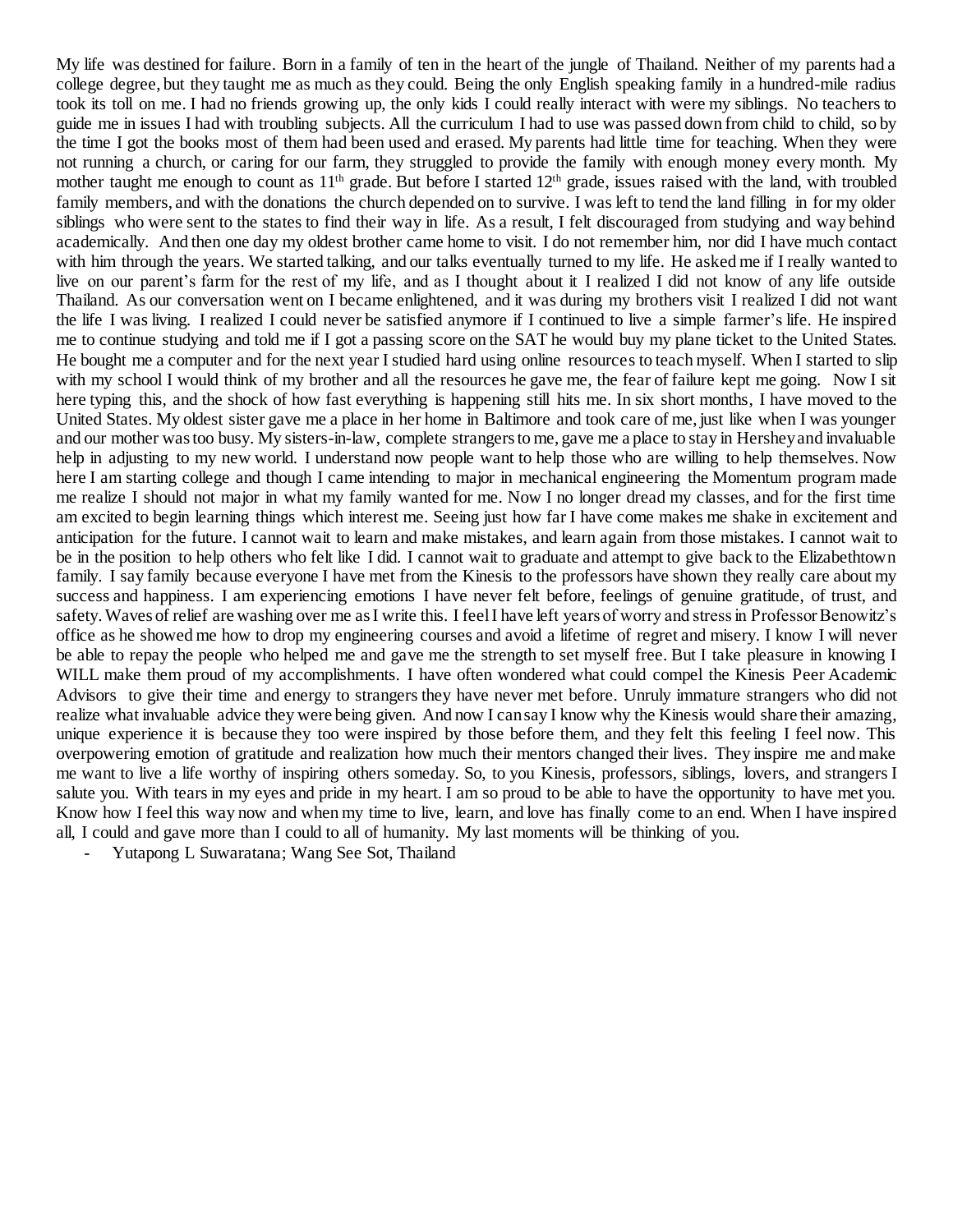Let us be frank for a moment, this sort of "colloquial composition" depicting personal endeavors and attainments of mine, as well as admirable exemplars, does not come naturally. As a matter-of-fact, the very thought causes my mind to stir rather uncomfortably with anxiety, Rather, the format of my scripture tends to weave in various poetic intricacies lulling the agitated and rapid flow of ideas to a gentle stream in which these words circulate through me. I view writing, as well as all other aspects of language, as an immaculate, ever-changing art form showcasing one's self; their level of education, their passions, their distastes, their history, and so on and so forth. Language, regardless of regional dialects, differences in parts of speech, et cetera, is a universal construct of humanity. Language, regardless of alphabet, handwriting, et cetera, can adequately, if not wholeheartedly, convey the complexity of human thought. Language, whether it is bodily gestures, verbal expressions, et cetera, fascinates me to the point of vivid jubilation! The very verity humanity as a whole wants to connect with and convey to others validates my vindication about language, regardless of difference, is beautiful. However, being frank once more, I do favor the unique beauty of some languages over others. The top two contenders which have managed to bewitchingly weasel their way into the very culmination of my ambitions are my native tongue of English and the charming distinctness which is Japanese, both of which have been seeing a surge in worldly popularity since World War II. Starting with the former of the two, I first realized my reverence for the love child of Germanic and Latin during my first year in an accelerated writing composition course. During this initial scholastic year, the educator instilled upon her group of puberty-stricken juveniles how one must not limit oneself to the linguistic restraints pushed onto them by their district nor their amount of tutelage; but rather, one will find a grandeur enjoyment in discovering a fresh take on "bland" normative of the every day. Because of this noteworthy philosophy, I grew to appreciate and respect English as an artistic skillset with limitless appraisal. Now, on the other side of the spectrum, I began to actively pursue the rebellious delinquent of the Chinese calligraphy due to the fact the adolescent curriculum imposed onto me was not testing my abilities the way I ought to be examined, which to me was application of the material presented to me rather than just spitting out a jumble of facts which are meant to only be remembered for a particular test. Thus, I began my expedition in order to find the intellectual ambrosia to satisfy my craving for higher learning. Along the way, I happened to cross paths with a rather trendy librarian my first year of secondary schooling. Upon hearing my predicament of cerebral boredom, the aloof female empathized with me and made it her personal mission to find my niche. Ultimately, after trial and error, she eventually exposed me to Japanese via the practice of Calligraphy and, later, pop culture. As one can possibly deduce, I was caught like a fish in a net. Be this as it may, I cannot identify the exact reason as to why I have fallen for Japanese… It could have been the visual appeal or the way the words flow like a car ride on a hilly road pulling me towards it… But, I finally grasped onto a niche to call my own: tying this foreign construct to what I have always known best and showcasing how beautifully these two languages dance together. This newfound revelation led me to consider teaching future generations to appreciate this elegant dance. Now, being frank one last time, educational masters are severely underpaid in comparison to the potentially magnificent impact they can make on the world. To quote the educational activist, Prince Ea, "Teachers should earn as much as doctors because a doctor can do heart surgery and save the life of a child. But a great teacher can reach the heart of that child and allow him to truly live." And… he is right. A great teacher can make a difference, regardless of their salary. With this in mind, I, by no way, am interested in the monetary value of my career; but rather, I want to reach the hearts of all of my future students and show them how marvelous the world can be if they try to be as proactive in finding their niche just as I was, in similar shoes to them, if not more. This is who I am and this is what I want to become.

- Alyssa M. Tarquinio; Millville, New Jersey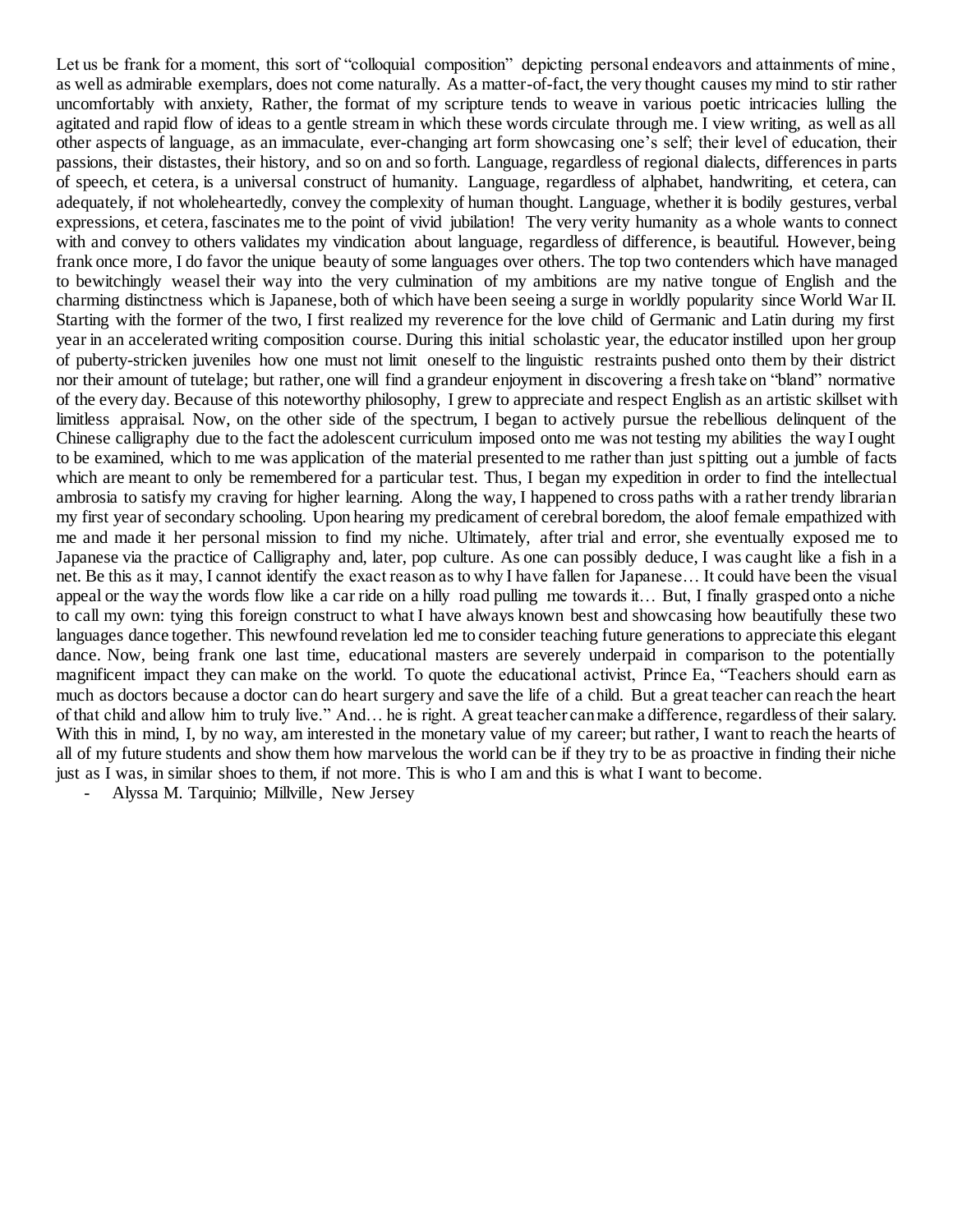"When I was younger," writes someone using the anecdotal hook. Launching into a story, likely one of the few clearer ones from childhood, calls the attention of the reader and begins to establish changes in the writer, between some prior time and the present. Calling attention to certain shifts a person has undergone allows them to write a self-centric paper without the awkwardness of coming right out and saying, "Hello, this is a paper about what I think." With a line of reasoning as clear as this, it would be work in excess not to use something similar. Since my youth I have had some changes. I have left behind my natural hair color for rainbow hues, and said goodbye to greeting every day with two braids. I have gotten a little bit taller, a little more aesthetically gutsy, began making my own wardrobe decisions. However, when it comes to character and motivation, I find myself worryingly unchanged. Instead of a direct drive or inspiration to continue into college, it is based on what I have always done. I have been what people would call a "good student" all my life. Entering into high school I found myself with personal expectations of my performance: the 'waterline' was a 4.0 and anything less would put my head under the water and leave me drowned. It was not something my parents told me I had to do, just something I could not grasp what would happen if I did not manage it. When it all came together, I never found out what would have happened, or if the world would have fallen down around my feet; my grades stayed up. Even worse, there was not even enough of an element of adversity or struggle to make it seem noble. I did well enough, did not have to work excessively hard, and left just the same as I entered. With a lack of vision for the future, I was not even pushed forward towards a goal. The only thing I wanted was to keep my grades where they were, nothing beyond. College was not a question, only the next natural step. An idea of what to do is easy enough to find, but not what would this actually entail. Once I remember telling someone what I wanted for the future was stability, and maybe, if I was incomprehensibly lucky, happiness. It was a sort of an afterthought I did not want to spend my life miserable. After all, many people are, and it just seems to be how it goes many times. Luckily, at some point I came to my senses, thinking enough to recall there are some things I am passionate about. I have felt a pull towards literature since childhood, and the written word at time astonishes me. When my SAT scores came back and placed me in the 98th percentile for the reading portion, I suddenly had a strong case for why I ought to pursue English rather than STEM, as I had been doing in high school. I still was not able to picture a definitive future, but ideas about combining my love of writing with my interest in science and my concern for the Environment were forming into some foggy career idea. Perhaps it was not something easily defined, but the need definitely existed. In this way, even though arguably none of us can make a lasting impact considering our entire lifespans are the blink of a cosmic eye, I could potentially do something which would be arguably influential in the other meaningless lives. People are selfish creatures, we consider ourselves all important and incredibly relevant, even though we are very much not. We can see this in innumerable legal cases involving companies and the ways they wronged individuals. I am aware the system is stacked against people, but in the same aspect, when something is so clearly wrong, it is often about providing the information to the masses. An issue that really strikes a chord with me is hydraulic fracturing, or fracking. I am not going into detail about all the issues with it in this paper, but I would see it gone if I could, or at least with greatly increased legislature surrounding it. Perhaps I can, which is what I would love to believe. In the way Rachel Carson wrote Silent Spring to inform people about the dangers of pesticides, I want to be able to use writing to make a difference and maybe just slightly slow the destruction our little blue planet and the lives on it. While it was less Momentum helping me realize this dream and more the 2010 documentary *Gasland*, the Momentum program still helped me to realize it was not impossible for me to make a difference. If people from little Elizabethtown, Pennsylvania can do things with lasting impact and are remembered, then there is not a reason how with some hard work, I could as well. Now, all there is to continue and put in the utmost effort to try and achieve my wildest dreams.

- Aprille Mohn; Sinking Spring, Pennsylvania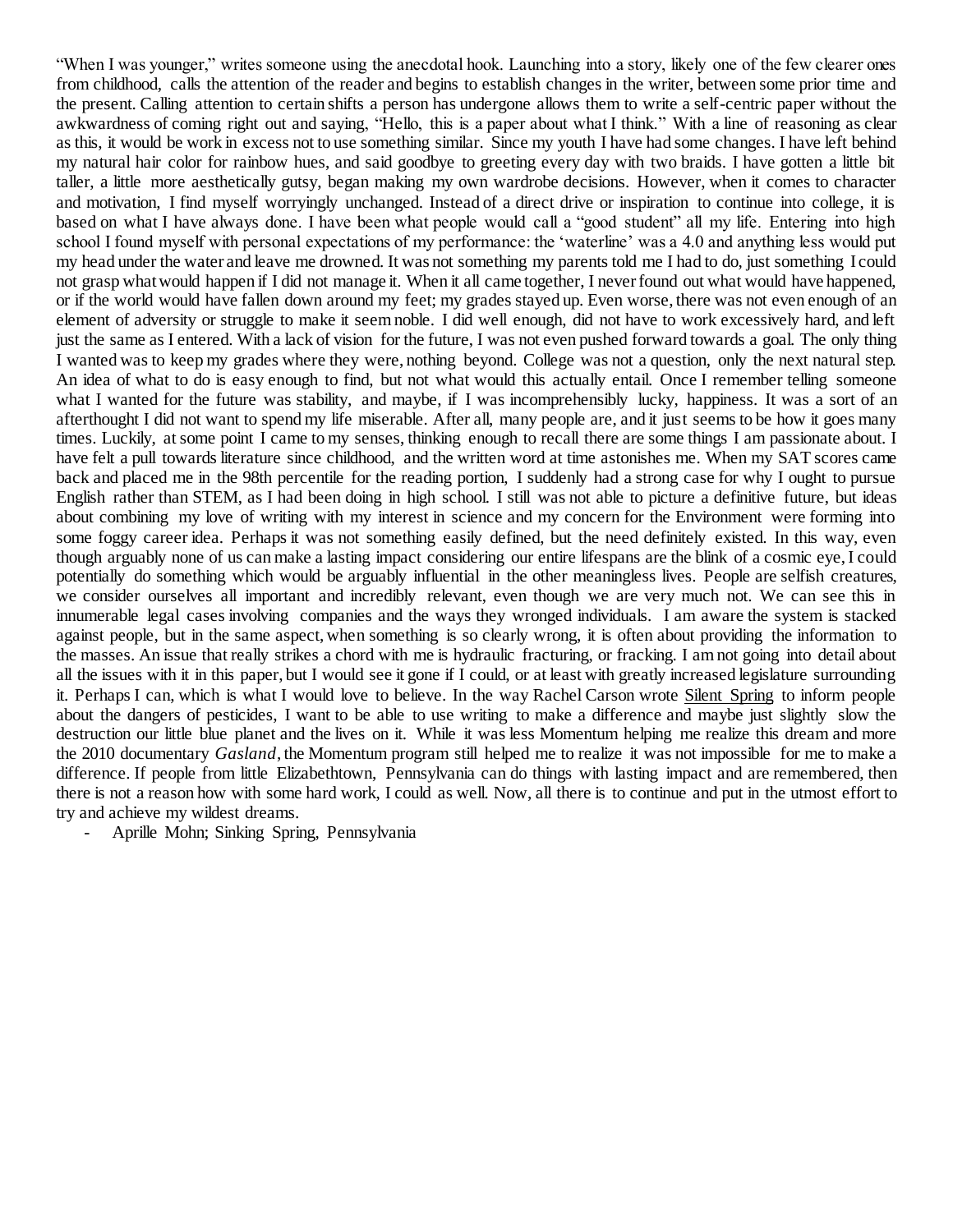We are connected, all of us. Each one of us is an individual built upon certain morals, values, and beliefs. Although we are all connected, our upbringing and foundation differs from person to person. We human beings flourish as flowers do. Flowers rely on sunlight, rain, soil, and nurture to grow. Each component goes into the process of growth for a flower happens to resemble the process of growth for a person. Sunlight can represent happiness and prosperity. Rain can be symbolic for negativity and dullness. The soil and unique foundation of values, beliefs, and morals are what contribute to making you the person who you are today. Imagine being an only child born and raised in one of the most prosperous countries in the world. Sounds great, right? Some people might even call you spoiled. Well if you zoom in on the picture, your perception is bound to change. You will actually see an eighteen-year-old female with a height around five feet tall. Her socioeconomic status is from a low income one. Imagine her skin color as she is of Puerto Rican decent. To top it off, imagine if she wanted to be the first in her family to go to a four-year private college to study medicine. Well, this female you are picturing is me. Society might say I have many "odds" against me. However, I am going to embrace them. Many previous classmates, teachers, and others in authority doubted me. They would doubt a low income Hispanic female could be a physician. Others were doubting my dedication to my true reasoning behind my passion of medicine just because of my appearance and background. No one took the time to truly ask me why or who inspired my future goals. Each doubt or criticism I have received felt as if an imaginary brick was placed around me to build a wall to block me from my dreams. Being one of the only few minorities or the only minority in my classes from kindergarten to senior year gave the many Caucasians more reason to doubt my persistence in continuing my education. I had many people speak about my Hispanic culture and put me under a negative spotlight. Success was something which should be impossible for me to achieve as they knew of all of the "odds" which made me stand out. I was even told various times I only wanted to be a physician for the financial earnings since I came from a low income household. Little did they know my mother actually suffered and to this day suffers with a chronic severe back injury which changed my family's life forever? Since we could not afford all the medical services, I was the one appointed by the nurses to insert twelve IV injections a day for my mom at home. Her wellbeing was literally in my hands at the age of eight years old. I had this huge responsibility of taking care of my mom while dad went to work. All of this pressure and uninspiring comments have been accumulating over the years towards me have felt as if heavy bricks were stacking upon my shoulders. When there was no more space for them on my shoulders, they started to pile around me and crate huge barriers which wanted to block me from my sunlight. This negativity actually ended up not consuming me but inspiring me to do better. I take all the weight, all those walls, and build a mansion. I have learned to take what has tried to tear me down and let it build me up. Use what is there and build. Challenge yourself. This is why I choose to attend three schools my senior year in order to challenge and enhance my medical knowledge. I was the first in my high school to ever take such courses at a young age. Throughout my senior year, I accumulated twelve college credits while attending three schools and participated in clinical training at Lancaster General Hospital. No one believed I could accomplish this successfully. I not only made an impact on my school's history but have proved all those stereotypes, negative, or racist comments to be false. The Momentum program has reinforced the idea it is important to continue to tumble down those walls of negativity, ignorance, and oppression. Each one of us has encountered them in some way. No matter your beliefs, moral, or values, we can still come together and appreciate each other. My dream of wanting to become an emergency room doctor and to fulfil my passion of wanting to assist people medically still stands. This program I believe helped remind me and others to not let those walls block the sunlight to let the flower, which you are, grow.

- Veronica Ruiz; Lancaster, Pennsylvania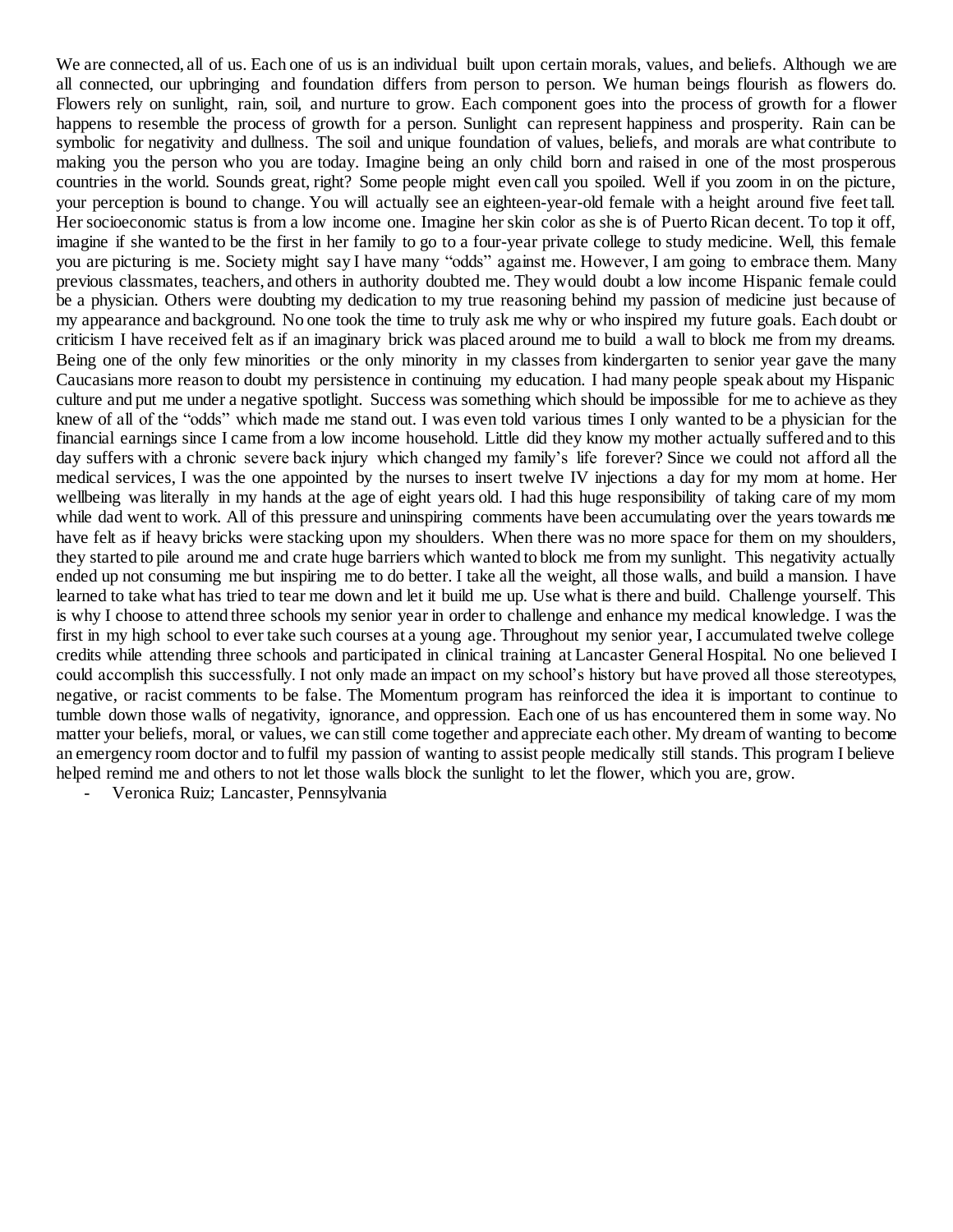The selfless act of helping others in need has always been an inspiration for me. In our world where so many live for themselves in their own little bubbles, those selfless acts are even more admirable. Growing up I was the student who wanted to be friends with absolutely everyone. As I began to grow I was exposed to the reality of the world around me. The reality we live in a world where not everyone will be friends or get along. There is hate and judgement surrounding minority groups found everywhere and we see it every day on the news and social media. Events such as Charlottesville or the Pulse shooting, which have affected me on an emotional level. Those events occur because of the lack of education surrounding groups are different than the mass majority. Witnessing these events in our history I slowly began to learn a valuable lesson. The lesson no one will ever be able to achieve meaningful friendships with everyone they meet. Yet, there is no reason why everyone should not try. Yet, there is a glimmer of hope found in peace and friendships inspiring me the most. I have grown up pondering what I could do to enjoy my life and my career yet still spread the message of love and happiness. I still cannot pinpoint my future occupation, but I do know I will do it with passion and all my heart. I will find a way to spread love and inspire as many have inspired me. The more I imagine such a future, the more I think about the kind of impact I will strive to have, an impact making a difference. The kind of difference causing people to perceive others who are not the same as them, as equals. A difference making others be brave enough to be their own person. A future where people will stop, think, and educate themselves instead of continuing to live blind and close-minded to the ever-changing world around them. The key to peace and happiness is educating all based off fact and evidence. This idea drives me to become an educator. Whether it will be in a school setting or in the form of other education, this goal of educating is what I will strive and continue to grow to eventually achieve. Being someone who educates the youth when they are at their most vulnerable and developing state of mind is a great duty to carry. I have been inspired by so many teachers in my life lifting me up and making me the confident individual I am today. This experience itself makes me realize how I want to educate myself and others. Having teachers in my school who have taught me to think for myself and keep my mind open is what has shaped me. I recall having multiple teachers who have inspired me the most. Yet, my high school philosophy teacher, Mr. Rojahn, was the one who inspired me the most. Whether he knows it or not, the ideas he taught me and the conversations I have with him made me become even more of an open minded individual. Teachers like him who are genuine and try to make students feel like they are special, are the ones I believe are to be valued the most. He found a way to connect with each and every one of us to allow us all to get to know him not only as a teacher but as a person himself. I aspire to teach like him, to be as passionate about a subject, yet still instill valuable and real-life lessons in my students. Being part of the Momentum program, this week has also found a way to shape who I have become and who I will grow to be. The opportunity given to me has allowed me to meet with all the other members of Momentum is an opportunity I will treasure in the years to come. Even though we all are found to hold interest in many different majors and subjects, the Momentum program has given us a chance to find a connection. It will be something we all will value as the years continue to push on. The Kinesis Peer Academic Advisors have also given me great insight about my proposed years coming up at Elizabethtown and I will make it a goal to follow in their footsteps in the following years to be part of the program as well. I want to be the inspiration to others and make my own mark on the world around me.

- Savanna Harrison; Dallastown, Pennsylvania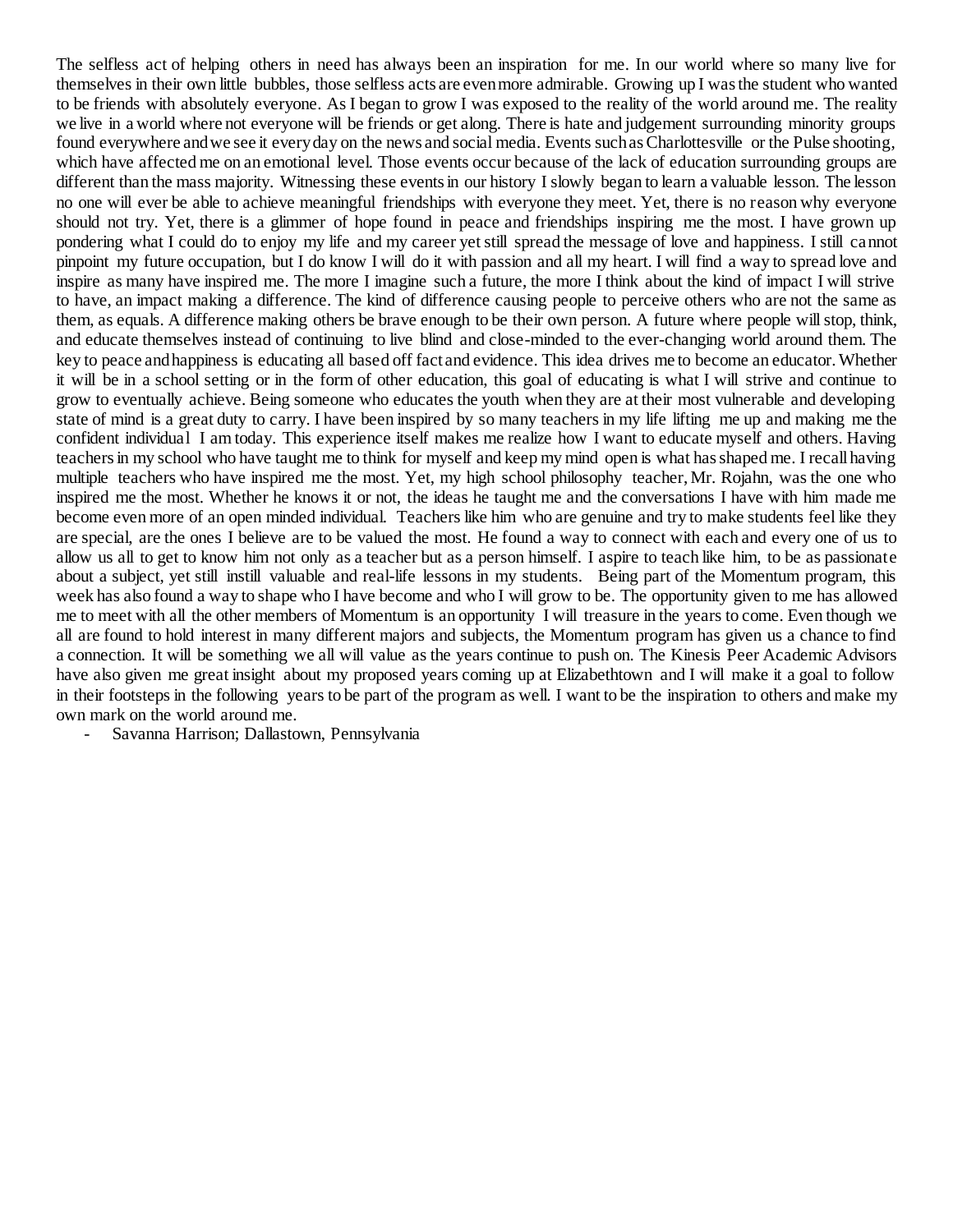Being a young girl whose parents split up, and never really living with either parent, made it hard for me to get attached. I grew pretty quickly, and became independent at such a young age. I imagined myself growing up not knowing how to love, not knowing what came next for me. I imagined myself forever being lost in my wild thoughts on life. I always asked the question why? Why was my family not like the ones I was surrounded by where their mom and dad were always in the picture, and there for them. The relationship where you can feel the attachment and know it is genuine. I built a wall around myself as I got older, every brick being built with question and frustration. Being a nine-year-old living with their Grandma, but seeing their parents on the weekend, posed the question why was I not able to just be with them? It made me feel unwanted. I never questioned their love for me, but the attachment was gone. Through time and growing I have learned to not dwell on the negative past but work towards a positive future. I have successfully overcome many of obstacles in my life, on my own. I am my own inspiration. Getting through high school without any help from anyone, then transitioning into the college process was stressful and long, since I was doing most of the work on my own. I applied for five colleges, two being my top which was Elizabethtown College and Millersville University. Visiting Elizabethtown College made up my mind for sure. The campus is beautiful, the people are welcoming, and the classes are exactly what I need to further help me reach my goal. I believe Elizabethtown College will help me make a big impact on society in the future. I am intending to major in psychology, and I know Elizabethtown College will help me achieve my goal of teaching lessons to HBCU schools about mental illness and disorders, since so many African Americans place a stigma on getting treated. When I joined this Momentum program I was somewhat anxious. Not knowing if I would fit in or get comfortable. As soon as I got on campus I felt good about my decision, this week has made a great impact on me, I learned so much about the person I am and the person I want to become. The Momentum program has helped me work on patience and communication. The program helps you mature and become more open, and step out of your comfort zone. From this program I can already tell how my college experience at Elizabethtown College will be. Being at Elizabethtown College will help me to "Live without pretending, Love without depending, listen without defending and speak without and offending."

- Gianna Royall; Elkins Park, Pennsylvania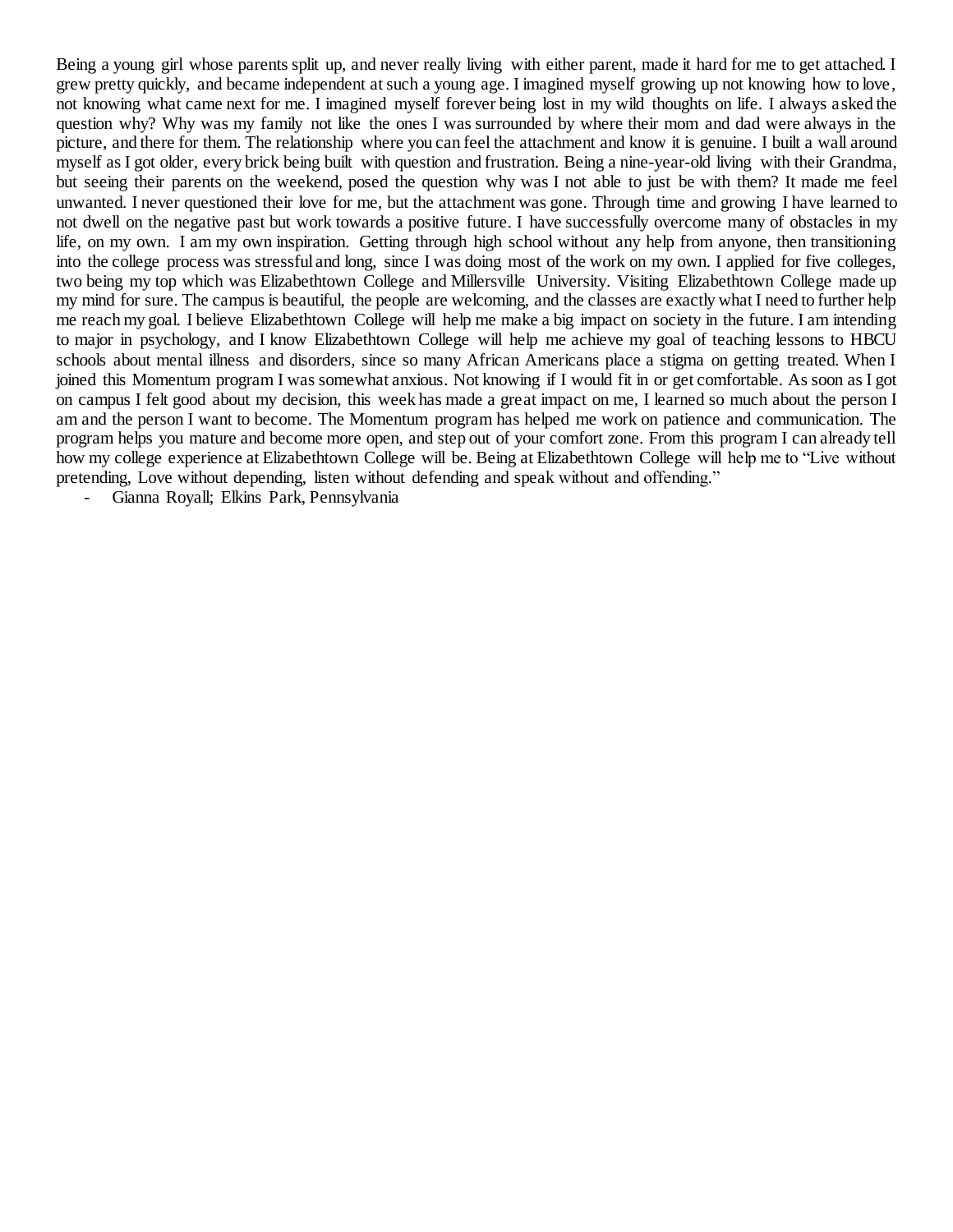## ELIZABETHTOWN COLLEGE KINESIS

## STUDENT REFLECTIVE ESSAYS AUGUST 2017



*Few will have the greatness to bend history itself; but each of us can work to change a small portion of events, in the total of all those acts will be written the history of this generation.*

Robert Francis Kennedy (1925-1968)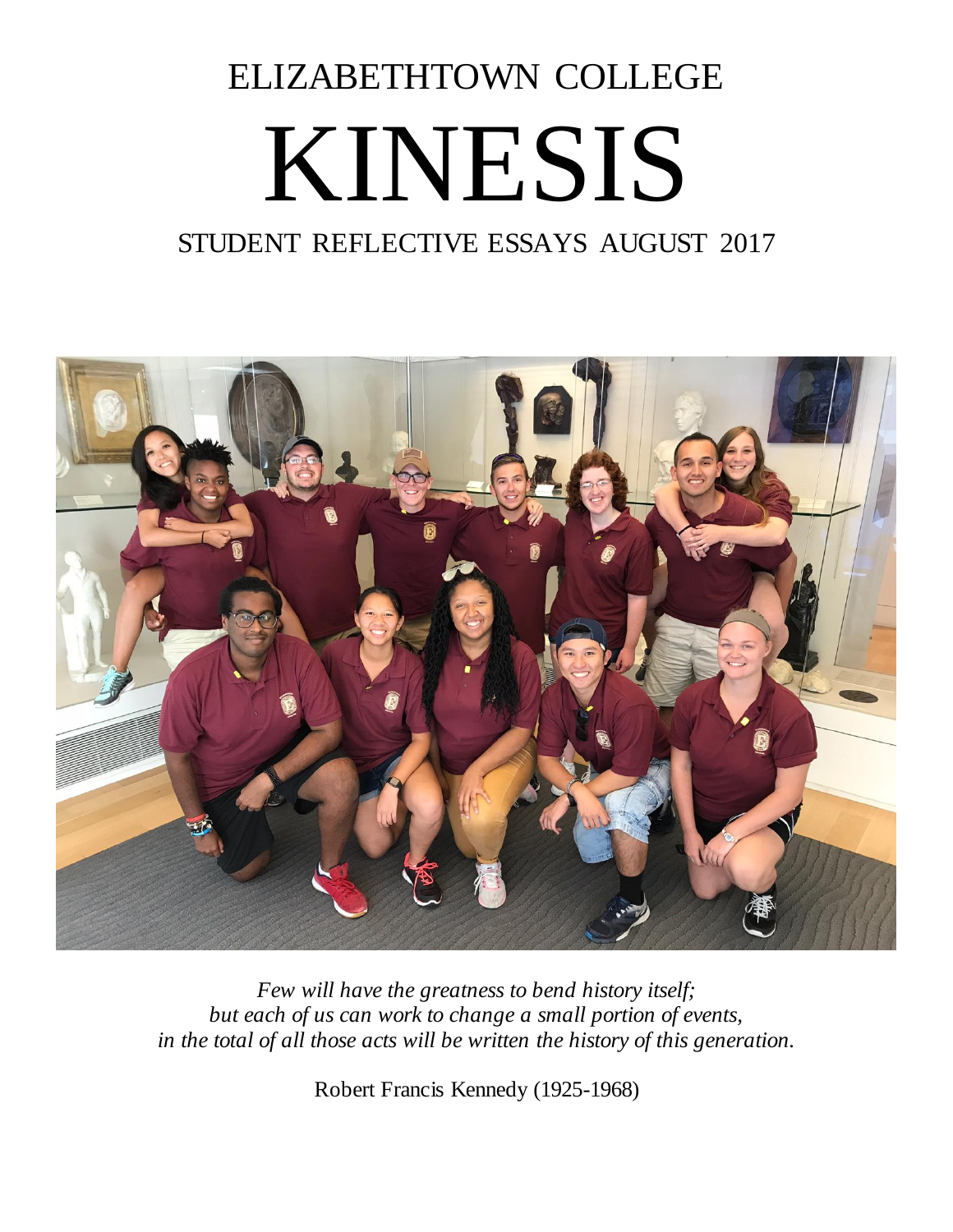"It was on the moral side, and in my own person, that I learned to recognize the thorough and primitive duality of man… If each, I told myself, could but be housed in separate identities… the unjust could go his way… and the just could walk steadfastly and securely on his upward path." This quote from *The Strange Case of Dr. Jekyll and Mr. Hyde,* which was featured in the Momentum summer reading assignment Paulo Coelho, Inspirations: Selections from Classic Literature, defines a motto I have grown to know as a college student and a Kinesis Peer Academic Advisor. The narrator wishes he could separate from himself all which is wrong, imperfect, unjust, or immoral. He realizes, however, this is impossible. Instead, all people are a melting pot of both good and bad, both mistakes and successes, both failures and satisfactions. This realization has recently shaped my entire method of thinking and has inspired me every day. The first-year Momentum students of 2017 have faced many hardships, mistakes, and obstacles. But they are bright, friendly, optimistic, and intelligent. They have stepped beyond tragedy and fear, and now they are gazing into their college years with more excitement than hesitation. My time at Elizabethtown College, especially the past week, has greatly developed my understanding of both myself and others. Not only have I learned how it is perfectly fine to make mistakes of my own (and plenty of them), I have also grown more empathetic. If I am a stirred mix of both good and bad, then it stands to reason so is everyone else, as well? The Momentum program has inspired me to listen to others and critically analyze all points of view, without jumping immediately to my own conclusions. Every time Professor Benowitz provides us with historical context, he reminds us how important it is to question the things we've been taught and to critically analyze all situations. This type of thinking inspires the way I imagine my own future. When I do so, I can easily define the simple things I want: a home close to an ocean, a pet dog (or, you know, two or three), an engaging career, meaningful friendships, and so on. However, it is much more difficult to put into words what I hope to accomplish. Throughout my time at Elizabethtown College and beyond, I hope to impact others by helping them to realize how every person is a complex mix of both good and bad, and everyone's point of view is valid and important. As a Kinesis, I aim to be more than an academic resource. I hope to be a source of empathy and understanding.

Sam Romberger Class of 2020; Middletown, Pennsylvania

In the blink of an eye, I once again found myself under the white tent in Schlosser Loop, under the sign reading "Welcome Momentum Students." I silently questioned where the time went, and how a year had passed so quickly. It had felt like just yesterday I was the one stepping out of my car and anxiously walking up to the tent as a first year student, and now I was starting my second year as a Kinesis Peer Academic Advisor. This year, the Kinesis team was much different. A majority of the previous members had graduated, and now the amount of sophomore Kinesis surpasses the amount of upperclass students. I was excited to work with this new team, as I had been a part of the group helping the now incoming sophomores. Watching them succeed their first year into becoming Kinesis themselves proved to be extremely rewarding, and this is when it hit me how I have made a difference in each of their lives. My first year as a Kinesis was nerve-racking as all I wanted to do was to make sure I was helping my students. I feared disappointing them, I feared not being good enough, and I feared I could not make an impact. When my students began opening up to me and telling me they wanted to be Kinesis as well, it was as though something had clicked in my head. I was indeed making a difference and impacting not only the students, but the program as well. My Kinesis colleagues and I are constantly inspiring students each and every day just through showing how much we care about their success. This realization gave me the drive and confidence to continue going in order to support others. I entered this year of Momentum with the same nerves, but this time with confidence, passion, and enthusiasm all intertwined. I hope to make the same impression on my students this year as I did last year. All I want to do is help. If I can change the lives of my students, there is absolutely nothing stoping me my junior year of college.

- Olivia Lee Class of 2019; Medford, New Jersey

Everyone in life has a skill in which they excel. Something setting them apart from the crowd. In my time at Elizabethtown College, I discovered my ability to tell stories sets me apart from the crowd. This skill has helped me tremendously not only throughout my time in college, but also as a Kinesis Peer Academic Advisor. When I assumed this role three years ago, my goal was to inspire students of all backgrounds to make the most of their four years at Elizabethtown College. This cohort of fifty-eight students reminded me why I enjoy my role as a Kinesis. Hearing the stories of why students chose Elizabethtown College in my Socratic Dialogue sessions was the most meaningful part of the week for me. It has always been the most discerning and important part of Momentum in my opinion because I have the chance to ask students three important questions: Why are you here at Elizabethtown College? Who do you love the most? What impact do you hope to have in your four years here? I could not be more grateful to Professor Benowitz for allowing me to inspire and motivate the last three Momentum cohorts. It is my hope I have changed the life of at least one student. Lastly, I am looking forward to working with the students I have been assigned to help them stay on track and do as well as they possibly can. Thank you for an amazing experience Momentum, and I cannot wait to see what this year as in store for this year's cohort.

Jaime Ramos Class of 2018; Reading, Pennsylvania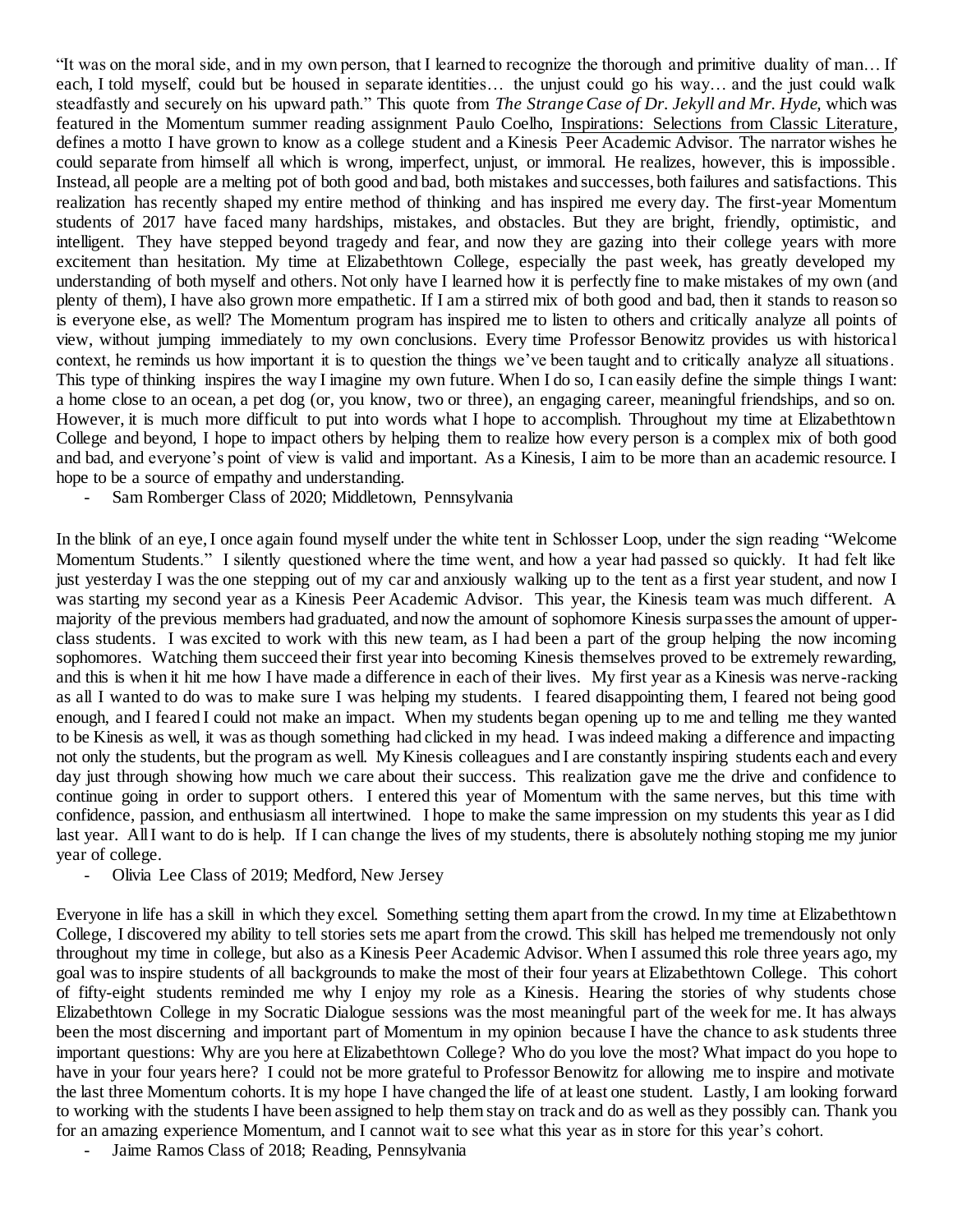Last year, I drove past the arch sign over the entrance to Schlosser Loop but I was supposed to drive under and went onto Alpha Drive instead. Even though I started off where I technically was not supposed to go, I ended up in the right place. I anxiously stood in front of a white tent with welcoming people. Professor Benowitz stood there and asked my name in order for me to check in and get my key. When I got my key, I was so excited to start my journey as a Blue Jay. As I went through the Momentum program I got more comfortable with the idea of going to college. Momentum gave me the tools I needed for success. The program teaches you how to become a leader in the campus community, and makes you more prepared than you ever will be when coming to college. The three words *Imagine*, *Inspire*, & *Impact* mean more to me now than ever now I am a Kinesis Peer Academic Advisor. These three words make me want to put them into action when mentoring the Momentum students. I want the students to imagine the life they always wanted. I want them to be inspired to do amazing things in their community and the world. I hope they can make an impact on at least one person in their life for the better. Those three words make my job as a Kinesis special in many ways. I want to make an unforgettable impression. I took this position to make a difference, and change the lives of the students. The first week of Momentum I saw every student go through a transformation. I saw one student in particular go from a very introverted individual to a social butterfly. This was a big step for the individual because social interaction was a difficult matter to express because of their previous experiences. This made me feel like the Momentum program is doing just what it is supposed to do. For instance, I hear all the time from different Momentum students how the program helped them, and how it is still helping them. As a Kinesis, I learned how even though everyone comes from different walks of life, we all end up making something of ourselves. I hope this program will continue to thrive in the future keeping in mind the three words *Imagine*, *Inspire*, & *Impact*.

- Kylar Harvey Class of 2020; Easton, Pennsylvania

As I arrived on campus the second time around for the Momentum program, I was filled with an overwhelming sense of peace, knowing I would be one of the people to help facilitate such a unique pre-orientation program known to consistently create some of the very best students at Elizabethtown College. As a newly hired Kinesis Peer Academic Advisor I was slightly nervous for my first year with a leadership position, since I was just in the first year students' shoes last year, but I was also extremely excited to help the incoming class implement the Momentum moto: Imagine, Inspire, and Impact here on campus. Personally, I believe the Momentum program is the reason I excel at Elizabethtown College, and I want to be able to give the incoming class the same type of success. This program has given me the confidence I need to achieve my goals, and I want to inspire others in the same way I was inspired. Sometimes, having someone believe you can do great things is all you need to succeed. When I was a first-year student, my Kinesis was the person who gave me confidence to follow my dreams and achieve for my goals, so I would like to give my mentees the exact same kind of support. I also want to help the students imagine the life they have always dreamed of, not the life people have been forcing them to pursue. There is liberation in following your dreams, and I want everyone to be able to experience it as soon as possible. This program has allowed me to personally connect with the students, which has given me the platform to inspire them to do their absolute best in college. My first year as a Kinesis has been a rewarding experience, and I would participate in this program every year for the rest of my life if it was possible. Being a Kinesis was a wonderful experience and has allowed me to see everything in a more understanding way. The Momentum program gave me the opportunity to personally impact 58 students' lives in a positive way they will remember for the rest of their lives. I hope to take the energy from this week and continue it throughout the rest of the academic school year while teaching others to imagine, inspire, and impact every second of the day.

- Lacie Flores; Port Deposit, MD

This week has been a tremendous experience. I did not expect to feel so connected with my cohorts and the students. It was hard to imagine how two years ago I was part of them and trying to figure how to handle college. I remembered the anxieties I felt before I stepped foot onto the campus. Since my first year Momentum advising, I have been looking for opportunities to give back to the school and honor our motto "Educate for Service." My father and brother, the two main figures of why I came to college, have inspired me to become who I am today. They told me to "Enjoy life," despite all the difficulties it proposes and figures out what I am and what I want to do. The Momentum program gave me this opportunity to be a Kinesis Peer Academic Advisor which allows me to impact those students and help them figure out what they need and what they want. Through the first week, I gained a new understanding of myself through the film of "The Motel," a film about Asian-Americans. It helped me reflect on my past and it helps me understand what differences I bring into the Kinesis team. Most importantly, I realized acceptance is the key to figuring out yourself. I am Wei and that is me.

- Hui Wei Liu Class of 2019; Bethlehem, Pennsylvania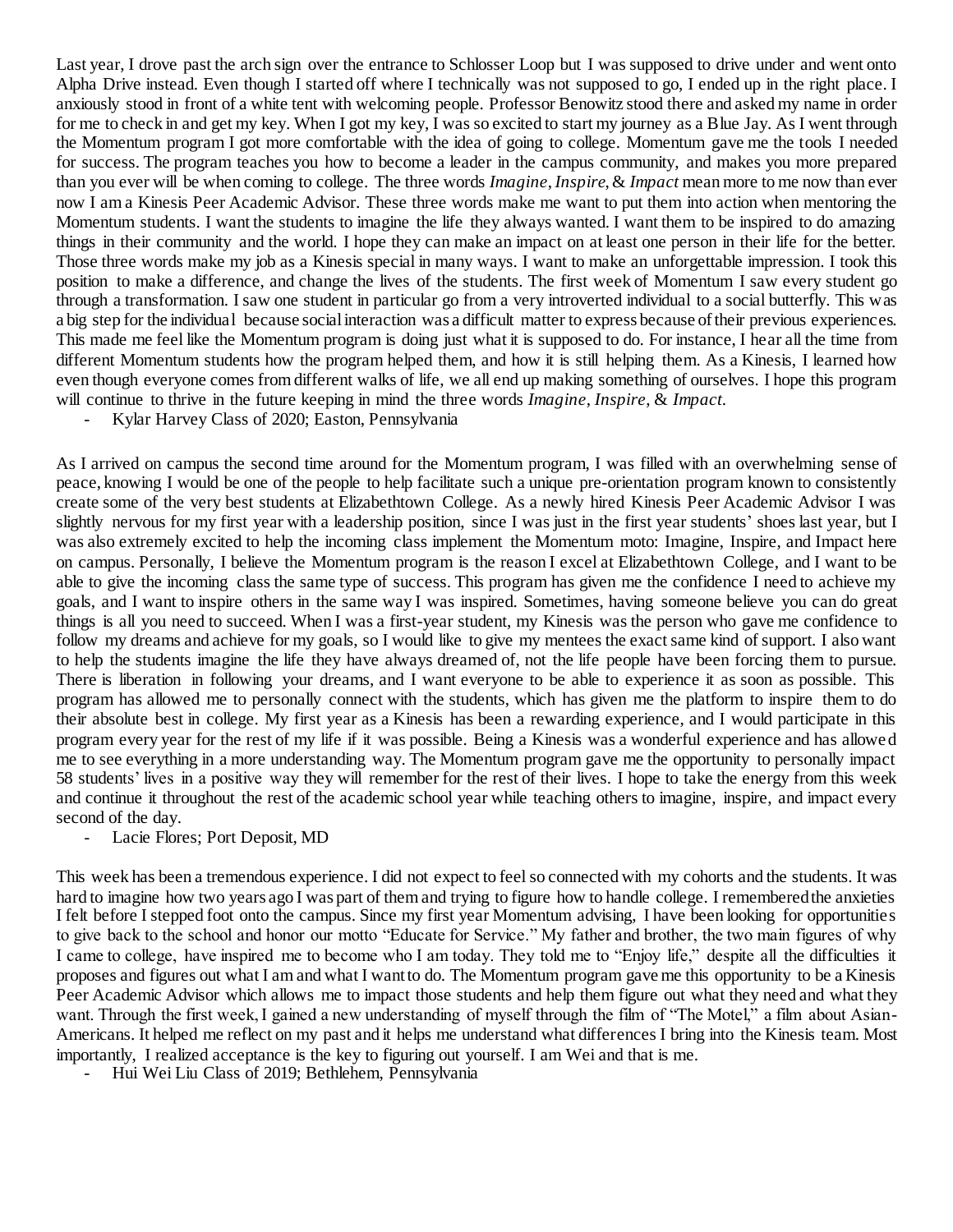Momentum is a driving force whether it be as a Kinesis or a student this is my second year working as a Kinesis Peer Academic Advisor for the Momentum program. I feel so blessed to have the opportunity to help a group of incoming first year students make the most of being in the Momentum program and Elizabethtown College; the same support I was given during my time in the program my first year. Putting on the maroon and gold polo comes with huge responsibility and the Momentum students see we are there to aid them in making their college experience a success. The students rely on us to help make their transition into college easier because we have been through the program ourselves. Each year, I look at the new group of Momentum students and I can recall how I felt my first year; the feeling of nervousness, being scared and anxious, and not knowing what the next four years in college would hold for me, but Professor Benowitz, the Kinesis, and the friends I made in the program helped me put those emotions at ease, assuring me how they were there for me and your college experience is what you make it to be. During the week, we have the students think about three words; Imagine, Inspire, and Impact. I can remember two years ago coming into the Momentum program and thinking about these words myself. How I imagine the life I was born to live, who and what inspires me, and what impact am I going to make on Elizabethtown College. I imagine my life centered on helping people, and being a Kinesis has provided me to do so. I can help the students organize their assignments, find the best study habits, help them to find a solution to any problem they might encounter, and help them to maintain good grades. These students inspired me this week by the way they were absorbing so much information on the walking tours, the sessions with the faculty, and with the Kinesis. I truly enjoyed watching the way these students built strong friendships with one another in such a short amount of time. As well as the way they were not afraid to ask so many questions, which was their way of showing us their desire to do well. The impact I can make on Elizabethtown College by being a Kinesis is through my encouragement to the students in telling them to do their best and helping them discover what they can do for the college after being in the Momentum program. Being a Kinesis has been an enlightening experience for me because it has helped me work on my social and my leadership skills. I could not imagine my college life if I was not in the Momentum program my first year. The impact this program has made on me has encouraged and inspired to me to become a Kinesis to the incoming students.

Mikenna Lehane Class of 2019; Sinking Spring, Pennsylvania

The three words Imagine, Inspire, and Impact have become such famous words in the Momentum program. I remember so clearly experiencing Momentum just a year ago. During each session, a professor would share what they are most passionate about among the students. Last year watching the Kinesis inspired to me to want to become a Kinesis during my time here at Elizabethtown College. I want to inspire other students throughout their first year of college; I want to impact their lives for the better, and I want to help them imagine their bright futures. As a future educator helping students brings joy to my life. My experience as a Kinesis during Momentum week affected my life significantly. Being a leader gives me a different outlook on my life, and knowing I am helping other students is fulfilling. At the luncheon picnic on move in day, I sat with a family. The student's father was extremely proud and excited for his son to begin his college experience. You could tell the father loved his son very much, and I felt now the parents were trusting me to take care of their student. I feel it is my responsibility to guide students throughout their first year here on campus. During the daily reading group discussions I led based on our summer reading assignment Paulo Coelho, Inspirations: Selections from Classic Literature, I came to realize some so many students go through so much in their lives. I shared my past experiences which included struggles with my family and school. My goal is to let students know how being here at Elizabethtown College will allow them to start fresh and find their true selves. I told each student they are incredibly special and you are here at Elizabethtown College for a reason. Over the next academic school year, I cannot wait to see how much the incoming class of Momentum students grow and succeed. The class of 2021 Momentum students became a family regardless of what struggles or successes they had in the past. Steve Jobs once said, "The ones who are crazy enough to think that they can change the world, are ones that do." I believe Momentum students not only change our campus but also our world. Momentum will last a life time; the memories will live in us in college and beyond.

Joseph Santos Class of 2020; Southampton, Pennsylvania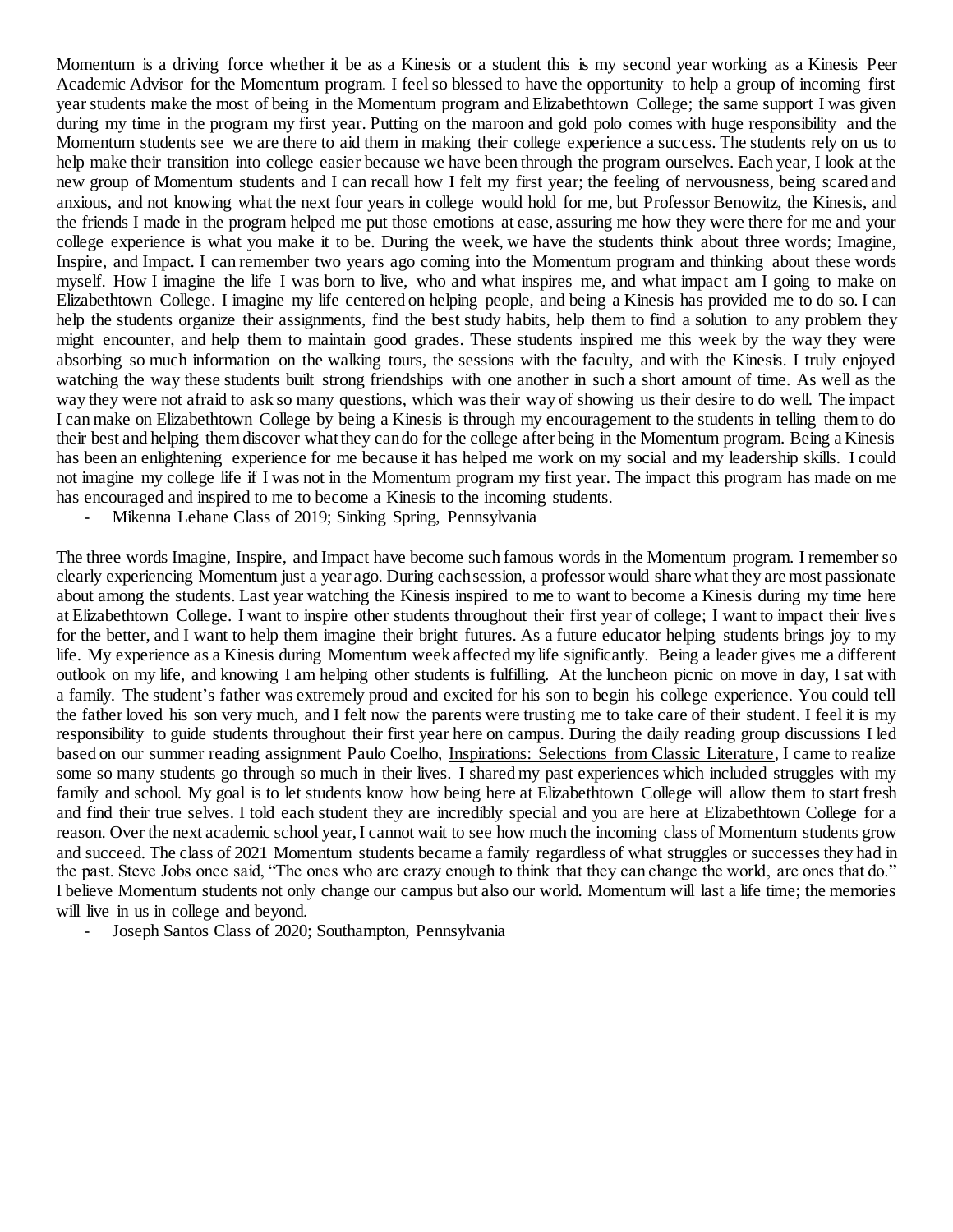I have been inspired beyond my imagination. Coming back to the Momentum program, I have been inspired not only by the faculty and staff but also by the incoming class of 2021. As a rising sophomore, I have been honored to hear students stories, to understand their struggles, and watch them explore new friendships and bonds. One thing inspiring me as a Kinesis this year was Professor Benowitz reminding the students each morning to have an open mind and open heart, and this is "when you find your passion, the money will follow." Personally, I have forgotten to follow my passion during the second semester of my first year. I have heard family members and my peers to follow the job market, and how happiness is something which could be gained. But hearing those words again has electrified the passion in my heart, and reminded me why I chose Elizabethtown College and to be part of the Momentum program. Not only to search for my impact but to also imagine and to be inspired. The Momentum program has pushed me academically but also made me believe in my capability as a human being; I have personally battled with anxiety and depression, and I never had the skill to open up about myself to others. But because of the Momentum program, I have met individuals reassuring me to be myself, to let go of the past, and have a positive attitude about life. Those people currently count as my part of my family. My Kinesis, Ariel Davis-Robinson, was not only an advisor to me, but she has been an inspiration and a personal icon, and I inspire to walk in her foot steps. I believe my journey has only begun in Elizabethtown College, I am inspired by our college motto "Educate for Service," and I aspire to leave my mark on our beloved campus, and as Kira, our Kinesis Captain, said throughout the week "to leave it better than we found it."

Moh Mohammad Class of 2020; Lancaster, Pennsylvania

At a young age I never thought I would be helping others navigate the path ahead. I mean how could I? I could barely navigate my own path. I never thought I would lose sixty pounds, or become a United States Marine. Incredibly through hard work and motivation I persevered. This week has become more than an experience. It has become a memory, a memory of the first time I would lead and mentor others. For this was the time in which I would put forth my own knowledge and experience to inspire others. Somehow helping my students discern and plan their future gave me a clear view of what I could offer others. Taking the time to get to know each student, learning each one of their names so a foundation could be built. This first week was hard for many students. Naturally they were shy and nervous at first about a college lifestyle. But in the grand scheme of things I was once in their shoes and I overcame feelings of uncertainty. So throughout the course of the Momentum program I was able to speak with many of the students from the position of a mentor and use my words to guide them. It was easy to see the confidence build in the students as we progressed through the week. When they were assigned to a Kinesis Peer Academic Advisor it gave me the ability to go even more in depth into their backgrounds and personal lives. I am grateful for being a part of the program because it gave me the chance to bond with other students and learn how we had many attributes in common while honing my skills in mentoring, public speaking, and becoming more people oriented.

Francis Coster Class of 2020; Baltimore, Maryland

Imagine being in a place where 58 strangers must coexist for a week between the hours of 7 AM and 11 PM. You are one of thirteen student leaders introducing all of these newly semi-independent adults to the new hurdle they are about to face: college. These strangers come from different socio-economic backgrounds, cultures, continents, and other astoundingly contrasting situations. The only thing they seemingly have in common is how they all chose Elizabethtown College. Being the extrovert I am, I was excited, and meeting all 58 of these new individuals was my reality. The Reverend Tracy Wenger Sadd read us a passage from the Tao Di Chang: "Respect and love where you dwell." In my first moments as a Kinesis Peer Academic Advisor, this was easy. Learning new names, faces, and taking in new knowledge are all things I love to do. As a Kinesis, meeting these new people, my goal was to help the students relate to one another in ways they may never have considered. Little did I know, this journey would turn the goal into introspection? As I sat through the sessions with the students, I constantly considered my purpose and how I can learn from others as they learn from me. It is my honest belief how the students taught me more about myself than I could have imagined. They taught me how much likeness there is in our differences. They taught me about the shared commonality we all have simply because we are human beings cohabiting the same planet. This gives me a new mindset as I go into classes. I should look for many more similarities than differences. No matter if I am dealing with academic disciplines, people, historical landmarks, I must consider how these are alike and how they impact me as an intellectual and as a human being.

Lauren Shakes Class of 2020; Randallstown, Maryland